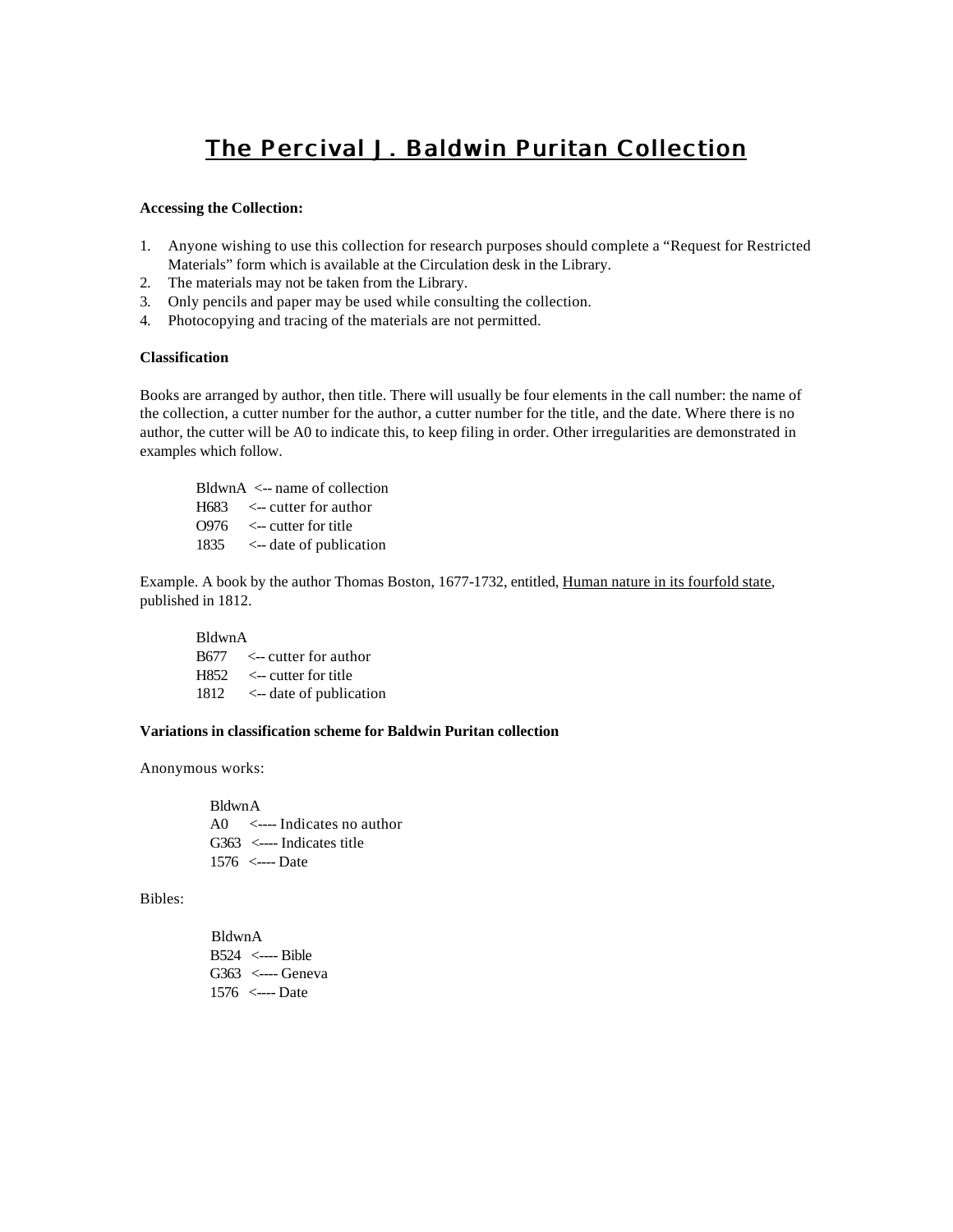# Biographies:

| BldwnA |                                                     |
|--------|-----------------------------------------------------|
|        | $H683 \le$ —— cuttered on subject's name            |
|        | $Z5 \leftarrow Z5$ indicates biography              |
|        | $R633Li \leftarrow$ ---- cuttered on author's name, |
| 1863   | then first two letters of title                     |

### Letters:

# BldwnA

 H683 <----- cuttered on author's name A175 <----- indicates Letters W674 <----- indicates recipient of letters 1862 <----- date

# Selections:

# BldwnA

 H683 <----- cuttered on author's name A105 <----- indicates Selections W674 <----- cuttered on title 1862 <----- date

# Works:

 BldwnA H683 <----- cuttered on author's name A1 <----- indicates Works W674 <----- cuttered on title 1862 <----- date

# Monographs:

 BldwnA H683 <----- cuttered on author's name O976 <----- cuttered on title 1725 <----- date

Commentaries, Expositions, and Sermons:

 BldwnA J464 <----- cuttered on author's name E96jud <----- cuttered on title with jud for Jude 1865 <----- date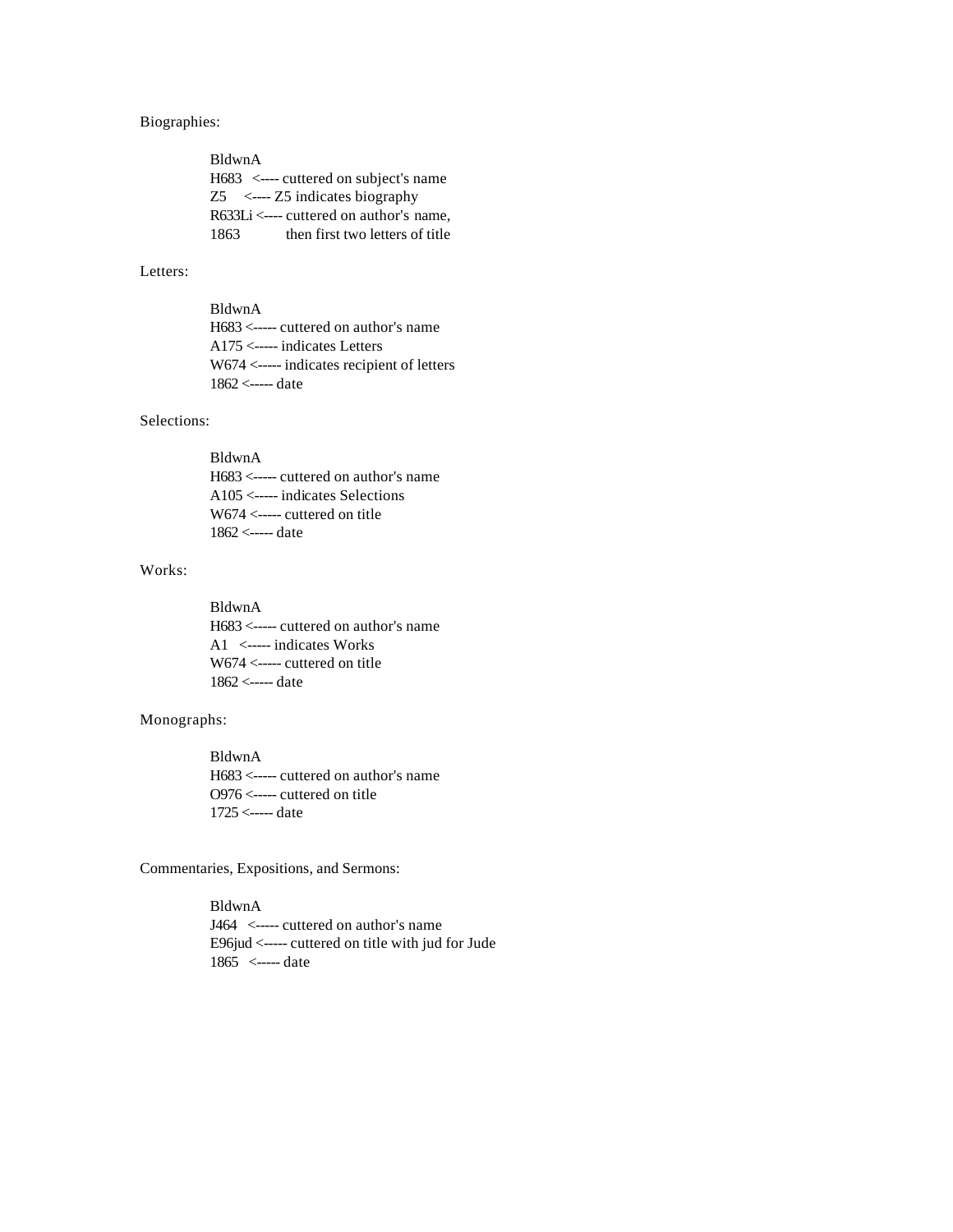# **Abbreviations of the Books of the Bible as used in Cuttering for Commentaries & expositions:**

| $\mathbf{A}\mathbf{B}$ | TITLE          | $\overline{AB}$ | <b>TITLE</b>          | $\overline{AB}$ | TITLE           |
|------------------------|----------------|-----------------|-----------------------|-----------------|-----------------|
| ac                     | Acts           | ja              | James                 | ne              | Nehemiah        |
| am                     | Amos           | je              | Jeremiah              | nu              | <b>Numbers</b>  |
| ch1                    | 1 Chronicles   | <b>Jg</b>       | Judges                | ob              | Obadiah         |
| ch2                    | 2 Chronicles   | jl              | Joel                  | pe 1            | 1 Peter         |
| col                    | Colossians     | $\ln$           | John                  | phi             | Philippians     |
| cr1                    | 1 Corinthians  | jn1             | 1 John                | phm             | Philemon        |
| cr2                    | 2 Corinthians  | jn2             | 2 John                | pnt             | Pentateuch      |
| da                     | Daniel         | jn3             | 3 John                | pr              | Proverbs        |
| dt                     | Deuteronmy     | job             | Job                   | ps              | Psalms          |
| ec                     | Ecclesiastes   | jon             | Jonah                 | rev             | Revelation      |
| ep                     | Ephesians      | jos             | Joshua                | rm              | Romans          |
| es                     | Esther         | jud             | Jude                  | ru              | Ruth            |
| ex                     | Exodus         | kg1             | 1 Kings               | sa 1            | 1 Samuel        |
| ezk                    | Ezekiel        | kg2             | 2 Kings               | sa2             | 2 Samuel        |
| ezr                    | Ezra           | la              | Lamentations          | <b>SS</b>       | Song of Solomon |
| ga                     | Galatians      | le              | Leviticus             | th 1            | 1 Thessalonians |
| go                     | Gospels        | lk              | Luke                  | th <sub>2</sub> | 2 Thessalonians |
| gn                     | Genesis        | ma              | Malachi               | ti1             | 1 Timothy       |
| hab                    | Habakkuk       | mi              | Micah                 | ti2             | 2 Timothy       |
| hag                    | Haggai         | mk              | Mark                  | tit             | Titus           |
| hb                     | <b>Hebrews</b> | mn              | <b>Minor Prophets</b> | zec             | Zechariah       |
| ho                     | Hosea          | mt              | Matthew               | zep             | Zephaniah       |
| <b>is</b>              | Isaiah         | na              | Nahum                 |                 |                 |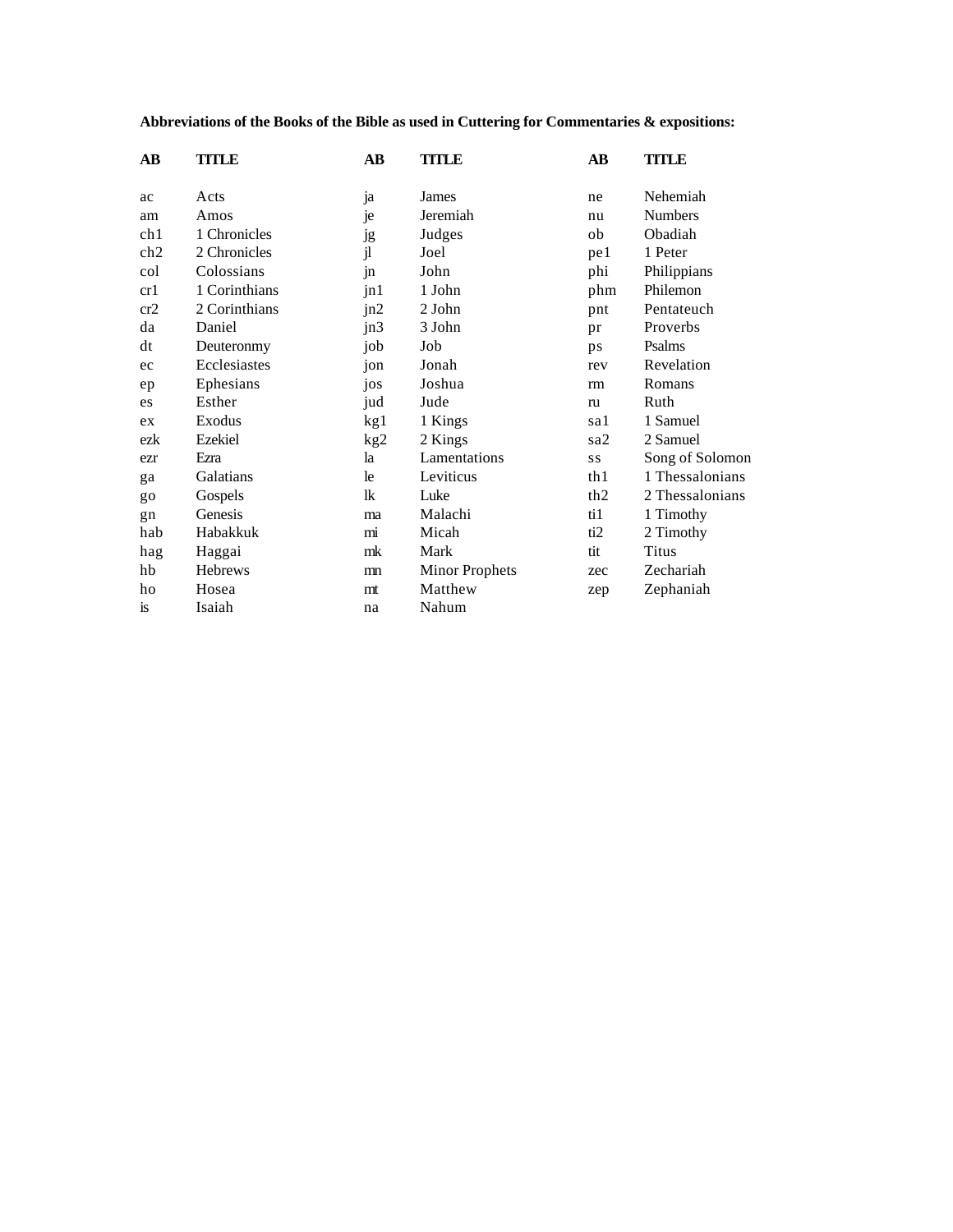# **(This listing of the collection is by author, except for multi-authored works which are arranged at the at the beginning, by title. )**

 A COLLECTION OF SEVERAL REMARKABLE AND VALUABLE SERMONS, SPEECHES AND EXHORTATIONS, AT RENEWING AND SUBSCRIBING THE NATIONAL COVENANT OF SCOTLAND AND AT ENTERING INTO... THE SOLEMN LEAGUE AND COVENANT OF THE THREE KINGDOMS OF SCOTLAND, ENGLAND AND IRELAND ... / by several divines of that period. -- Glasgow : Printed by Napier and Knull for Hugh Moncrieff, 1799. [12], 548 p. BldwnA A0 C644 1799

 A COMPLEAT COLLECTION OF FAREWELL SERMONS, PREACHED BY MR. CALAMY, DR. MANTON, MR. CARYL, MR. CASE, MR. JENKINS, MR. BAXTER, DR. JACOMB, DR. BATES, MR. WATSON, MR. LYE, MR. MEAD, MR. ASH HIS FUN. SERM., DR. SEAMAN, MR. VENNING, MR. BROOKS, MR. COLLINGS, MR NEWCOMEN, MR. BEEREMAN, MR. CRADOCOTT, MR. SCLATER, MR. PLEDGER, MR. BULL, MR. LAMB, MR. NALTON'S FUN. SERM. TOGETHER WITH MR. LYE'S REHEARSAL AT THE CONCLUSION OF THE LAST MORNING EXERCISE, AT ALHALLOWES LOMBARD-STREET. AND MR. CALAMY'S SERMON, PREACHED AT ALDERMANBURY, DECEMBER 28TH LAST. TO WHICH IS ADDED MR. WADSWORTH'S SERMON, MR. COOPER'S TWO SERMONS, MR. T S. HIS SERMON, AND MR. WATSON'S SERMON AGAINST POPERY. WITH THEIR SEVERAL PRAYERS. -- Rev. and corr. from the many faults of former editions: and now collected into one entire volume, more perfect than any other extant. -- London, 1663. 1 v. (no paging), front.

 Wing C5638, variant. BldwnA C342 C656 1663

 THE CURSE OF POPERY AND POPISH PRINCES : to the civil government, and Protestant Church of England, demonstrated from the debates of Parliament in 1680. relating to the Bill of exclusion of the then Duke of York, with an introduction shewing the progress of popery from the Reformation to this present time -- London : Printed for John Baker, 1716. xv, 239 p. BldwnA A0 C877 1716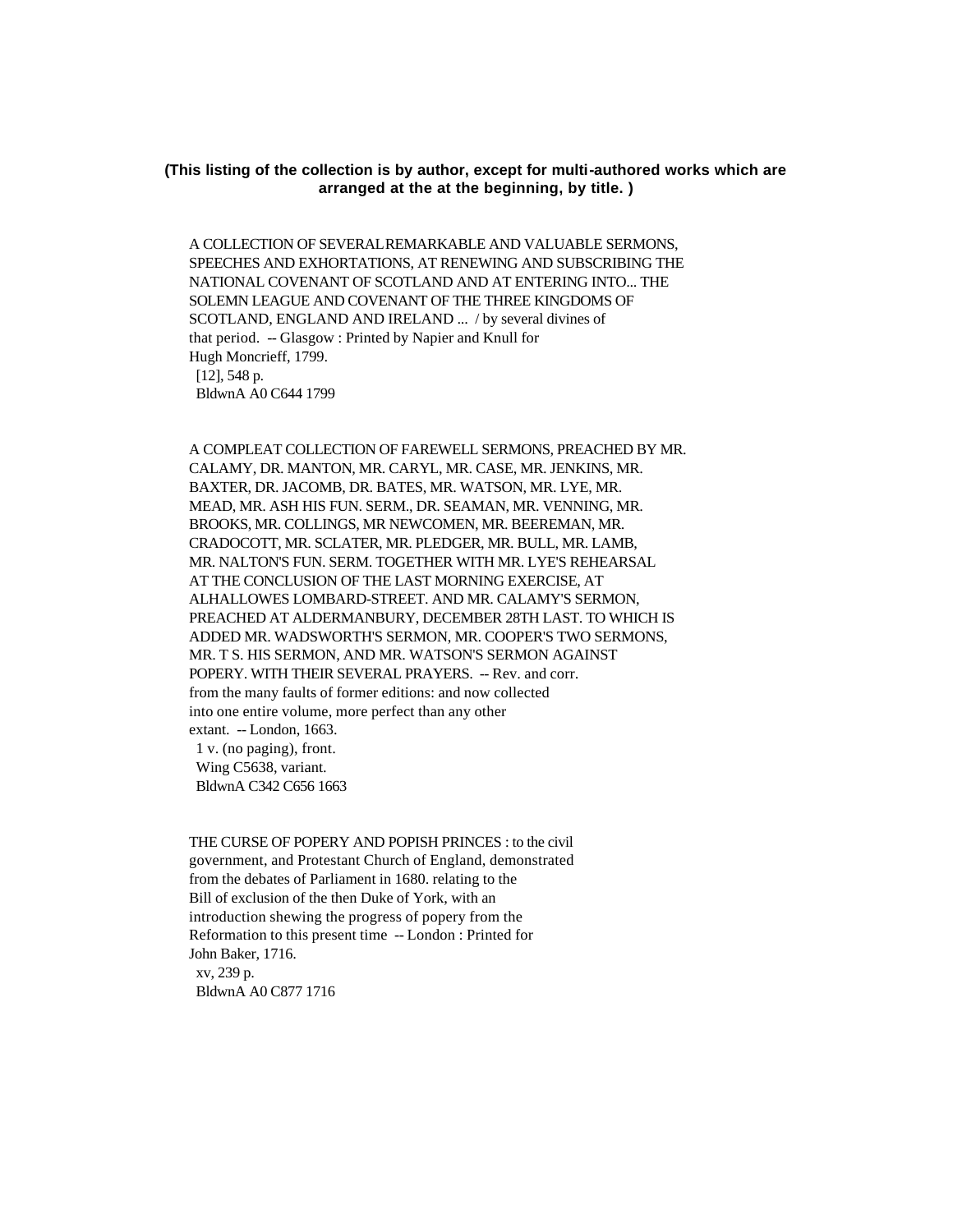THE EVANGELICAL SUCCESSION : a course of lectures. / The evangelical succession : a course of lectures. -- Edinburgh : Macniven & Wallace, 1882-1884. 3 v. : ports. Delivered at St. George's Free Church, Edinburgh 1881- [1st ser] Paul the Apostle / Principal Rainy; Augustine, Bishop of Hippo / Marcus Dods ; Columba, founder of Iona / J. C. Macphail ; Anselm of Canterbury / Thomas Smith ; Bernard of Clairvaux / T. M. Lindsay ; John Wicliff / Principl Brown ; Martin Luther / Professor Candish -- 2nd ser., Knox / R.W. Barbour ; Henderson / G.W. Thompson ; Rutherfurd / A.T. Innes ; Leighton Professor Blaikie ; Baxter / James Stalker ; Zinzendorf / Professor Binnie -- 3d ser., Owen / W. H. Goold ; Bunyan / W.R. Nicoll ; Boston / W. Scrymgeour ; Edwards / James Iverach ; Wesley / J.H. Wilson ; Carey / George Smith ; Vinet / R.J. Sandeman ; Chalmers / W.C. Smith ; Chalmers, a fragment / H.W. Moncreiff. BldwnB A0 E926 1882

# THE HISTORY OF HEREDITARY-RIGHT : wherein its indefeasibleness, and all other such late doctrines concerning the absolute power of princes and the unlimited obedience of subjects, are fully and finally determin'd by the Scripture standard of divine right -- London : Printed for J. Baker, n.d.

1 v.

 Bound with Thomas De Laune's, A plea for the non-conformists, London 1512. BldwnA A0 H577 1712?

 THE INTEREST OF ENGLAND CONSIDER'D, IN RESPECT TO PROTESTANTS DISSENTING FROM THE ESTABLISHED CHURCH : with some thoughts about occasional conformity -- 2d. ed., corr. and enlarg'd. -- London : [s.n.] 1703. iv, 60 p. BldwnA A0 I573 1703

 THE LIVES OF DR. EDWARD POCOCK, THE CELEBRATED ORIENTALIST, BY DR. TWELLS; OF DR. ZACHARY PEARCE, BISHOP OF ROCHESTER, AND OF DR. THOMAS NEWTON, BISHOP OF BRISTOL, BY THEMSELVES; AND OF THE REV. PHILIP SKELTON, BY MR. BURDY. -- London : Printed for F.C. and J. Rivington, by R. and R. Gilbert, 1816. 2 v. ; 22 cm. Library has volume 1. BldwnB T834 L583 1816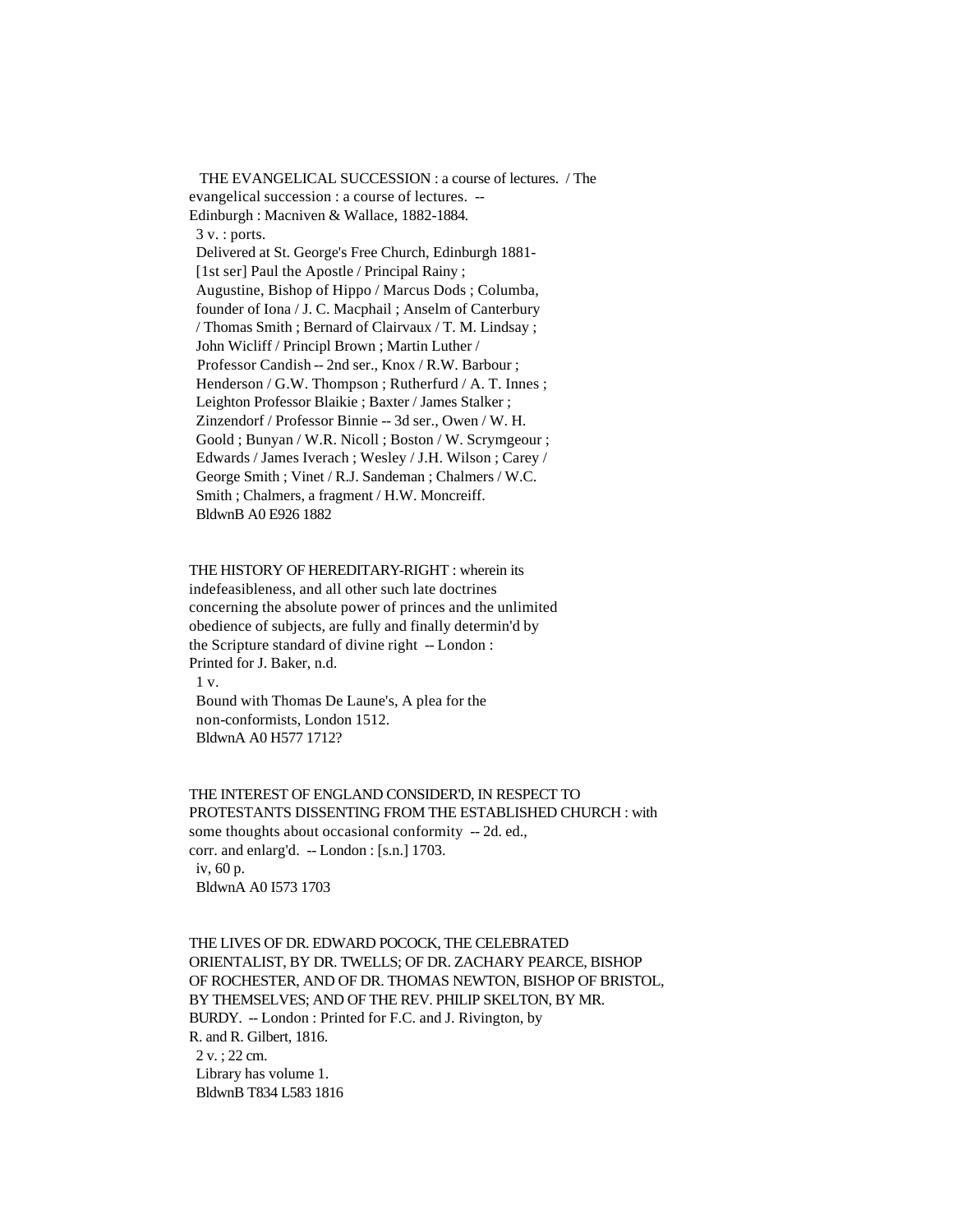REASONS FOR ENABLING PROTESTANT DISSENTERS TO BEAR PUBLICK OFFICES -- London : Printed for John Clark, 1717. 43 p. BldwnA A0 R427 1717

### REASONS SHEWING THE NECESSITY OF REFORMATION : of the

 publick 1. doctrine, 2. worship, 3. rites and ceremonies, 4. Church-government, and discipline reputed to be (but indeed, are not) established by law. Humbly offered to the serious consideration of the present parliament / by divers ministers of sundry counties in England. -- London : Ja. Cottrel, 1660. [6], 63 p. Wing B5679.

BldwnA B874 R427 1660

ADAMS, THOMAS, FL. 1612-1653.

 AN EXPOSITION UPON THE SECOND EPISTLE GENERAL OF ST. PETER / by ... Thmas Adams ; revised and corrected by James Sherman. -- Edinburgh : J. Nichol, 1863. 899 p. Includes index. BldwnB A325 E96pe2 1863

 THE WORKS OF THOMAS ADAMS : being the sum of his sermons, meditations and other divine and moral discourses / with memoir by Joseph Angus. -- Edinburgh : J. Nichol, 1861. 3 v. -- (Nichol's series of standard divines. Puritan period. ) Includes bibliographical references. Spine title : Adam's practical works. BldwnB A325 A1 W674 1861

# AINSWORTH, HENRY, 1571-1622?

 ANNOTATIONS UPON THE FIVE BOOKES OF MOSES, THE BOOKE OF THE PSALMES, AND THE SONG OF SONGS, OR CANTICLES : wherein the Hebrew words and sentences, are compared with, and explained by the ancient Greeke and Chaldee versions ... with an advertisement touching some objections made against the sinceritie of the Hebrew text ... also tables directing unto such principall things as are observed in the annotations ... / by Henry Ainsworth. -- London : Printed by M. Parsons for John Bellamie, 1639. 7 pts. in 1 v. STC 220. BldwnA A367 A666 1639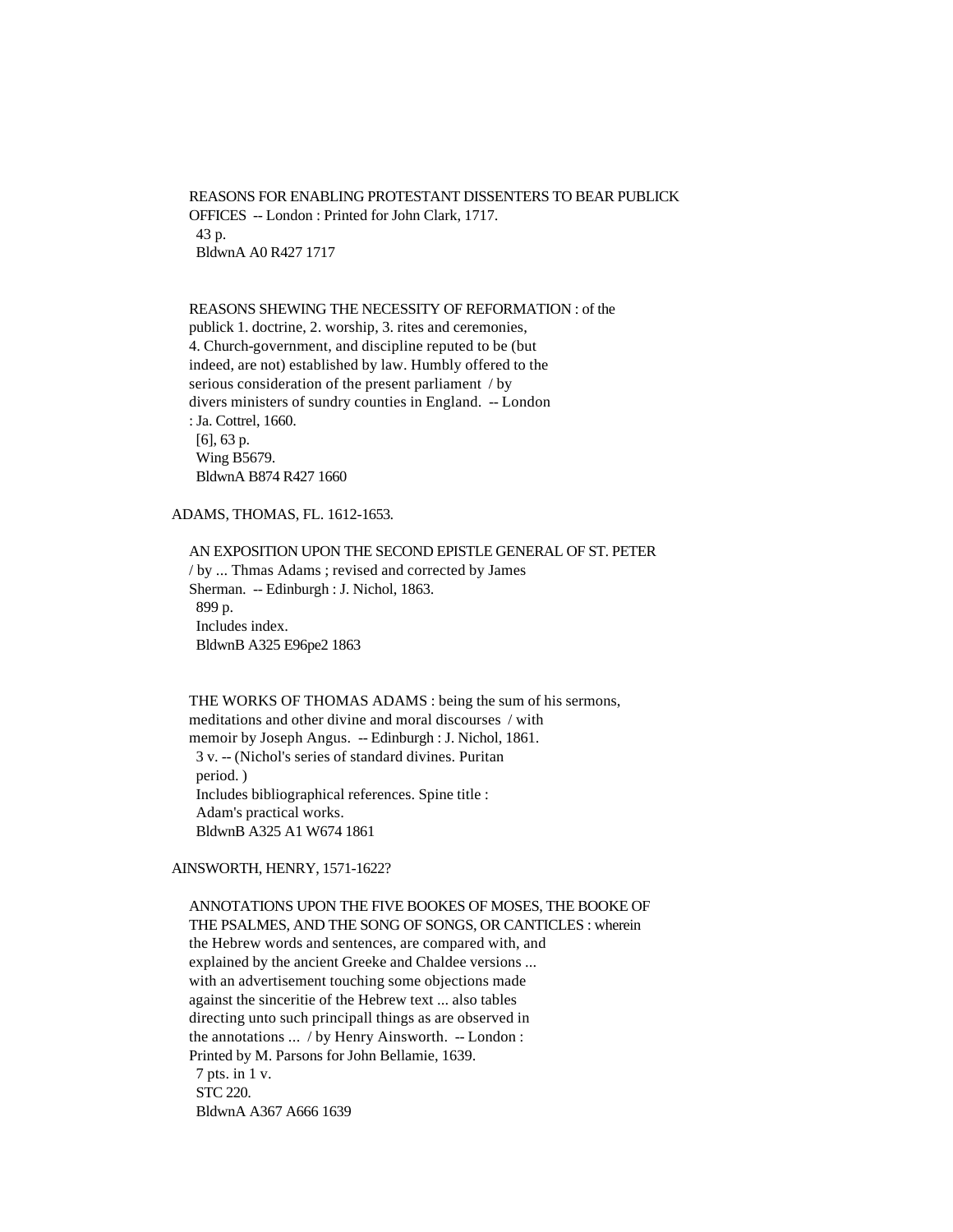AIRAY, HENRY, 1560?-1616.

 LECTURES UPON THE WHOLE EPISTLE OF ST. PAUL TO THE PHILIPPIANS : delivered in St. Peter's church in Oxford / by Henry Airay. -- Edinburgh : J. Nichol ; London : J. Nisbet, 1864. 2 books in 1 v. -- (Nichol's series of commentaries. ) Combined with : A commentary upon the Epistle of St. Paul written to the Colossians, preached by Thomas Cartwright. Spine title : Airay on the Epistle to the Philippians ; Cartwright on the Epistle to the Colossians. BldwnB A372L42 phi 1864

ALLEINE, JOSEPH, 1634-1668.

 AN ALARM TO UNCONVERTED SINNERS : in a serious treatise on conversion / by Joseph Alleine. -- New York : American Tract Society, n.d. 1 v. -- (Evangelical family library. ) Spine title: Evangelical family library Bound with J.G. Pike's Religion and eternal life, New York, n.d. BldwnA A443 A427 n .d .

AMES, WILLIAM, 1576-1633.

 AN ANALYTICAL EXPOSITION OF BOTH THE EPISTLES OF THE APOSTLE PETER : Illustrated by doctrines out of every text... / By... William Ames. -- London : Printed by E.G. for Iohn Rothwell, 1641. 254 p. Errors in paging. Wing A2994. BldwnA A447 A52pe 1641

ANNESLEY, SAMUEL, 1620?-1696.

 A CONTINUATION OF MORNING-EXERCISE QUESTIONS AND CASES OF CONSCIENCE, PRACTICALLY RESOLVED BY SUNDRY MINISTERS, IN OCTOBER, 1682 -- London : Printed by J.A. for J. Dunton, 1683. [6], 1010 p. Wing A3228. Paging irregular. BldwnA A563 C667 1683

 THE MORNING-EXERCISE AT CRIPPLE-GATE, OR, SEVERAL CASES OF CONSCIENCE PRACTICALLY RESOLVED / by sundry ministers, September, 1661. -- The 3d ed. -- London : Printed by T. Milbourn, for Joshua Johnson, 1671. [6], 648, [8] p. Wing A3234. Errors in paging.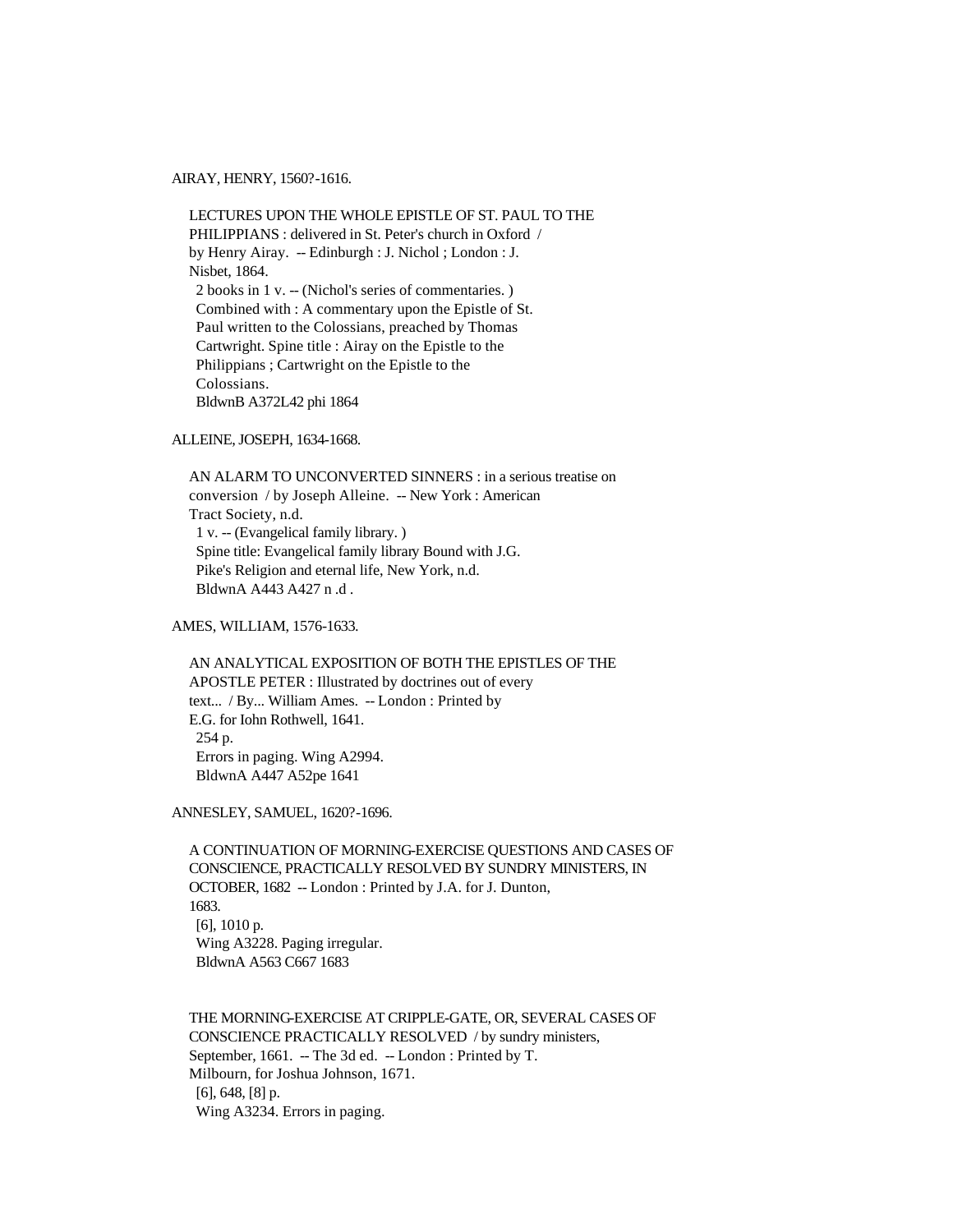BldwnA A563 M676 1671

ASHE, SIMEON, D. 1662.

 THE BEST REFUGE FOR THE MOST OPPRESSED : in a sermon preached to the honourable House of Commons at their solemne fast, March 30, 1642 / by Simeon Ash. -- London : Printed for Edward Brewster and Iohn Burroughs, 1642. [10], 62, [1] p. Wing A3949. BldwnA A843 B477 1642

BAILEY, JOHN EGLINGTON, 1840-1888.

 THE LIFE OF THOMAS FULLER, D.D. : with notices of his books, his kinsmen, and his friends / by J.E. Bailey. -- London : B. M. Pickering; [etc., etc.] 1874. xxvi, 800 p. front. (port.) illus., plates, ports., plans (part double) facsims., 2 fold. geneal. tab. BldwnB F844 Z5 B344 1874

BALL, JOHN, 1585-1640.

 A TREATISE OF THE COVENANT OF GRACE : wherein the graduall breakings out of Gospel-grace from Adam to Christ are clearly discovered, the differences betwixt the Old and New Testament are laid open, divers errours of Arminians and others are confuted ... / By... John Ball ; Published by Simeon Ash. -- London : Printed by G. Miller for Edward Brewster, 1645. [8], 350, [14] p. Wing B579. BldwnA B344 T731 1645

 A TREATISE OF FAITH DIUIDED INTO TWO PARTS, THE FIRST SHEWING THE NATVRE, THE SECOND, THE LIFE OF FAITH, BOTH TENDING TO DIRECT THE WEAKE CHRISTIAN HOW HE MAY POSSESSE THE WHOLE WORD OF GOD AS HIS OWNE, OUERCOME TEMPTATIONS, BETTER HIS OBEDIENCE, AND LIUE COMFORTABLY IN ALL ESTATES / by Iohn Ball. -- 2d. ed., corr. and enl. -- London : Printed for Brewster, 1632. [36], 428, [60] p. STC 1320. BldwnA B344 T732 1632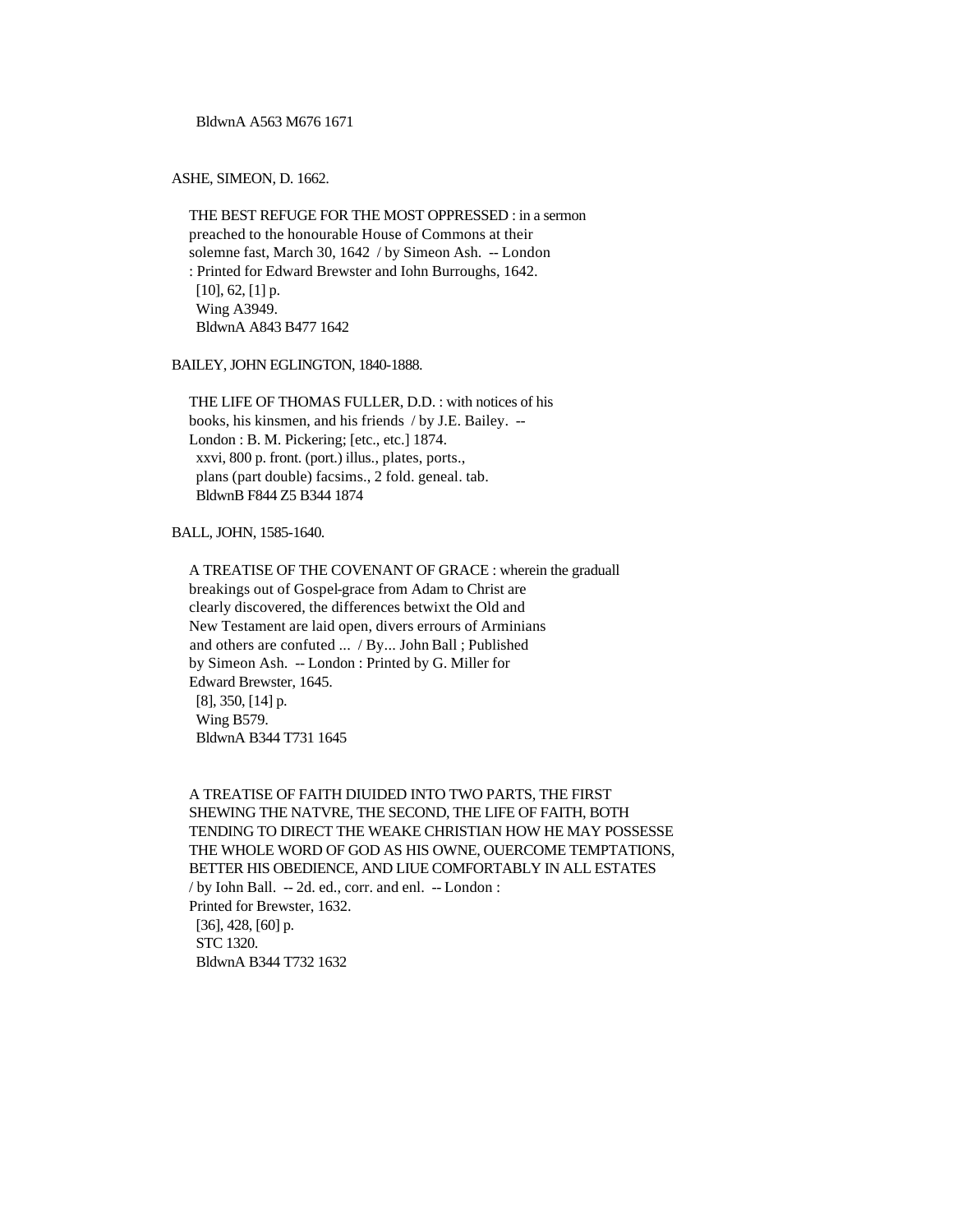### BARCLAY, ROBERT, 1648-1690.

 TRUTH TRIUMPHANT THROUGH THE SPIRITUAL WARFARE, CHRISTIAN LABOURS AND WRITINGS / of ... Robert Barclay. -- London : Thomas Northcott, 1692. [1], xxxviii, [16], 908, [16] p. On spine: Robert Barclays works. "With a preface by William Penn." - Brit. Mus. Cat. "A testimony to the memory of Robert Barclay by ... William Penn" p. [ xl xli] "George Fox, his testimony concerncing Robert Barclay" p. [xxxix] Each "writing" has special t.p. dated 1691. Wing B740. BldwnA B372 T787 1692

# BARNES, THOMAS.

 THE GALES OF GRACE, OR, THE SPIRITUALL WINDE : wherein the mysterie of sanctification is opened and handled / by Thomas Barnes. -- London : Printed for Nathael Newbery, 1622. [14], 249 p. STC 1476. BldwnA B374 G343 1622

BATES, WILLIAM, 1625-1699.

 CONSIDERATIONS OF THE EXISTENCE OF GOD AND OF THE IMMORTALITY OF THE SOUL : with the recompences of the future state : to which is now added The divinity of the Christian religion proved by the evidence of reason and divine revelation : for the cure of infidelity, the hectick evil of the times / by William Bates. -- London : Printed by J.D. for Brabazon Aylmer ... 1676. [13], 292, [12] p. Wing B1101. BldwnA B373 C667 1676

 A FUNERAL SERMON : preached upon the death of the reverend and excellent divine Dr. Thomas Manton who deceas'd the 18th of October 1677 / by William Bates. -- London : Printed by J.D. for Barbazon Aylmer, 1678. [1], 115 p. Wing B1109. "To which is now added, the last publick sermon Dr. Manton preached." Bound with Matthew Sylvester's Being forever with the Lord, London, 1688. Wing S6329 ; John Howe's A funeral sermon for that faithful and laborious servant of Christ, Mr. Richard Fairclough, London, 1682. Wing H3027. BldwnA B373 F863 1678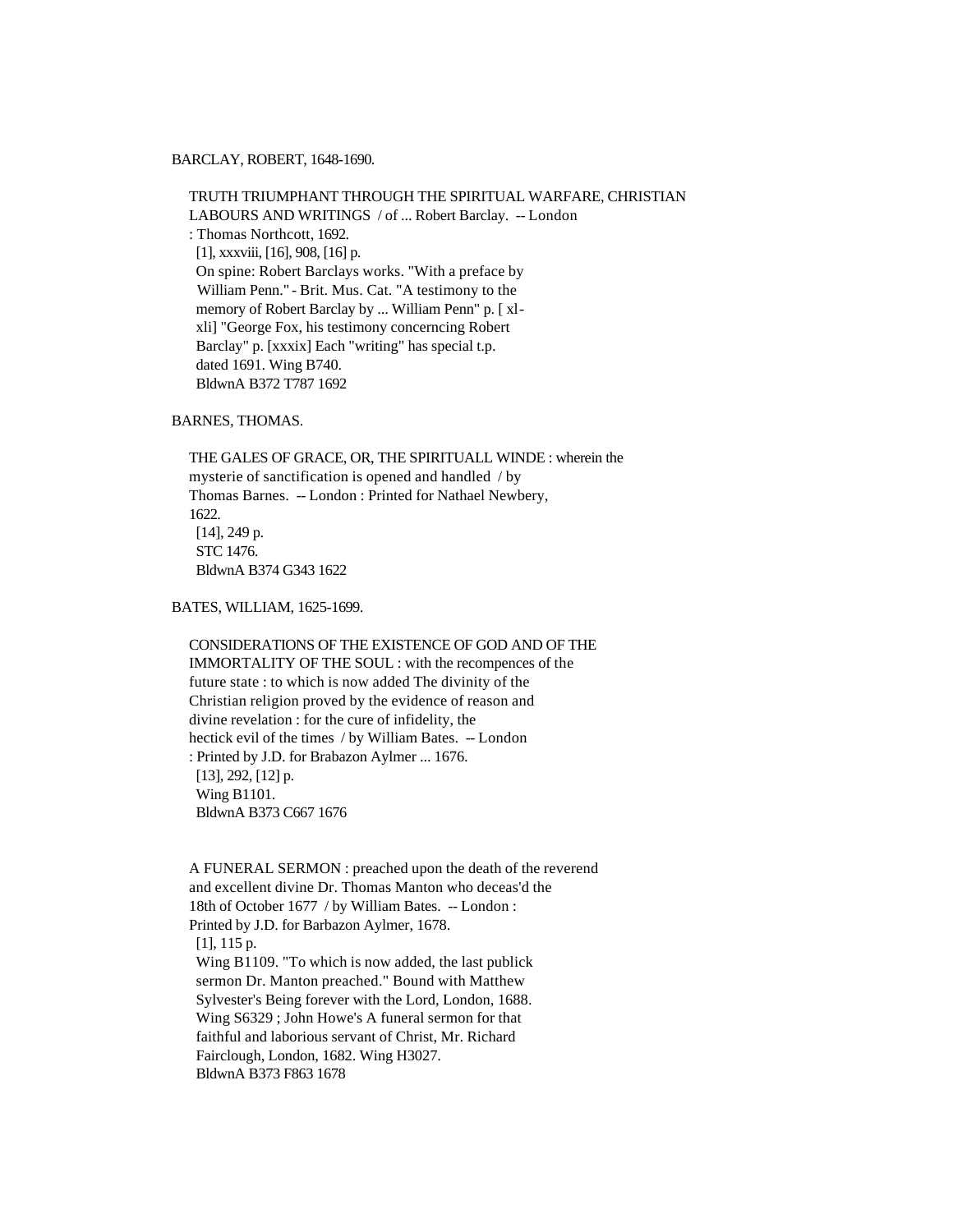### THE HARMONY OF THE DIVINE ATTRIBUTES : in the contrivance

 and accomplishment of man's redemption by the Lord Jesus Christ; or, Discourses, wherein is shewed, how the wisdom, mercy, justice, holiness, power and truth of God are glorified in that great and blessed work / By William Bates. -- 2d ed., corrected and enlarged. -- London : Printed by J.M. for Nathanael Ranew, Jonathan Robinson, and Brabazon Aylmer... 1675. [4], 469, [11] p. BldwnA B373 H375 1675

 SELECT BRITISH DIVINES, VOL XIX : Bates on the four last things, danger of prosperity, and sure trial of uprightness / edited by C. Bradley. -- London : L.B. Seeley, 1825. viii, 435 p. BldwnA B373 S443 1825

BAXTER, RICHARD, 1615-1691.

 OF JUSTIFICATION : four disputations clearing and amicably defending the truth, against the unnecessary oppositions of divers learned and reverend brethren / By Richard Baxter. -- London : Printed by R.W. for Nevil Simmons, 1658. [21], 423 p. Disputations 2-4 have each special t.p., that of the 2d dated 1657. "Letters that past between this reverend, much honoured brother, and my self ..." (p. [157]-254) and "Richard Baxters discvssion of Mr John Tombes his friendly, acceptable animadversions ..." (p. [323]-398) have each special t.p. Wing B1328.

BldwnA B397 O3 1658

BAYNE, PAUL, D. 1617.

 AN ENTIRE COMMENTARY UPON THE WHOLE EPISTLE OF ST. PAUL TO THE EPHESIANS : wherein the text is learnedly and fruitfully opened with a logical analysis, spiritual and holy observations, confutation of Arminianism and popery, and sound edification for the diligent reader ... / preached by ... Paul Bayne. -- Edinburgh : J. Nichol, 1866. xii, 412 p. -- (Nichol's series of commentaries. ) BldwnB B396 E57ep 1866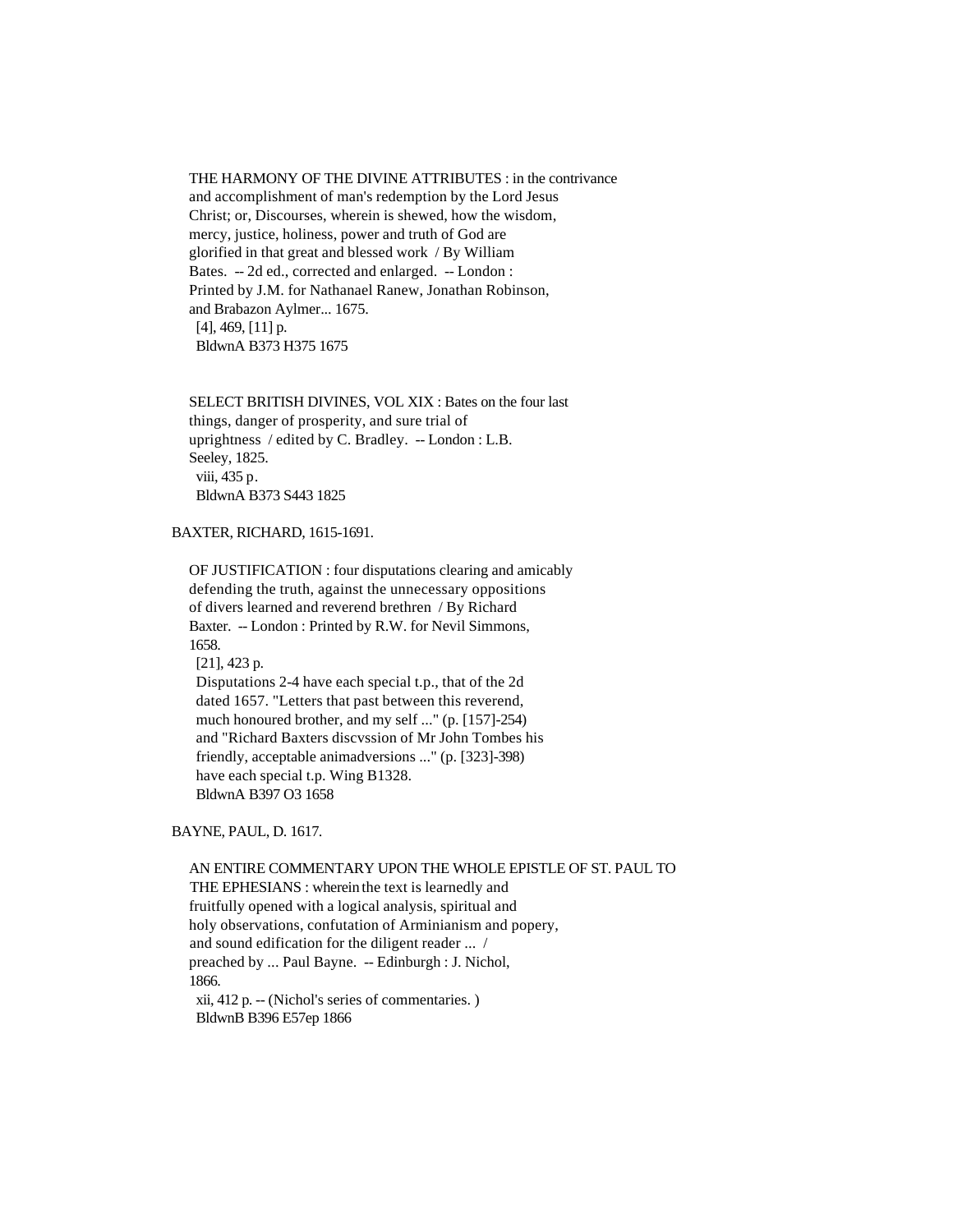#### BEALE, CATHERINE HUTTON.

 MEMORIALS OF THE OLD MEETING HOUSE AND BURIAL GROUND, BIRMINGHAM / Copied, collected, and illustrated by Catherine Hutton Beale. -- Birmingham : Printed for the subcribees by White and Pike, 1882. 190 p. : ill. "A short history of Puritanism," p.1. BldwnB B432 M656 1882

### BEART, JOHN, 1673-1716.

 A VINDICATION OF THE ETERNAL LAW : and, everlasting Gospel / by John Beart. -- London : Printed for Lackington, Allen, and Co. 1813. 150, 118 p. BldwnB B327 V562 1813

# BIBLE. ENGLISH. GENEVA. 1576.

 [THE BIBLE] -- [London : Christopher Barker, 1576] 1 v. ; 27 cm. Title page missing. Information taken from N.T. title page. New Testament title: The Newe Testament of ovr Lord Iesvus Christ ; conferred diligently with the Greeke, and best approued translations in diuers languages. An edition of the Genevan Bible of 1560. BldwnA B524 G363 1576

#### BINNING, HUGH, 1627-1653.

 THE WORKS OF THE PIOUS, REVEREND AND LEARN'D MR. HUGH BINNING : containing: I. The common principles of the Christian religion; or his sermons on the catechism. II. The sinners sanctuary, being xl. sermons on the eight of the Romans. III. Fellowship with God; or xxviii. sermons on the first Epistle of John. IV. Heart humiliation, being xviii. sermons on several choice texts. To which is perfix'd the life of the author -- Edinburgh ; R. Fleming, 1735. xxiii, 641 p. BldwnA B526 A1 W674 1735

### BLAIR, ROBERT, 1593-1666.

 THE LIFE OF MR. ROBERT BLAIR... CONTAINING HIS AUTOBIOGRAPHY FROM 1593- 1636 : with supplement to his life and continuation of the history of the times to 1680 / by...William Row...ed...from the original manuscript by Thomas M'Crie. -- Edinburgh : Printed for the Wodrow society, 1848. xxiv, 627 p. : illus.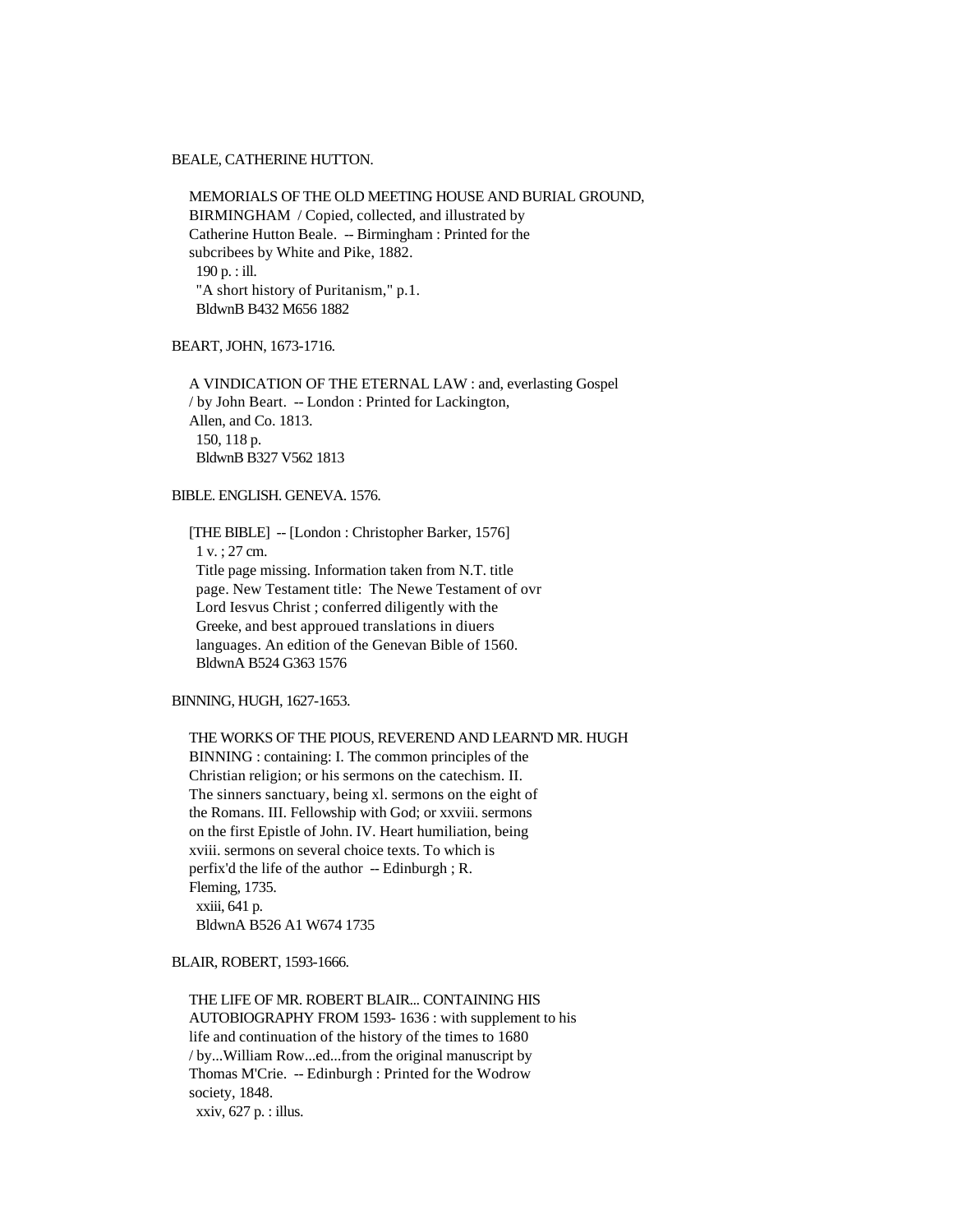BldwnB B524Li Z6 1848

BLAKE, THOMAS, 1597?-1657.

 VINDICIAE FOEDERIS, OR, A TREATISE OF THE COVENANT OF GOD ENTERED WITH MAN-KINDE, IN THE SEVERAL KINDES AND DEGREES OF IT ... / By Thomas Blake. -- London : Printed for Abel Roper, 1653. [36], 488, [18] p. Advertisement (1 p.) inserted at end. Wing B3149. BldwnA B524 V562 1653

BLAYNEY, BENJAMIN, 1728-1801.

 JEREMIAH AND LAMENTATIONS : a new translation / with notes, critical, philological and explanatory by Benjamin Blayney. -- 3d ed. -- London : Printed for Thomas Tegg & Son, 1836. 434 p. Includes indexes. BldwnB B529 J47je 1836

BOLTON, ROBERT, 1572-1631.

 INSTRUCTIONS FOR A RIGHT COMFORTING AFFLICTED CONSCIENCES : with special antidotes against some grievous temptations / Delivered for the most part in the lecture at Kettering in Northamptonshire ; by Robert Bolton. -- 2d ed. -- London : Printed by T. H. for Thomas Weaver, 1635. 13 p. leaves, 595 (i.e. 597), [3] p. Numerous errors in paging. STC 3239. BldwnA B647 I577 1635

 LAST AND LEARNED WORKE OF THE FOURE LAST THINGS, DEATH, IUDGEMENT, HELL, AND HEAVEN. WITH HIS ASSISE SERMON, AND NOTES IN IUSTICE NICILLS HIS FUNERALL... -- 3d ed. -- London : G. Miller, 1635. 1 v. (various pagings) STC 3244 Bound with the author's Two sermons preached at Northampton at two severall assises there. London, 1635. STC 3256. BldwnA B647 L377 1635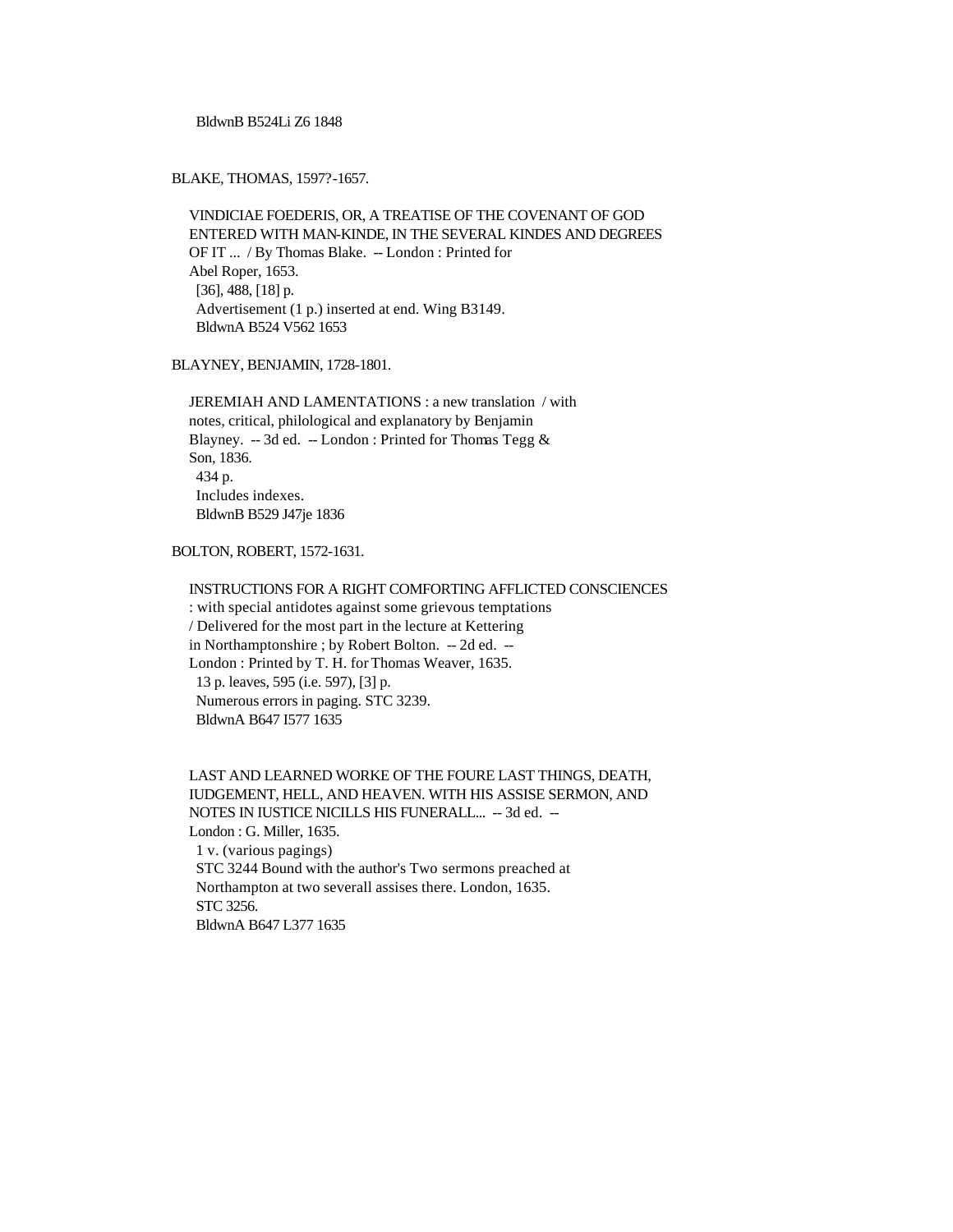BOLTON, ROBERT, 1572-1631. (Continued)

 SOME GENERALL DIRECTIONS FOR A COMFORTABLE WALKING WITH GOD / delivered in the lectvre at Kettering in Northhamptonshire, with enlargement ; By Robert Bolton. -- 5th ed., corr. and amended, with a table thereunto annexed. -- London : Imprinted by Iohn Legatt for Edmund Weaver, 1638. [13], 390 p., [8 p.] Error in paging: pages 225-226 omitted in numbering. Binder's title on spine: Boltons works, vol. III. STC 3254. BldwnA B647 S653 1638

BOLTON, SAMUEL, 1606-1654.

 THE ARRAIGNEMENT OF ERROVRS : a discourse serving as a curb to restrain the wantonness of men's spirits in the entertainment of opinions ; and as a compasse whereby we may sail in the search and finding of truth ; distributed into six main questions... / By Samuel Bolton. -- London : Printed by G. Miller for Andrew Kembe, 1646. [18], 360 p. Wing B3517. BldwnA B648 A772 1646

 THE DEAD SAINT SPEAKING TO SAINTS AND SINNERS LIVING : in severall treatises... / By Samuel Bolton. -- London : Printed by Robert Ibbitson, for Thomas Parkhurst, 1657. [30], 420, [2] p. Wing B3518. BldwnA B648 D422 1657

BOSTON, THOMAS, 1677-1732.

 HUMAN NATURE IN ITS FOURFOLD STATE : of primitive integrity, subsisting in the parents of mankind in Paradise, entire depravation, in the irregenerate ; begun recovery, in the regenerate, consummate happiness or misery, in all mankind in the future state, in several practical discourses / by Thomas Boston. -- new ed. -- Bungay : Printed by C. Brightly, 1812. iv, 478 p. BldwnA B677 H852 1812

 SERMONS ON THE MOST IMPORTANT AND INTERESTING SUBJECTS : delivered chiefly on communion occasions / by Thomas Boston. -- Glasgow : Printed by Edward Khull for W. Somerville, A. Fullarton, J. Blackie, 1814. vi, 642 p. ; frontis.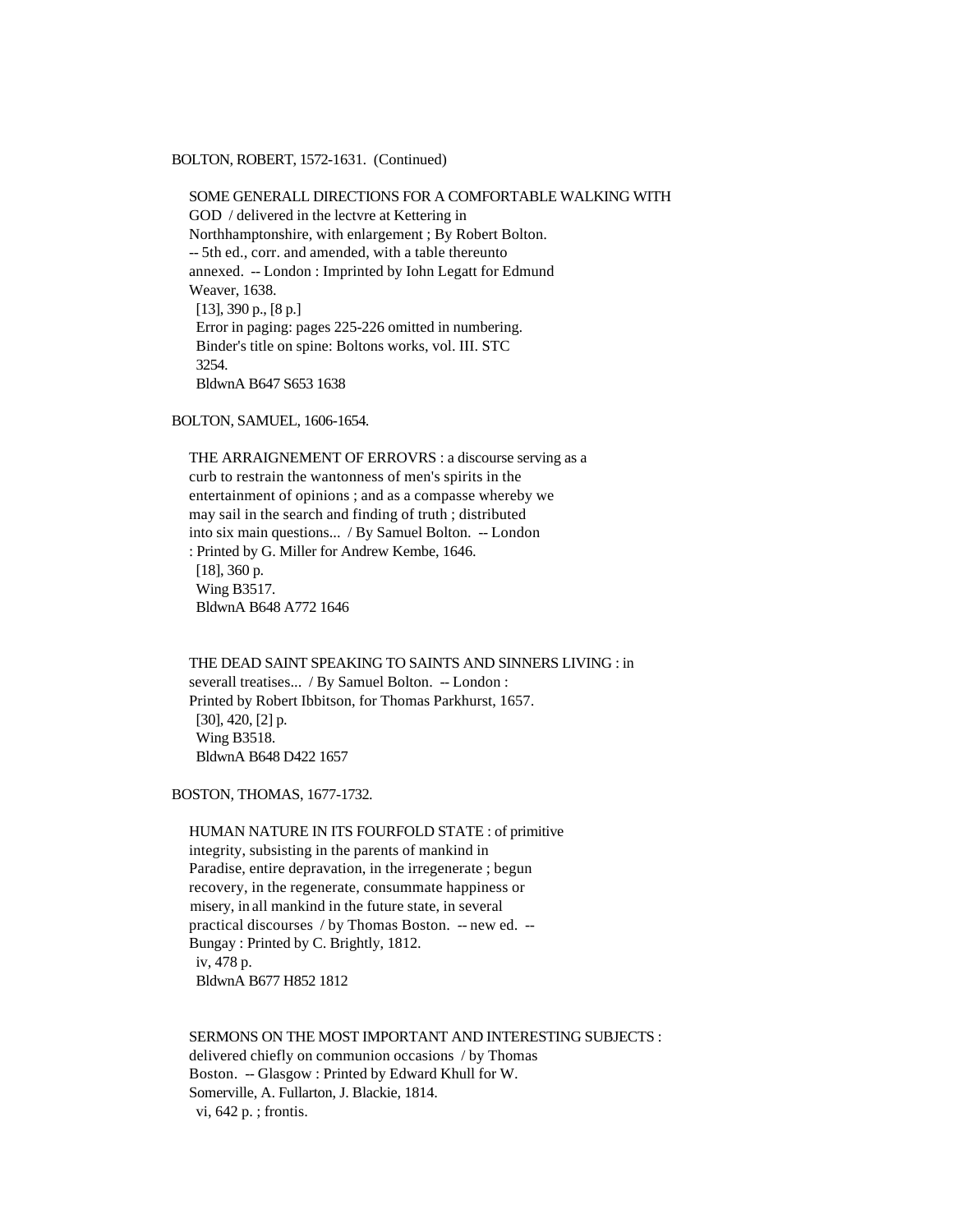### BldwnA B677 S475 1814

# THE SOVEREIGNTY AND WISDOM OF GOD DISPLAYED IN THE AFFLICTIONS OF MEN, TEGETHER WITH A CHRISTIAN DEPORTMENT UNDER THEM, BEING THE SUBSTANCE OF SEVERAL SERMONS : on Eccles. vii. 13. Prov. xvi. 19 and 1 Pet. v. 6. ; to which is added, some sermons on the nature of church-communion, from 1 Cor. x. 17. / By Thomas Boston. -- Edinburgh : Printed by Alexander Alison, 1737. [14], 240 p. BldwnA B677 S683 1737

# A VIEW OF THIS AND THE OTHER WORLD; WITH THE STATE OF SAINTS AND SINNERS IN BOTH CONTRASTED. PARTICULARLY DESCRIBING THE SOLEMN ENTRANCE WHICH THE SOUL MAKES INTO THE OTHER WORLD AT DEATH : to which is annexed the Crook in the lot, or, the wisdom and sovereignty of God displayed in the afflictions of men / by the late Thomas Boston ; with a life of the author. -- Bungay : Printed by Brightly and childs, n.d. 1 v. Spine title: Boston's view of both worlds.

BldwnA B677 V538 n .d .

BOYD, ZACHARIE, 1585?-1653.

 THE LAST BATTLE OF THE SOUL IN DEATH / by Zacharie Boyd. -- Glasgow : Re-printed by George Richardson, 1831. 18, xlviii, 476 p. "First printed Edinburgh, 1629." BldwnB B692 L377 1831

BRADFORD, WILLIAM, 1588-1657.

 BRADFORD'S HISTORY "OF PLIMOTH PLANTATION." / From the original manuscript. With a report of the proceedings incident to the return of the manuscript to Massachusetts. -- Boston : Wright & Potter printing co., state printers, 1901. lxxvii, 555 p. : front., ports., facsims. "Printed under the direction of the secretary of the commonwealth, by order of the General court." Includes index.

BldwnB N722 O3 1901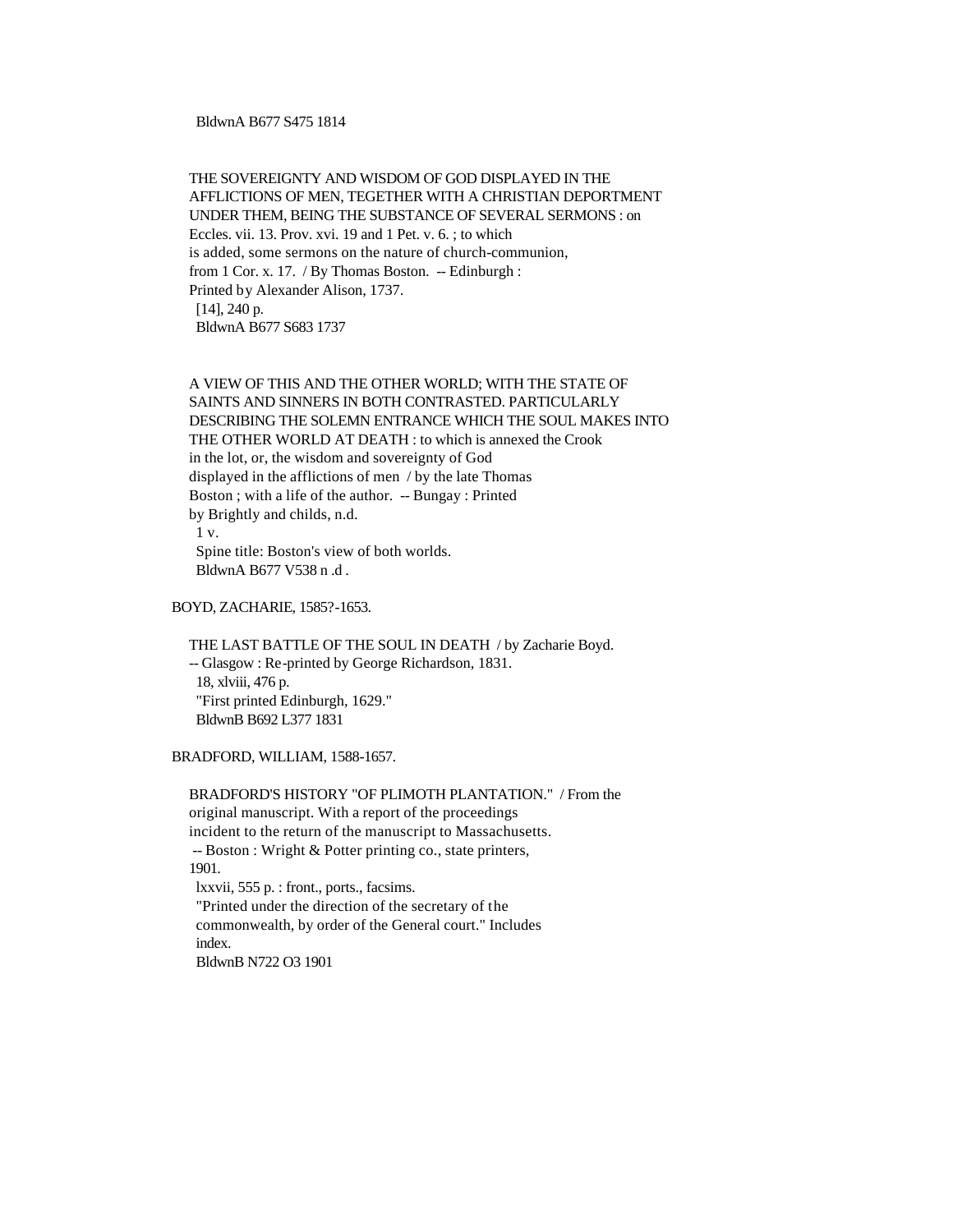#### BRIDGE, WILLIAM, 1600?-1670.

 THE WORKS OF WILLIAM BRIDGE, SOMETIME FELLOW OF EMMANUEL COLLEGE IN CAMBRIDGE, NOW PREACHER OF THE WORD OF GOD AT YARMOUTH -- London : Printed by Peter Cole, 1649. 2 v. bound together. "To the reader" signed: William Greenhill. Wing B4445 (v.1). Wing B4446 (v.2). BldwnA B742 A1 W674 1649

BRINSLEY, JOHN.

 THE DRINKING OF THE BITTER CUP, OR, THE HARDEST LESSON IN CHRIST'S SCHOOL : LEARNED AND TAUGHT BY HIMSELF, PASSIVE OBEDIENCE... / By John Brinsley. -- London : Printed by E.C. for Joseph Cranford, 1660. [3], 303 p. BldwnA B746 D746 1660

 TWO TREATISES : the one, handling the doctrine of Christ's mediatorship: wherein the great gospel-mystery of reconciliation betwixt God and man is opened, vindicated, and applyed ; the other, of mystical implantation: wherein the Christian's union and communion with, and conformity to Jesus Christ, both in his death and resurrection, is opened and applyed. / By John Brinlsey. -- London : Printed by T. Maxey, for Ralph Smith, 1651. [14], 272, [16], 255 p. Wing B4737. BldwnA B746 T86 a 1651

 TWO TREATISES : I. Three sacred emblems... ; II. Tears for Jerusalem... / By John Brinsley. -- London : Printed by J.L. for Tho. Newberry, 1656.

1 v.

 Each treatise has its own title page. Wing B4736 Bound with the author's The sacred ordinance of ordination..., London, 1656. Wing B4726 ; "Whereunto is also affixed The Word of exhortation given to the persons then and there ordained..., by Nic. Ganning." Wing G200. BldwnA B746 T86 b 1656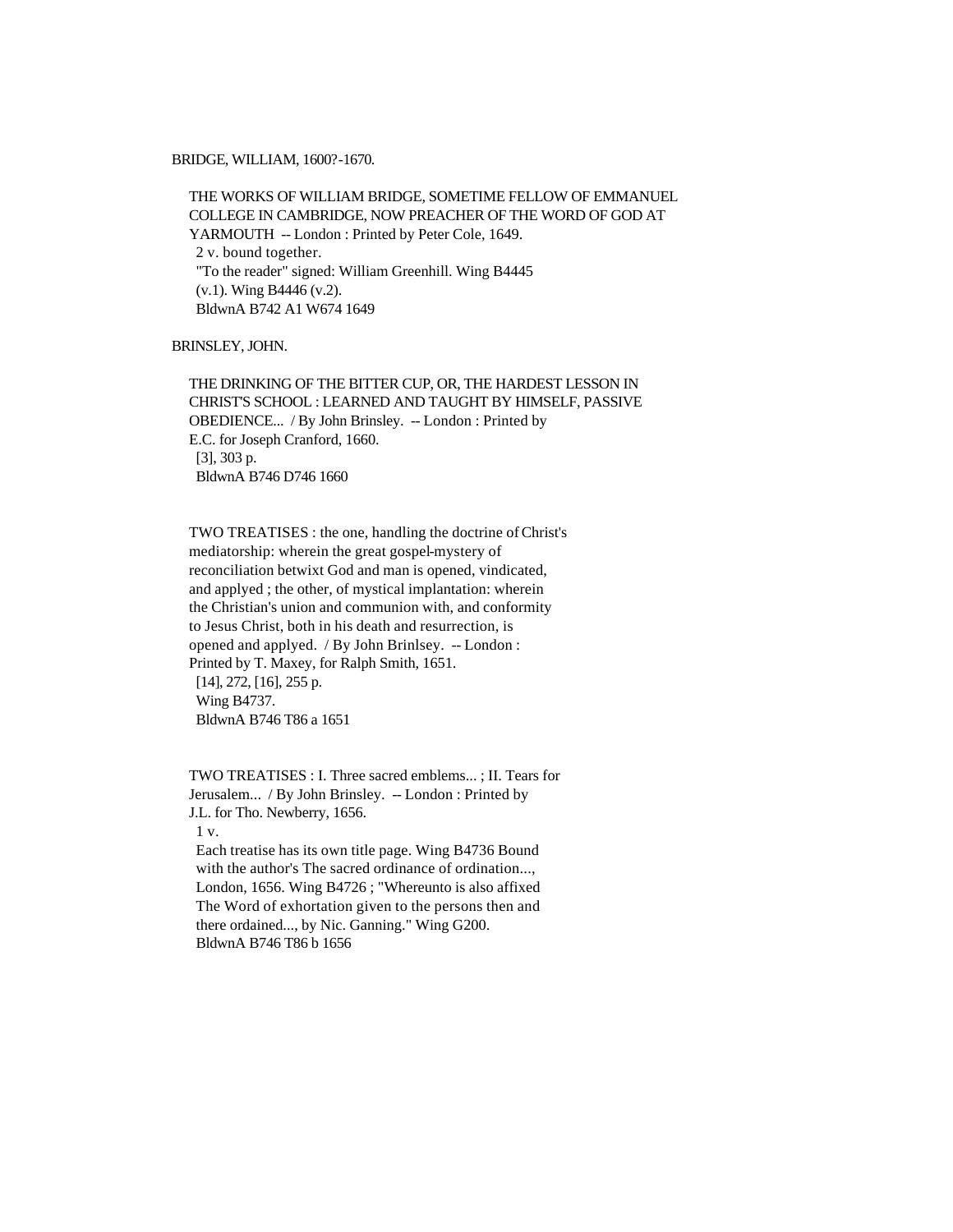BROOKS, THOMAS, 1608-1680.

 THE PRIVIE KEY OF HEAVEN, OR, TWENTY ARGUMENTS FOR CLOSET- PRAYER : in a select discourse on that subject with the resolution of several considerable questions : the main objections also against closet- prayer are here answered ... with twenty special lessons ... that we are to learn by that severe rod, the pestilence that now rageth in the midst of us / by Thomas Brooks. -- London : Printed for and are to be sold by John Hancock, 1665. [101], 477, [18] p. Wing B4961. BldwnA B766 P748 1665

BROWN, JOHN, 1610?-1679.

 AN EXPOSITION OF THE EPISTLE OF PAUL THE APOSTLE TO THE ROMANS, WITH LARGE PRACTICAL OBSERVATIONS; DELIVERED IN SEVERAL LECTURES / By the late... John Brown, sometime minister of the Gospel at Wamphray in Annandale, and afterwards minister to the Scots congregation at Rotterdam in Holland. -- Edinburgh : Printed by David Paterson, 1766. viii, 606 p. "Carefully printed from the author's own manuscript." Includes index. BldwnA B768 E96rm 1766

 THE LIFE OF JUSTIFICATION OPENED, OR, A TREATISE GROUNDED UPON GAL. 2. 11. WHEREIN THE ORTHODOX DOCTRINE OF JUSTIFICATION BY FAITH, & IMPUTATION OF CHRIST'S RIGHTEOUSNESS, IS CLEARLY EXPOUNDED, SOLIDLY CONFIRMED, & LEARNEDLY VINDICATED FROM THE VARIOUS OBJECTIONS OF ITS ADVERSARIES. WHEREUNTO ARE SUBJOINED SOME ARGUMENTS AGAINST UNIVERSAL REDEMPTION. / By ... John Broun. -- [Utrecht?] 1695. [12], 563 (i.e. 553), [3] p.

 Edited by J. Koelman and M. Leydekker. Cf. Brit. Mus. cat. Wing B5031. Pages 17-24 inserted upside down. Numbers 121-130 omitted in paging. BldwnA B768 L533 1695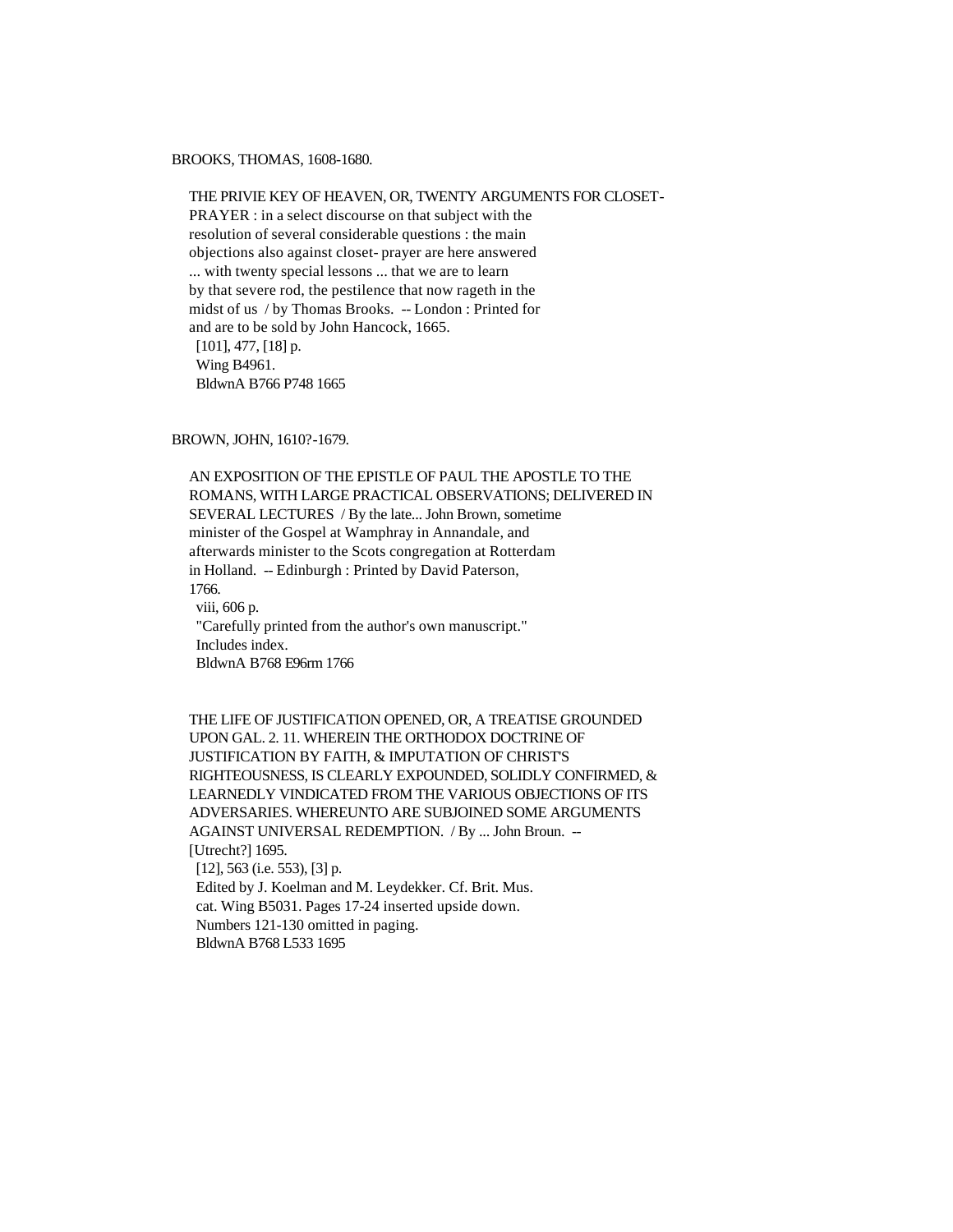# BROWNRIG, RALPH, 1592-1659.

 FORTY SERMONS. THE FIRST VOLUME / By the Right Reverend Father in God, Ralph Brownrig, late Lord Bishop of Exeter; published by William Martyn, M.A., sometimes preacher at the Rolls. -- London : Printed by R. Everingham ... 1685. 2 v. bound in one : port. Contains frontispiece port. of Brownrig. Reproduction of original in the Cambridge University Library. Wing B5207. Bound with the author's, Twenty five sermons. The second volume, London, 1685. Wing B5214. BldwnA B769 F677 1685

# BUCK, JAMES.

 A TREATISE OF THE BEATITVDES, OR, CHRISTS HAPPY MEN / by James Buch. -- London : Printed for John Clark, 1637. [8], [340 p.] Frequent errors in paging. STC 3998. BldwnA B824 T732 1637

# BURGESS, ANTHONY, D. 1664

 CXLV EXPOSITORY SERMONS UPON THE WHOLE 17TH CHAPTER OF THE GOSPEL ACCORDING TO ST JOHN, OR, CHRISTS PRAYER BEFORE HIS PASSION EXPLICATED, AND BOTH PRACTICALLY AND POLEMICALLY IMPROVED. / By Anthony Burgess. -- London : Printed by Abraham Miller for Thomas Underhill, 1656. [28], 672 (i.e. 712), [24] p. Wing B5651. Errors in paging; no. 225-232 and 390-391 duplicated, p. 702 numbered 672. BldwnA B873 C84jn 1656

 THE DOCTRINE OF ORIGINAL SIN : asserted & vindicated against the old and new adversaries thereof, both Socinians, Papists, Arminians and Anabaptists, and practically improved for the benefit of the meanest capacities. In four parts. To which is added, a digressive epistle by way of postscript, concerning justification by faith alone ... / By Anthony Burgesse. -- London : Printed by Abraham Miller for Thomas Underhill, 1658. [30], 555, [18] p. Each part has special t.p. dated 1658. Wing B5646. BldwnA B873 D627 1658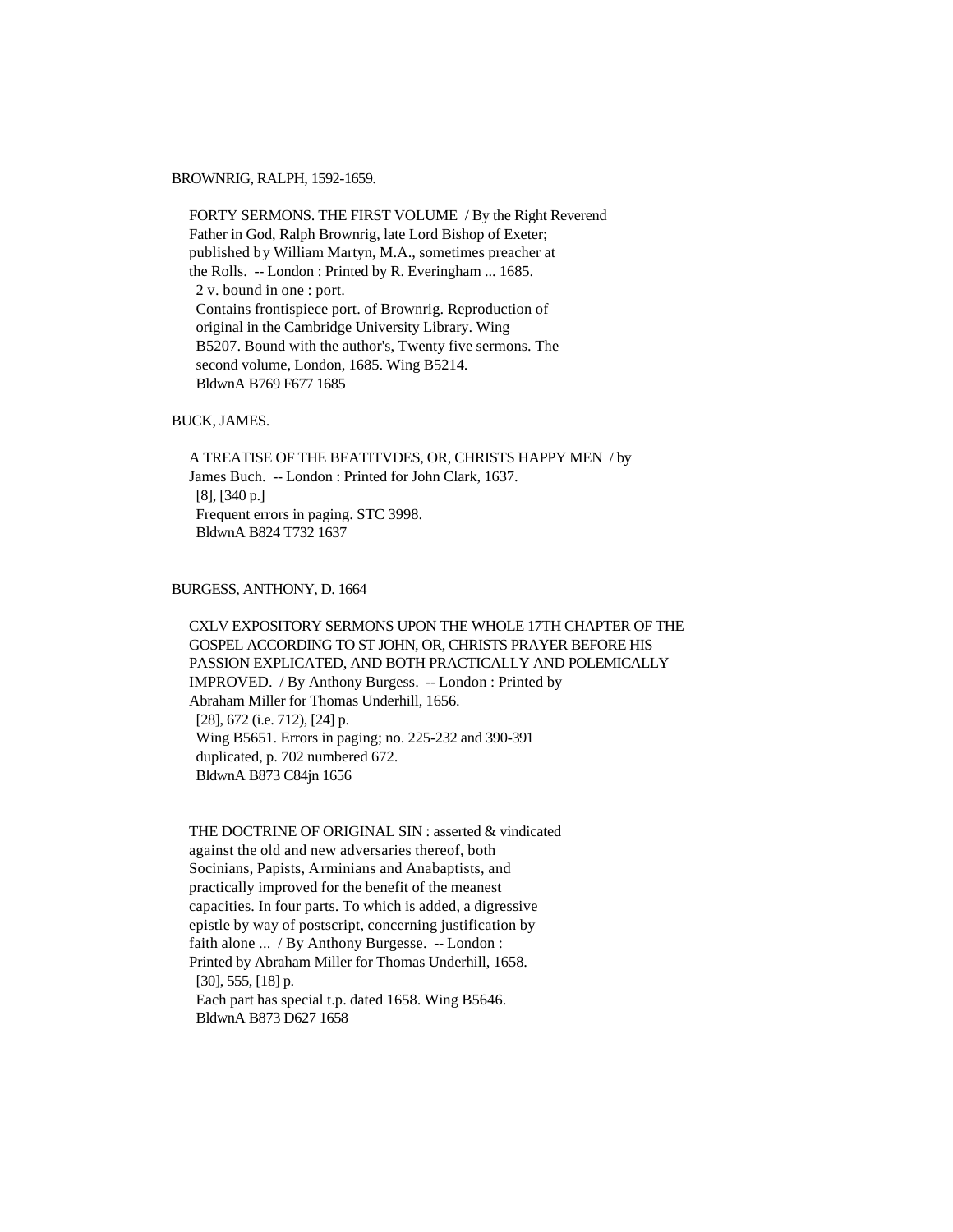SPIRITUALL REFININGS : in two parts, delivered in CLXI sermons / By Anthony Burgess. -- 2nd ed. -- London : Printed by F. Streater, for T.U. 1658. 2 v. bound as one. Each part has own t.p. ; 1. Grace and assurance. - 2. Sinne. pt.1. Wing B5659. pt.2. Wing B5658A. BldwnA B873 S647 1658

 THE TRUE DOCTRINE OF JUSTIFICATION ASSERTED & VINDICATED FROM THE ERROURS OF MANY, AND MORE ESPECIALLY PAPISTS AND SOCINIANS, OR, A TREATISE OF THE NATURAL RIGHTEOUSNESS OF GOD, AND IMPUTED RIGHTEOUSNESS OF CHRIST / By Anthony Burgesse. -- London : Thomas Underhill, 1654. [18], 122, [10], 123-456, [14] p. Caption title: A treatise of justification, part II. Wing B5664. BldwnA B873 T783 1654

 VINDICIAE LEGIS, OR, A VINDICATION OF THE MORALL LAW AND THE COVENANTS, FROM THE ERROURS OF PAPISTS, ARMINIANS, SOCINIANS, AND MORE ESPECIALLY, ANTINOMIANS. IN XXX. LECTURES, PREACHED AT LAURENCE-JURY, LONDON. / Anthony Burgess. -- The 2d ed., corr. and augm. -- London : Printed by James Young, for Thomas Underhill, 1647. 1 v. Wing B5667. Errors in paging. Bound with the author's

 Romes cruelty & apostacie declared in a sermon..., London, 1645. Wing B5655 ; The difficulty of, and the encouragements to a reformation..., London, 1643. Wing B5643 ; Judgements removed where judgement is executed, London, 1644. Wing B5649 ; The magistrates commission from heaven, London, 1644. Wing B5650 ; The reformation of the church, London, 1645. Wing B5654 ; Publick affections, London, 1646. Wing B5653 ; Spiritual refining, part II, London, 1654. Wing B5658B ; A treatise of both the deceitfulnesse & uprightnesse of mans heart [Title page damaged]. BldwnA B873 V562 1647

### BURROUGHS, JEREMIAH, 1599-1646.

 AN EXPOSITION OF THE PROPHECY OF HOSEA / by Jeremiah Burroughs, completed by Thomas Hall and Edward Reynolds ; revised and corrected by James Sherman. -- London : J. Nichol, 1865. 699 p. BldwnB B877 E96ho 1865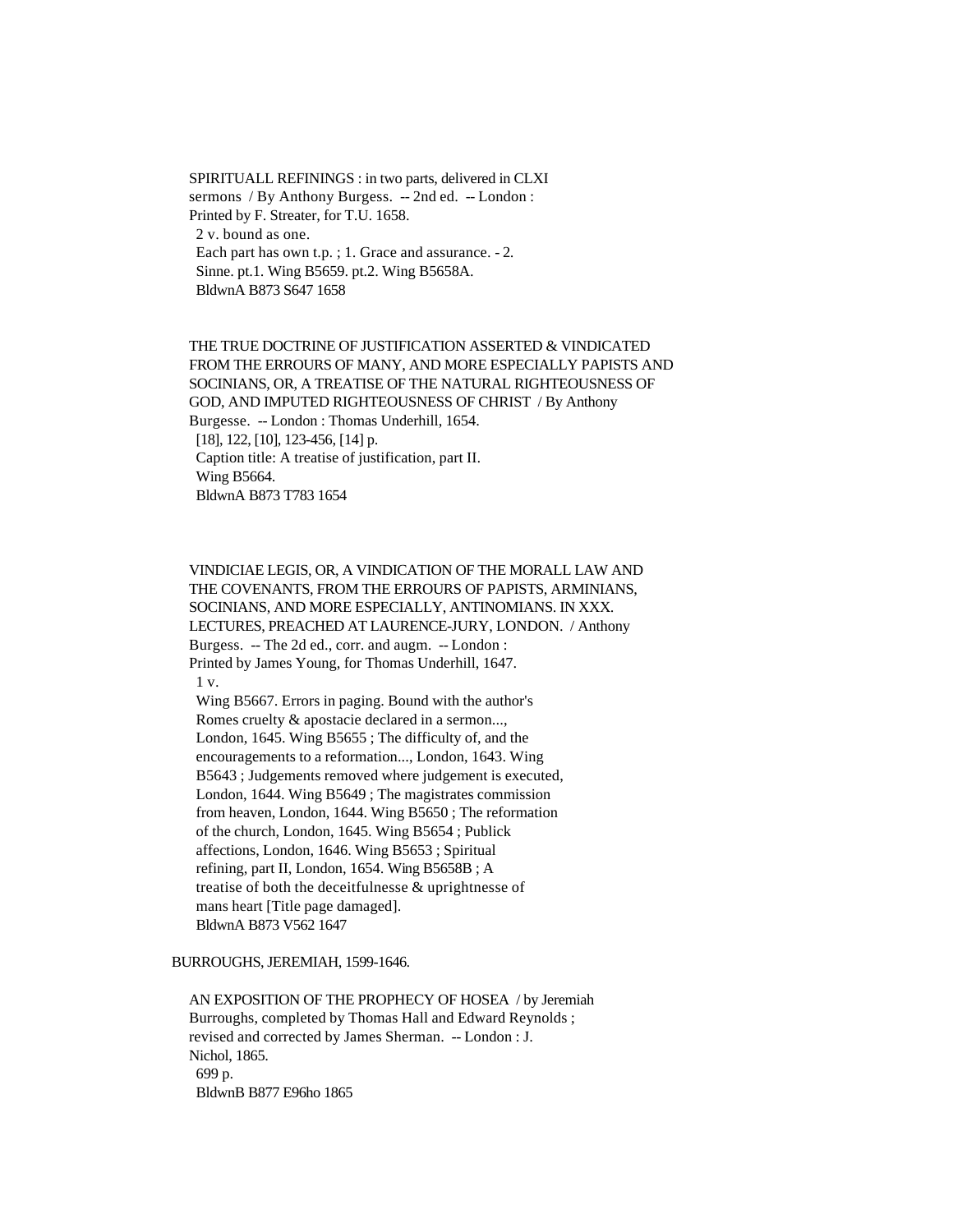GOSPEL-RECONCILIATION, OR, CHRISTS TRVMPET OF PEACE TO THE WORLD ... TO WHICH IS ADDED TWO SERMONS / By Jeremiah Burroughs ; Published ... by Thomas Goodwin, William Bridge [and others] -- London : Printed by Peter Cole, 1657. [14], 176, 251-451 p. Wing B6080. BldwnA B877 G676 1657

 GOSPEL-REVELATION : in three treatises: viz. 1. The nature of God. 2. The excellencies of Christ. And, 3. The excellency of mans immortal soul / By Jeremiah Burroughs ; Published by William Greenhill, William Bridge [and others] -- London : Nath. Brook, and Thomas Parkhurst, 1660. [13], 171, [11], 201-370, [17] p. ([17] p. at end advertisements) Wing B6083. Errors in paging. BldwnA B877 G677 1660

BUTLER, DUGALD, 1862-1926.

 THE LIFE AND LETTERS OF ROBERT LEIGHTON : restoration bishop of Dunblane and archbishop of Glasgow / by D. Butler. -- London : Hodder and Stoughton, 1903. xv, 607 p. front. (port.) 24 cm. Includes index. BldwnB L443 Z5 B874 1903

BYFIELD, NICHOLAS, 1579-1622.

 A COMMENTARY UPON THE FIRST CHAPTER OF THE FIRST EPISTLE GENERALL OF ST. PETER : wherein method, sense, doctrine, and vse, is with great varietie of matter profitably handled / by Nicholas Byfield. -- London : Printed for Nathanael Bvtter, 1637. [10], 706 p., [18 p.] STC 4212. BldwnA B934 C65pe1 1637

 AN EXPOSITION VPON THE EPISTLE TO THE COLOSSIAN : wherein not onely the text is methodically analysed, and the sence of the words, by the help of writers, both ancient and moderne is explayned... / being the substance of neare seuen yeeres weeke-dayes sermons of N. Byfield. -- Corrected and amended. -- London : printed by E.G. for Nathaniel Bvtter, 1617. 1 v. STC 4217.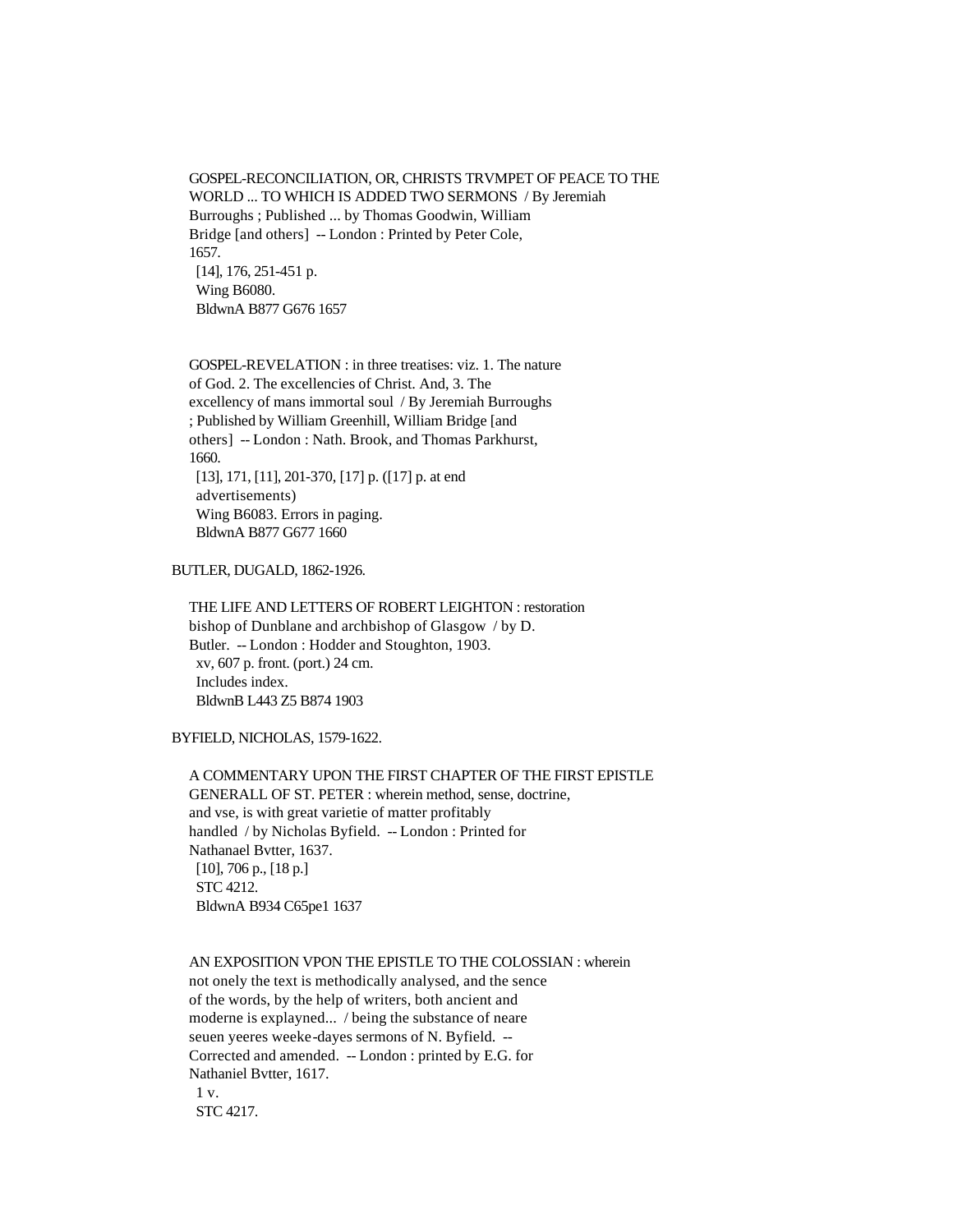BldwnA B934 E96col 1617

 THE MARROW OF THE ORACLES OF GOD, OR, DIVERS TREATISES CONTAINING DIRECTIONS ABOUT SIX OF THE WEIGHTIEST THINGS CAN CONCERNE A CHRISTIAN IN THIS LIFE / by N. Bifield. -- 2d ed. -- London : Printed for Ralph Rovnthwaite, 1620. [20], 767 p. Imperfect: tightly bound with loss of print. The spiritual touchstone, or, The signs of a godly man -- The signs of the wicked man--The promises--Rules of a holy life -- Principles or the patern of wholesome words -- Cure of the fear of death. Wing B6386. BldwnA B934 M377 1620

### BYINGTON, EZRA HOYT.

 THE PURITAN IN ENGLAND AND NEW ENGLAND / by Ezra Hoyt Byington...with an introduction by Alexander McKenzie. -- London : Sampson Low, Marston & Co. 1896. xl, 406 p. : ill. List of authorities referred to, p. xxv -xxix. BldwnB B946 P874 1896

CALAMY, EDMUND, 1671-1732.

 AN HISTORICAL ACCOUNT OF MY OWN LIFE : with some reflections on the times I have lived in, (1671-1731) / By Edmund Calamy ; Edited and illustrated with notes, historical and biographical, by John Towill Rutt. -- 2d ed. -- London : H. Colburn and R. Bentley, 1830. 2 v. ill. BldwnB C342 Z5 1830

 THE NONCONFORMIST'S MEMORIAL; BEING AN ACCOUNT OF THE LIVES, SUFFERINGS, AND PRINTED WORKS OF THE TWO THOUSAND MINISTERS EJECTED FROM THE CHURCH OF ENGLAND CHIEFLY BY THE ACT OF UNIFORMITY, AUG. 24, 1666 / Originally written by Edmund Calamy ; Abridged and corrected, and methodized, with many additional anecdotes and several new lives, by Samuel Palmer. Embellished with the heads of the principal divines, chiefly from original pictures. -- 2d. ed. -- London : Printed by J. Cundee for Button and Son, and T. Hurst, 1802-1803. 3 v. ports. Includes index. BldwnA C342 N662 1802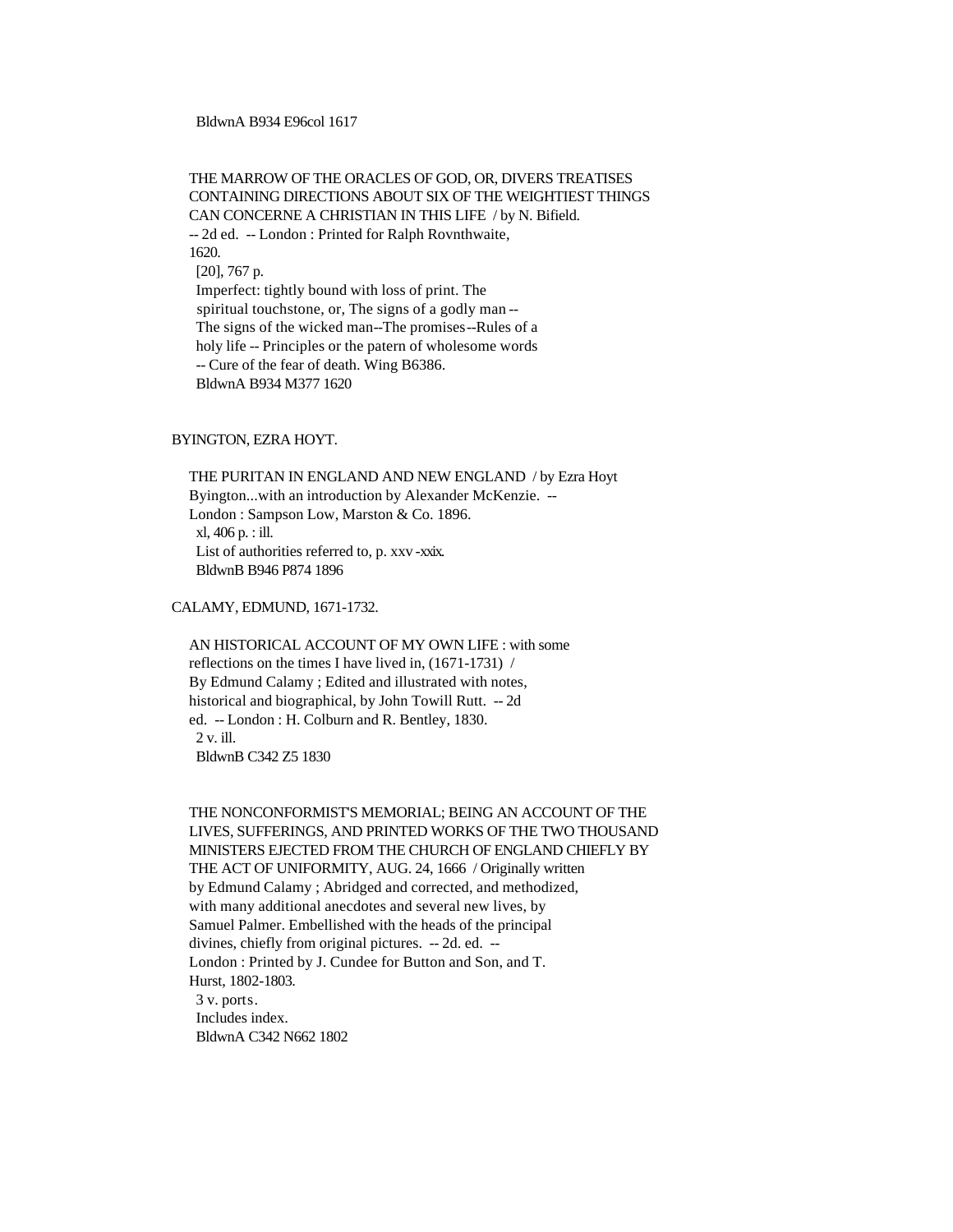# CALDERWOOD, DAVID.

 THE HISTORY OF THE KIRK OF SCOTLAND : ed. from the original manuscript preserved in the British Museum / by Thomas Thomson. -- Edinburgh : Wodrow Society, 1842-1849. 8 v. -- (Wodrow Society publications. ) BldwnB C342 H577 1842

CALVIN, JOHN, 1509-1564.

 THE INSTITUTION OF CHRISTIAN RELIGION / written in Latine by M. Iohn Calvine ; translated into English according to the authors last edition, with sundry tables to find the principall matters intreated of in this booke and also the declaration of places of scripture therein expounded, by Thomas Norton. -- [London] : Imprinted at London by Anne Griffin, for Ioyce Norton, and R.Whitaker, 1634. [20], 749, [153] p. References: STC 4425. BldwnA C348 I577 1634

 SERMONS OF MAISTER IOHN CALUIN VPON THE BOOKE OF IOB / translated out of French by Arthur Golding. -- Londini : Impensis Thomae Woodcocke, 1584. [32], 751, [1] p. STC 4447. Rebound: 1814. BldwnA C348 S47job 1584

CAPEL, RICHARD, 1586-1656.

 TENTATIONS : their nature, danger, cure. To which is added a briefe dispute, as touching restitution in the case of usury / By Richard Capel. -- 5th ed., corr. and amen. -- London : Printed by E.B. for John Bartlet, 1655. 1 v. Wing C473. Bound with the author's Tentations: their nature, danger, cure. The fourth part, London, 1655. Wing C476. BldwnA C363 T457 1655

CARR, JAMES ANDERSON.

 THE LIFE AND TIMES OF JAMES USSHER, ARCHBISHOP OF ARMAGH / by J.A. Carr. -- London : W. Gardner, Darton, 1895. xxiv, 398 p., [2] leaves of plates (1 folded) : plan, port. Includes bibliographical references and index. BldwnB U873 Z5 C377 Li 1895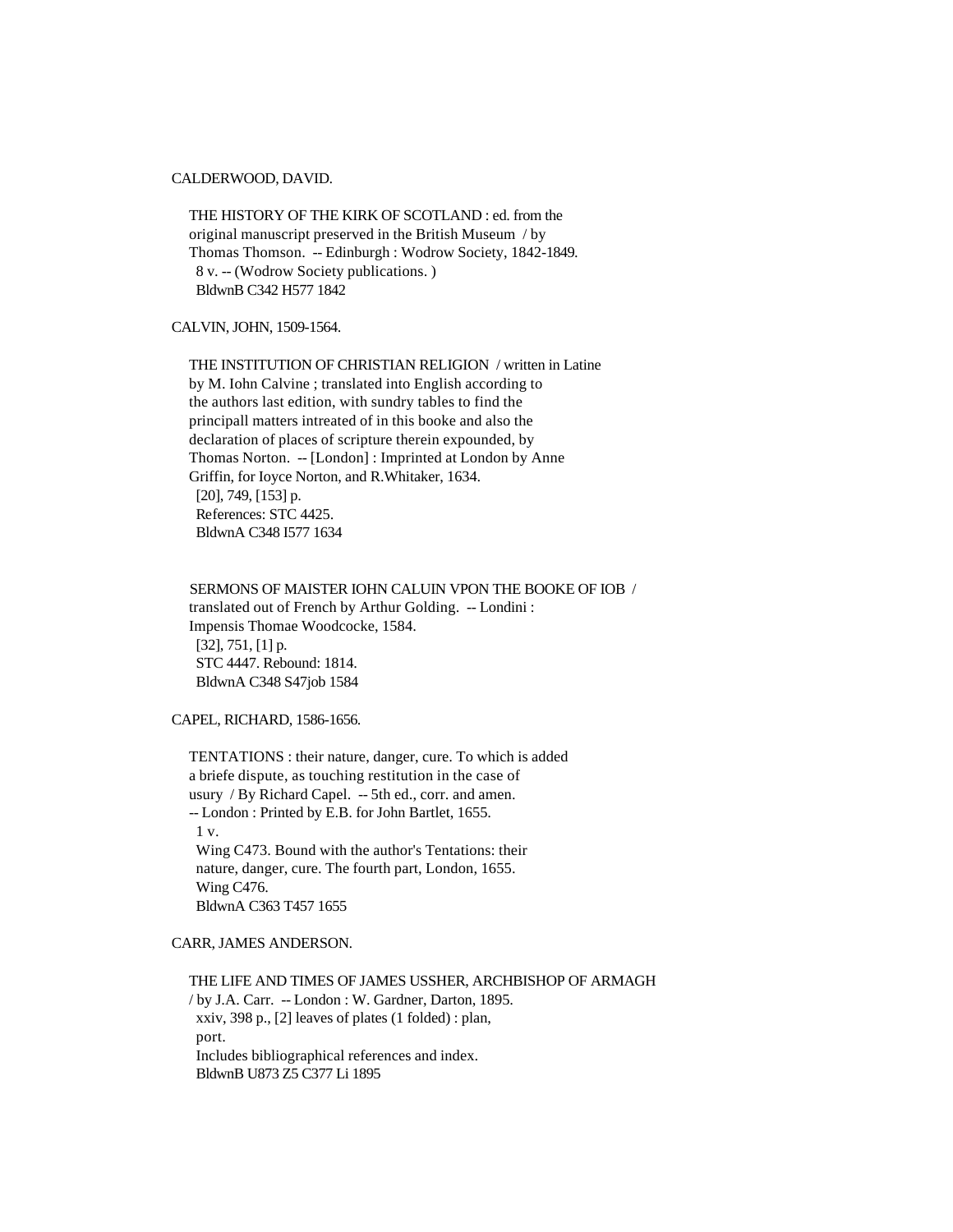CARYL, JOSEPH, 1602-1673.

 AN EXPOSITION WITH PRACTICAL OBSERVATIONS UPON THE THREE FIRST CHAPTERS OF THE BOOK OF JOB / delivered in twenty one lectures at Magnus near the Bridge, London. By Joseph Carlyl. -- London : Printed by M. Simmons, 1669. [8], 479, [16] p. Wing C757. BldwnA C374 E96job 1-3 1669

 AN EXPOSITION WITH PRACTICAL OBSERVATIONS CONTINUED UPON THE THIRTY- EIGHTH, THIRTY-NINTH, FORTIETH, FORTY-FIRST, AND FORTY-SECOND CHAPTERS OF THE BOOK OF JOB : being the substance of fifty-two lectures or meditations / By Joseph Caryl. -- London : Printed by M. and S. Simmons, 1666. [14], 1036, [28] p. Wing C777. BldwnA C374 E96job 38-42 1666

 AN EXPOSITION WITH PRACTICAL OBSERVATIONS CONTINUED UPON THE THIRTY- FIFTH, THIRTY-SIXTH, AND THIRTY-SEVENTH CHAPTERS OF THE BOOK OF JOB : being the substance of thirty-five lectures / By Joseph Caryl. -- London : Printed by M. Simmons, 1664. [4], 650, [19] p. Wing C776. BldwnA C374 E96job 35-37 1664

 AN EXPOSITION WITH PRACTICALL OBSERVATIONS CONTINUED UPON THE TWENTY- SEVENTH, TWENTY-EIGHTH, TWENTY-NINTH CHAPTERS OF THE BOOKE OF JOB : being the substance of twenty six lectures delivered at Magnus near the bridge, London / By Joseph Caryl. -- London : Printed by M. S[immons] for Elisha Wallis, 1657. [6], 628, [24] p. Wing C771. BldwnA C374 E96job 27-29 1657

 AN EXPOSITION WITH PRACTICALL OBSERVATIONS CONTINUED UPON THE FIFTEENTH, SIXTEENTH, AND SEVENTEENTH CHAPTERS OF THE BOOK OF JOB : being the summe of twenty-three lectures delivered at Magnus neer the bridge, London / by Joseph Caryl. -- London : Printed by Matthew Simmons, 1650. [4], 538, [18] p. Wing C765. BldwnA C374 E96job 15-17 1650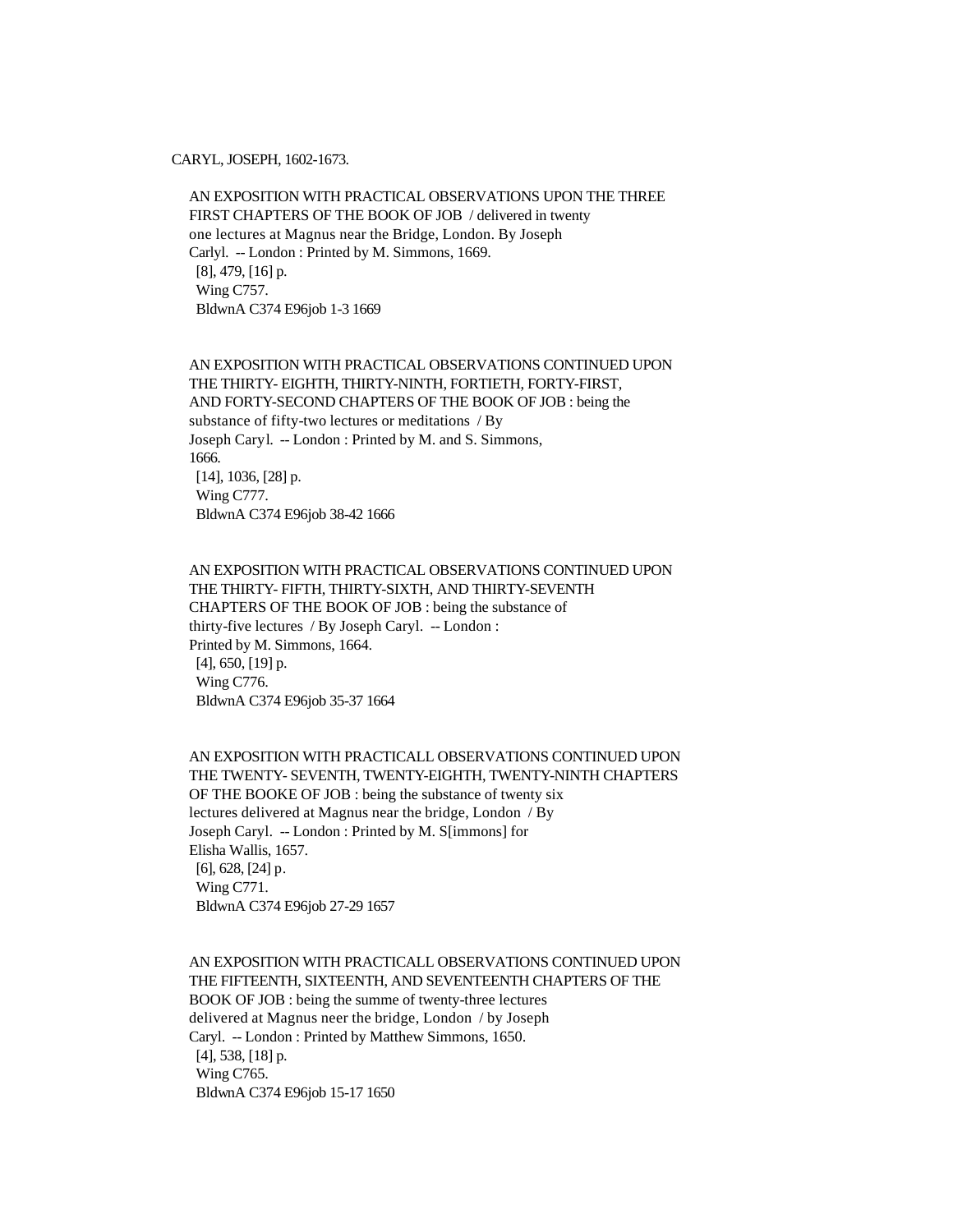AN EXPOSITION WITH PRACTICALL OBSERVATIONS CONTINUED UPON THE TWENTY- SECOND, TWENTY-THIRD, TWENTY-FOURTH, TWENTY-FIFTH, AND TWENTY-SIXTH CHAPTERS OF THE BOOK OF JOB : being the summe of thirty-seven lectures delivered at Magnus near London bridge / by Joseph Caryl. -- London : Printed by M. Simmons, 1655. [10], 826, [26] p. BldwnA C374 E96job 22-26 1655

 AN EXPOSITION WITH PRACTICALL OBSERVATIONS CONTINUED UPON THE FOURTH, FIFTH, SIXTH AND SEVENTH CHAPTERS OF THE BOOKE OF JOB : being the substance of XXXV lectures, delivered at Magnus neare the bridge, London / By Joseph Caryl. -- London : Printed By G. Miller for H. Overton, L. Fawne, I. Rothwell, and G. Calvert, 1645. [8], 725, [23] p. Wing C759. BldwnA C374 E96job 4-7 1645

### AN EXPOSITION WITH PRACTICALL OBSERVATIONS CONTINUED UPON THE EIGHTH, NINTH, AND TENTH CHAPTERS OF THE BOOK OF JOB :

 being the summe of thirty two lectures, delivered at Magnus neer the bridge, London / By Joseph Caryl. -- London : Printed By E.Griffin for Luke Fawne, and J.Rothwell, 1649. 1 v. Wing C762. Bound with the author's An exposition with practicall observations continued upon the eleventh,

 twelfth, thirteenth, and fourteenth chapters of the book of Job. London, 1652. Wing C763. BldwnA C374 E96job 8-14 1649

 THE WORKES OF EPHESUS EXPLAINED IN A SERMON BEFORE THE ... HOUSE OF COMMONS AT THEIR LATE SOLEMNE FAST, APRIL 27TH. 1642 / By Joseph Caryl. -- [London] : Printed for John Bartlet and William Bladen, 1642. [4], 60 p. Wing C790. McAlpin II 108. BldwnA C374 W674 1642

CENNICK, JOHN, 1718-1755.

 TWENTY DISCOURSES... / By John Cennick. -- London : Lewis, [n.d.] 1 v. Library has v.1 of 2 v. Date obliterated. BldwnA C466 T836 1800?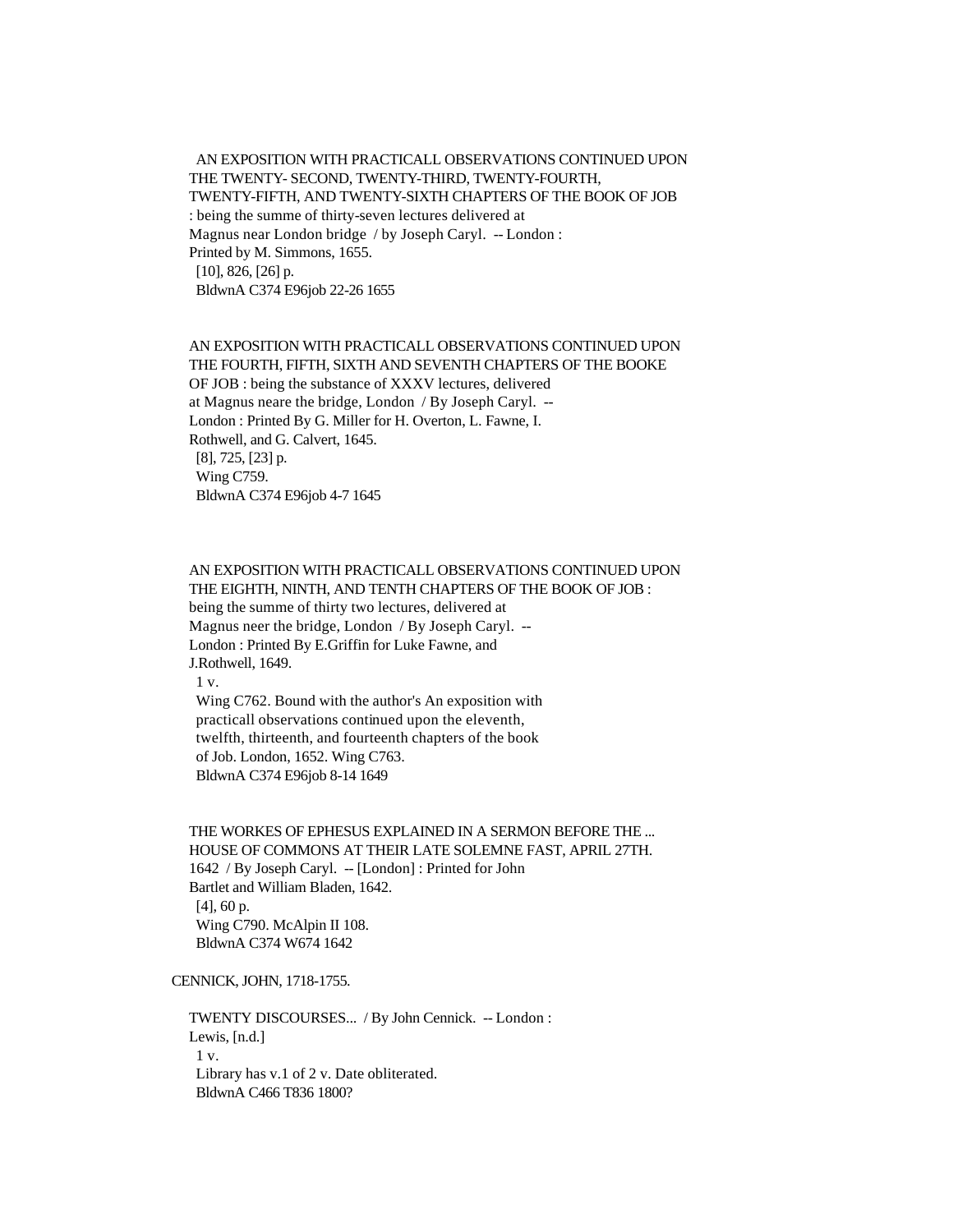CHARNOCK, STEPHEN, 1628-1680.

 THE COMPLETE WORKS OF STEPHEN CHARNOCK / with introd. by James M'Cosh. -- Edinburgh : J. Nichol, 1864-1866. 5 v. -- (Nichol's series of standard divines: Puritan period. ) Includes bibliographies and index. BldwnB C427 A1 C656 1864

 THE DOCTRINE OF REGENERATION / selected from the writings of Stephen Charnock. -- Philadelphia : Presb. Bd. of Pub. [n.d.] 306 p. BldwnB C427 D627

 GOD THE AUTHOR OF RECONCILIATION / by Stephen Charnock. -- Reprinted from the edition of 1699. -- London : Thomas Ward and co. n.d. various pagings. Bound with several other titles, some of which lack title pages. BldwnB C427 G62

# CLARKSON, DAVID, 1622-1686.

 THE PRACTICAL WORKS OF DAVID CLARKSON -- Edinburgh : J. Nichol, 1864. 3 v. -- (Nichol's series of standard divines. Puritan period. ) BldwnB C527 A105 P722 1864

COLEMAN, JOHN NOBLE, 1793-1872.

 THE BOOK OF JOB : Translated from the Hebrew, with notes explanatory, illustrative, and critical / by John Noble Coleman. -- London : James Nisbet, 1869. xx, 118 p. Critical appendix: p. [113]-118. BldwnB C643 B66job 1869

### COLEMAN, THOMAS, 1598-1647.

 THE CHRISTIANS COVRSE AND COMPLAINT, BOTH IN THE PURSUIT OF HAPPINESSE DESIRED, AND FOR ADVANTAGES SLIPPED IN THAT PURSUIT : a sermon preached to the honorable House of Commons on the monethly fast day, August 30. 1643. At St. Margarets Church in Westminster / by Thomas Coleman. -- London : Printed by I.L. for Christopher Meredith, 1643. [10], 71 p. "Published by order of the said House." Wing C5050.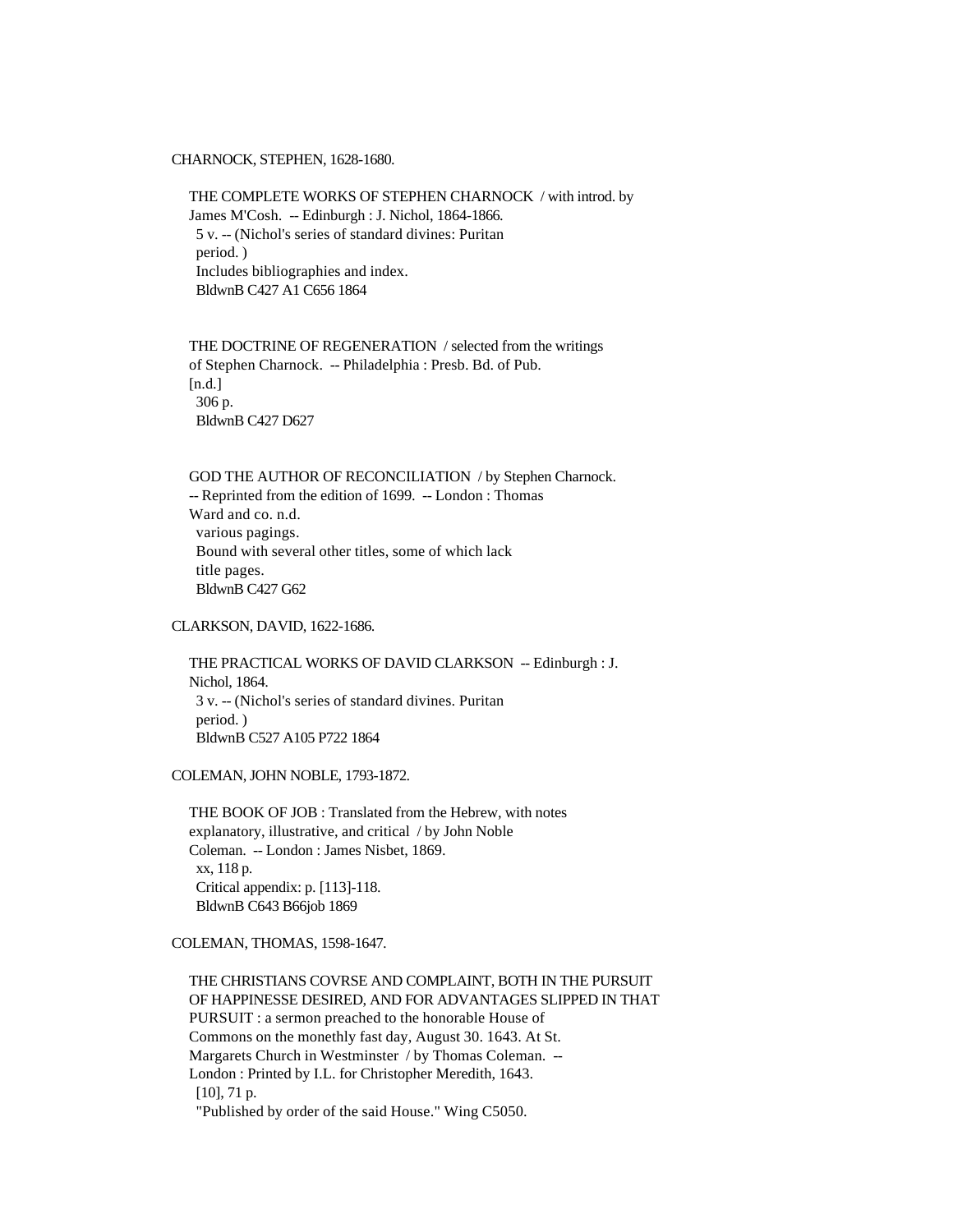### BldwnA C643 C474 1643

#### COLLINGES, JOHN, 1623-1690.

 A CORDIAL FOR A FAINTING SOULE, OR, SOME ESSAIES FOR THE SATISFACTION OF DOUBTING WOUNDED CHRISTIANS LABOURING UNDER SEVERALL BURDENS; ESPECIALLY SUCH AS ARISE IN CHRISTIANS SPIRITS FROM A MISTAKE OF THE GROUNDS OF FAITH: OR, FROM A MISUNDERSTANDING OF THE NATURE & ACTS OF SAVING FAITH. IN WHICH SEVERALL DOUBTS, MOST ORDINARY TO CHRISTIANS IN THE BEGINNING OF THE CONVERSION, ARE RESOLVED... BEING THE SUM OF FOURTEEN SERMONS... / By John Collings. -- The 3d ed., corr. and enl. -- London : Printed for Rich. Tomlins, 1657. 1 v. (various pagings) Wing C5307, C5309, C5311. Parts 2 & 3 have their own t.p. BldwnA C644 C672 1657

 THE INTERCOURSES OF DIVINE LOVE BETWIXT CHRIST AND THE CHURCH OR THE PARTICULAR BELIEVING-SOUL : as metaphorically expressed by Solomon in the second chapter of the Canticles: opened, and improved in several lecture-sermons upon that whole chapter... / By J.C. -- London : Printed by A. Maxwel for Tho. Parkhurst, 1676. [14], 530, [14] p. ("530" is printed "330") Spine title: Collins works. Wing C5323. BldwnA C644 I57ss 1676

# SEVERAL DISCOURSES CONCERNING THE ACTUAL PROVIDENCE OF GOD : divided into three parts / by John Collinges. --

London : Printed for Tho. Parkhurst, 1678.

[22], 740 [i.e. 768], [15] p.

 "The first treating concerning the notion of it, establishing the doctrine of it, opening the principal acts of it, preservation and government of created beings, with the particular acts by which it so preserveth and governeth them. The second, concerning the specialities of it, the unseachable things of it, and several observable things in its motions. The third, concerning the dysnoeta or hard chapters of it, in which an attempt is made to solve several appearances of difficulty in the motions of Providence, and to vindicate the justice, wisdom, and holiness of God, with the reasonableness of his dealing in such motions." Includes index. Wing C5335. BldwnA C644 S483 1678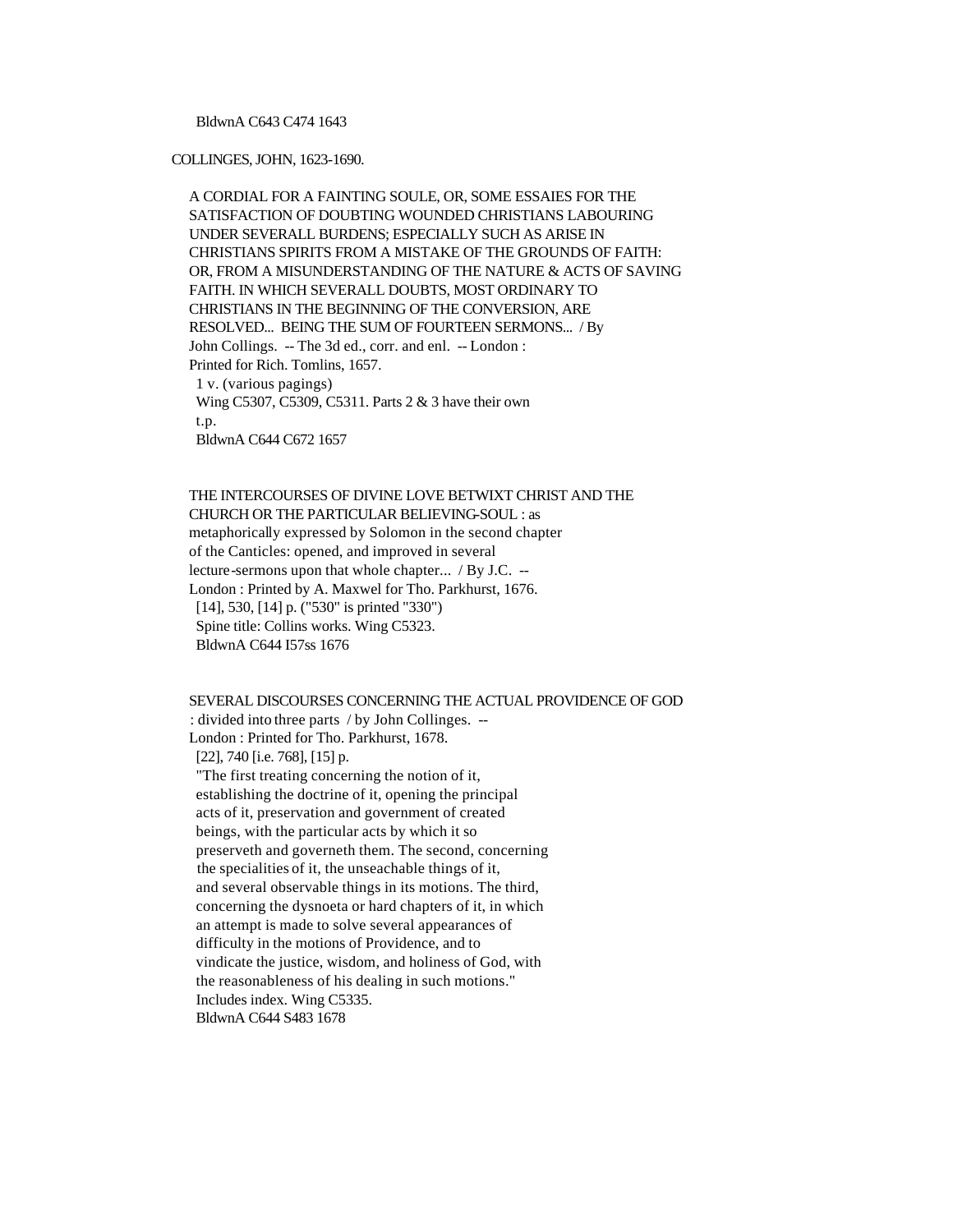COTTON, JOHN, 1584-1652.

 A PRACTICAL COMMENTARY, OR, AN EXPOSITION WITH OBSERVATIONS, REASONS, AND VSES UPON THE FIRST EPISTLE GENERALL OF JOHN / By... John Cotton. -- London : Printed by R.I. and E.C. for Thomas Parkhurst, 1656. [4], 431 (i.e. 423) p. Edited by Christopher Scott. Wing C6451. Numbers 209-216 omitted in paging. BldwnA C677 P72jn1 1656

CRADOCK, WALTER, 1606?-1659.

 GOSPEL-HOLINESSE, OR, THE SAVING SIGHT OF GOD, LAID OPEN FROM ISA. 6. 5. TOGETHER WITH THE GLORIOUS PRIVILEDGE OF THE SAINTS, FROM ROM. 8. 4, 5. BOTH WORTHILY OPENED AND APPLYED ... / By... Walter Cradock. -- London : Printed by M. Simmons, 1651. [16], 414 (i.e. 404), [20] p. "Mount Sion; or, The priviledge and practice of the saints ... " has special t.p. dated 1649. Errors in paging; no. 80-89 omitted. Wing C6761. BldwnA C722 G676 1651

CRANDON, JOHN.

 MR. BAXTER'S APHORISMS EXORIZED AND ANTHORIZED, OR, AN ANSWER TO A BOOK WRITTEN BY R. BAXTER ... TOGETHER WITH A VINDICATION OF JUSTIFICATION BY MEER GRACE, FROM ALL THE POPISH AND ARMINIAN SOPHISMS... / By John Crandon. -- London : Printed by M.S. 1654. 2 parts. ([51], 389; 296, [8] p.) Wing C6807. BldwnA C726 M7 1654

CRISP, SAMUEL, 1669 OR 70-1704.

 CHRIST MADE SIN : 2 Cor. V, 21 evinced from Scripture: upon occasion of an exception taken at Pinner's Hall, January 28, 1689, at re-printing the sermons of Dr. Tobias Crisp ... : together with an epistle to the auditory of the exception, and Dr. Crisp's own answer to an exception against his assertion of Christ being the first gift to a believer, before the acting of grace in him / By Samuel Crisp. -- 2d. ed. -- London : Printed by E. Justins for L.I. Higham, 1817. 314 p. BldwnA C747 C474 1817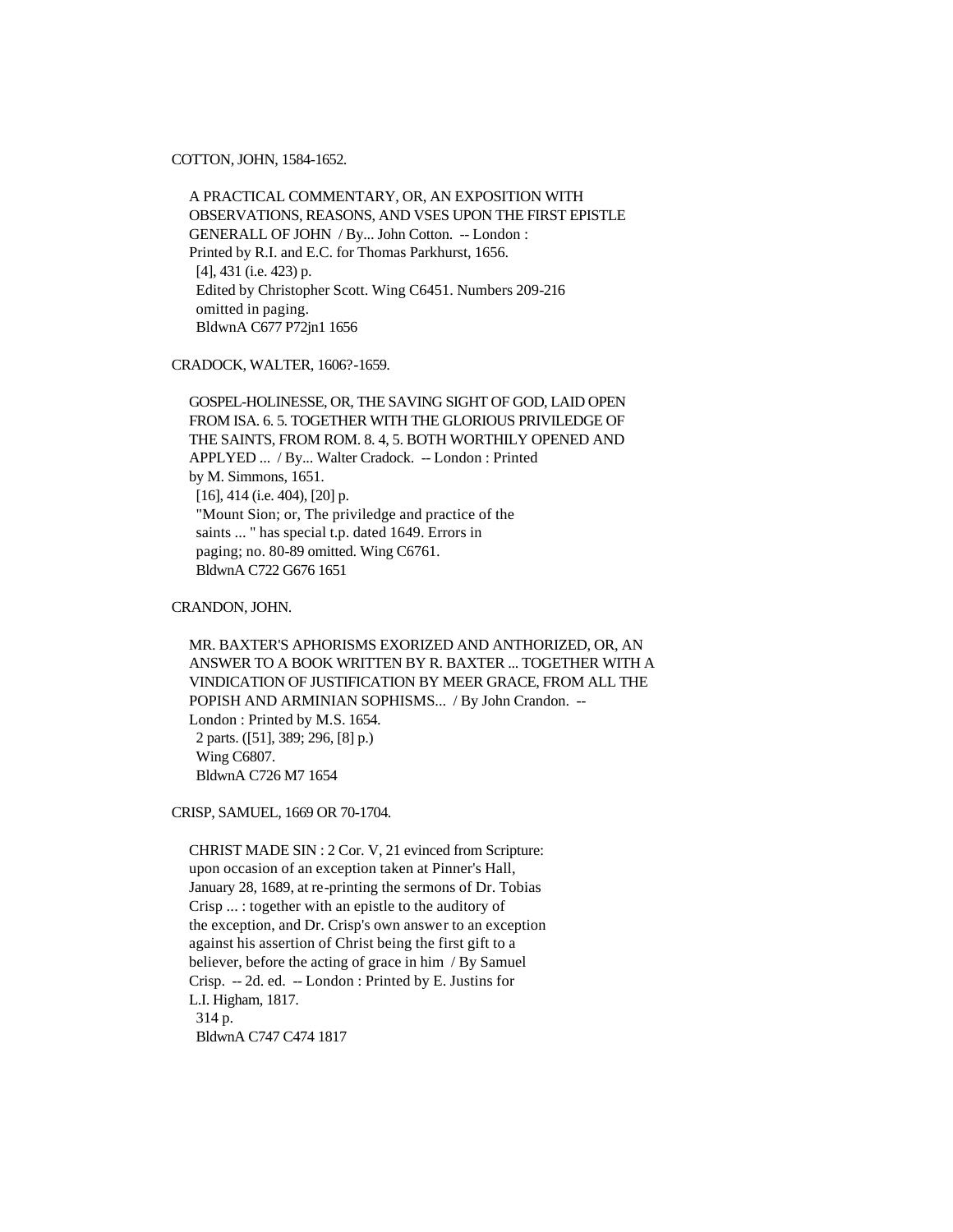#### DAILLE, JOHN, 1594-1670.

 A TREATISE ON THE RIGHT USE OF THE FATHERS IN THE DECISION OF CONTROVERSIES EXISTING AT THIS DAY IN RELIGION / by John Daille ; with preface by G. Jekyll. -- 2nd Amer. ed. rev. & cor. -- Philadelphia : Presb. Bd. of Pub. 1856. 416 p. Translation of: Traite de l'employ des saints P`eres pour le jugement des differends qui sont aujourd'hui en la religion. BldwnB D344 T732 1856

# DALE, BRYAN.

 YORKSHIRE PURITANISM AND EARLY NONCONFORMITY : illustrated by the lives of the ejected ministers, 1660 and 1662 / by Bryan Dale ; edited by T.G. Crippen. -- [England] : Mr. Dale's Literary Executors, [19--?]. 274 p. : ill. Includes indexes. BldwnB D343 Y674 1909

### DAVENANT, JOHN, BP. OF SALISBURY, 1572-1641.

 ANIMADVERSIONS / written by the Right Reverend father in God, John Lord Bishop of Sarisbury, upon a treatise intituled, Gods love to mankinde. -- London : I. Partridge, 1641. 404 (i.e. 414) p. Wing D314. Errors in paging; no. 343-352 duplicated. BldwnA D383 A545 1641

### AN EXPOSITION OF THE EPISTLE OF ST. PAUL TO THE COLOSSIANS

 / by John Davenant... ; translated from the original Latin, with a life of the author and notes...by Josiah Allport... ; to the whole is added, a translation of Dissertatio de morte Christi, by the same prelate. -- London : Hamilton, Adams & Co. ; Birmingham : Beilby, Knott and Beilby, 1831-1832. 2 v. Includes bibliographical references and index. BldwnA D383 E96col 1832

DICKSON, DAVID, 1583?-1662.

 SELECT PRACTICAL WRITINGS / by David Dickson. -- Edinburgh : Printed for the Assembly's Committee, 1845. lii, 299 p. BldwnB D524 A105 S442 1845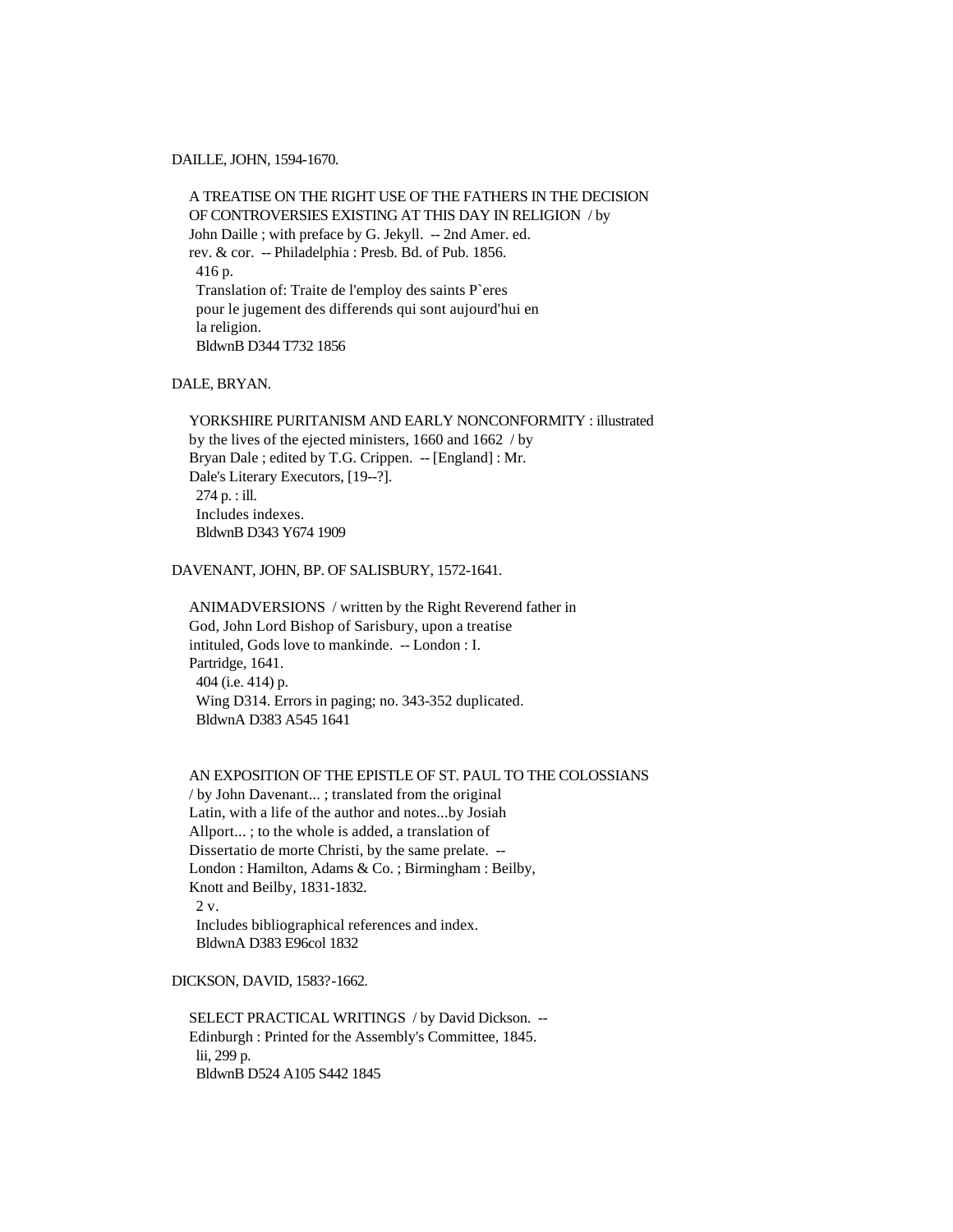DINGLEY, ROBERT, 1619-1660.

 THE SPIRITUALL TASTE DESCRIBED ; AND, A GLIMPSE OF CHRIST DISCOVERED : in two parts; grounded on Psal. 34.8 and Malac. 4.2. / By Robert Dingley. -- London : Printed by Matthew Simmons, 1649. [28], 291, [23] p. Special t.p. for each section: God's sweetness made out in Christ, and Messiah's splendor. Includes index. BldwnA D563 S647 1649

DODDRIDGE, PHILIP, 1702-1751.

 THE RISE AND PROGRESS OF RELIGION IN THE SOUL / illustrated in a course of serious and practical addresses by P. Doddridge ; with an introductory essay by John Foster. -- 3rd ed. -- Glasgow : William Collins, 1827. 566 p. : port. BldwnB D622 R573 1827

### DORNER, ISAAK AUGUST, 1809-1884.

 HISTORY OF PROTESTANT THEOLOGY, PARTICULARLY IN GERMANY : viewed according to its fundamental movement in connection with the religious, moral, and intellectual life / by Dr. J.A. Dorner...tr. by the Rev. George Robson...and Sophia Taylor... with a preface to the translation by the author. -- Edinburgh : T. & T. Clark, 1871. 2 v. BldwnB D676 H577 1871

DOWNAME, GEORGE, BP. OF DERRY, D. 1634.

 A DEFENCE OF THE SERMON : preached at the consecration of the L. Bishop of Bath and Welles against a confutation thereof by a nameless author ... / by George Downame. -- London : Printed by Thomas Creed, William Hall, and Thomas Snodham, 1611. 1 v. (various pagings) STC 7115 Spine title: Downames defence of episcopacy, 1611. BldwnA D686 D333 1611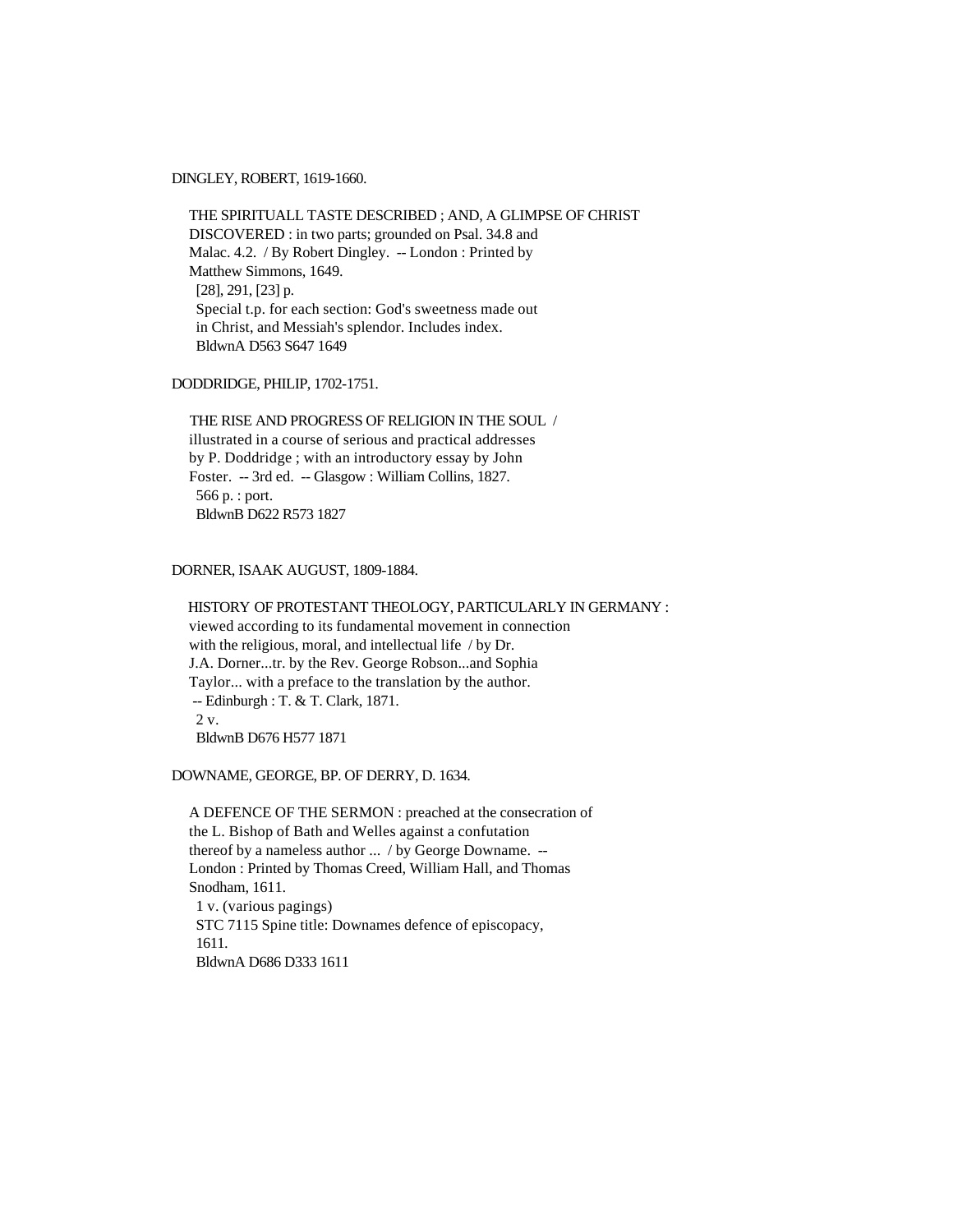LECTURES ON THE XV PSALME : read in the Cathedrall Church of S. Paule, in London... / By George Downame. -- London : Printed by Adam Fslip for Cuthbert Burbie, 1604. 1 v.

 STC 7118 Spine title: Lectvres Bound with the author's A treatise concerning Antichrist, divided into two bookes the former proving that the Pope is an antichrist, the latter, maintaining the same assertion, against all the obiections of Robert Bellarmine... , London, 1603 (STC 7120) ; Fovre treatises tending to disswade all Christians from foure no lesse hainous then common sinnes... , London, 1608 (STC 7140.5) ; A treatise of anger, wherein is shewed the lawfull, laudable, and necessarie vse of iust and holy anger... , London, 1609 (STC 7150). BldwnA D686L42 ps 1604

### DOWNAME, JOHN, D. 1652.

 THE CHRISTIAN WARFARE : wherein is first generally shewed the malice, power, and politike stratagems of the spirituall enemies of our saluation ... and afterwards more speciallie their particvlar tentations, against the seuerall causes and meanes of our saluation ... written especially for their sakes who are exercised in the spirituall conflict of tentations, and are afflicted in conscience in the sight and sense of their sinnes ... / By I. Downame. -- The third edition, corrected and much enlarged by the author. -- At London : Imprinted by Felix Kyngston for William Welby, 1612. [26], 829 p. STC 7136.

BldwnA D687 C474 1612

 CONSOLATION FOR THE AFFLICTED, OR, THE THIRD PART OF THE CHRISTIAN WAREFARE, WHEREIN IS SHEWED HOW THE CHRSTIAN MAY BE ARMED AND STRENGTHENED AGAINST THE TENTATIONS OF THE WORLD... / by I. Downame. -- London : for W. Welby, 1613. [34], 717 p. STC 7140. BldwnA D687 C667 1613

DURHAM, JAMES, 1622-1658.

 CHRIST CRUCIFIED, OR, THE MARROW OF THE GOSPEL : evidently holden forth in seventy two sermons on the whole fifty third chapter of Isaiah ... / by ... James Durham. -- The sixth edition, carefully corrected. -- Glasgow : Printed by Archibald M'Lean and Joseph Galbraith for James Wilken ... 1761. xxviii, 436 p.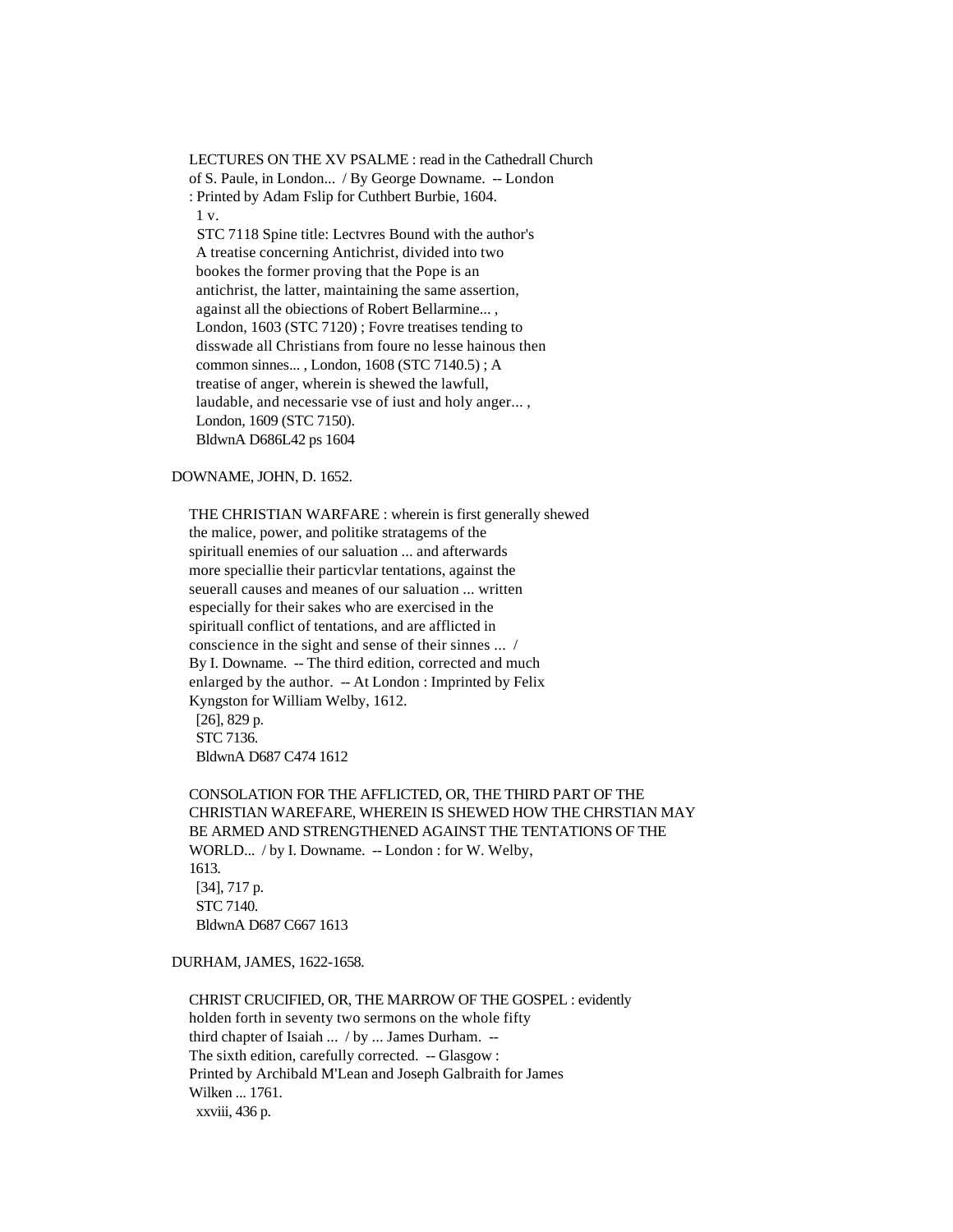### BldwnA D873 C474 1761

 CLAVIS CANTICI, OR, AN EXPOSITION OF THE SONG OF SOLOMON / By James Durham. -- Glasgow : Printed by David Niven for William Pinkerton, 1788. 464 p. BldwnA D873 C42ss 1788

# A COMMENTARIE UPON THE BOOK OF THE REVELATION : wherein

 the text is explained : the series of the several prophecies contained in that book deduced according to their order and dependance upon each other : the periods, or succession of times at, or about which these prophecies that are already fulfilled began to be and were more fully accomplished, fixed and applied according to history : and those that are yet to be fulfilled modestly, and so far as is warrantable, enquired into : together ... / M. James Durham. -- Glasgow : Robert Sanders, 1680. [4], 673, [13] p. Wing D2809. Includes index. BldwnA D873 C65rev 1680

 THE DYING MAN'S TESTAMENT TO THE CHURCH OF SCOTLAND, OR, A TREATISE CONCERNING SCANDAL. DIVIDED INTO FOUR PARTS. 1. CONCERNING SCANDAL IN THE GENERAL. 2. CONCERNING PUBLICK SCANDALS ... 3. CONCERNING DOCTRINAL SCANDALS ... 4. CONCERNING SCANDALOUS DIVISIONS ... PUBLISHED BY JOHN CARSTARES ... TO WHICH IS PREFIXED AN EXCELLENT PREFACE OF FAMOUS MR. BLAIR ... -- Edinburgh : Printed by William Carron, for John Cairnes, 1680. [28], 399 p. Wing D2813. BldwnA D873 D946 1680

 THE GREAT GAIN OF CONTENTING GODLINESS : commended in four sermons / By... James Durham. -- Edinburgh : Printed by the heir of Andrew Anderson, Printer to His most excellent Majesty, 1685. 96, 88, [6], 166 p. Edited by John Carstairs. Wing D2815. Bound with the author's The great corruption of subtile self, discovered and driven from it's lurking-places and starting-holes... , Edinburgh, 1686. Wing D2814. BldwnA D873 G732 1685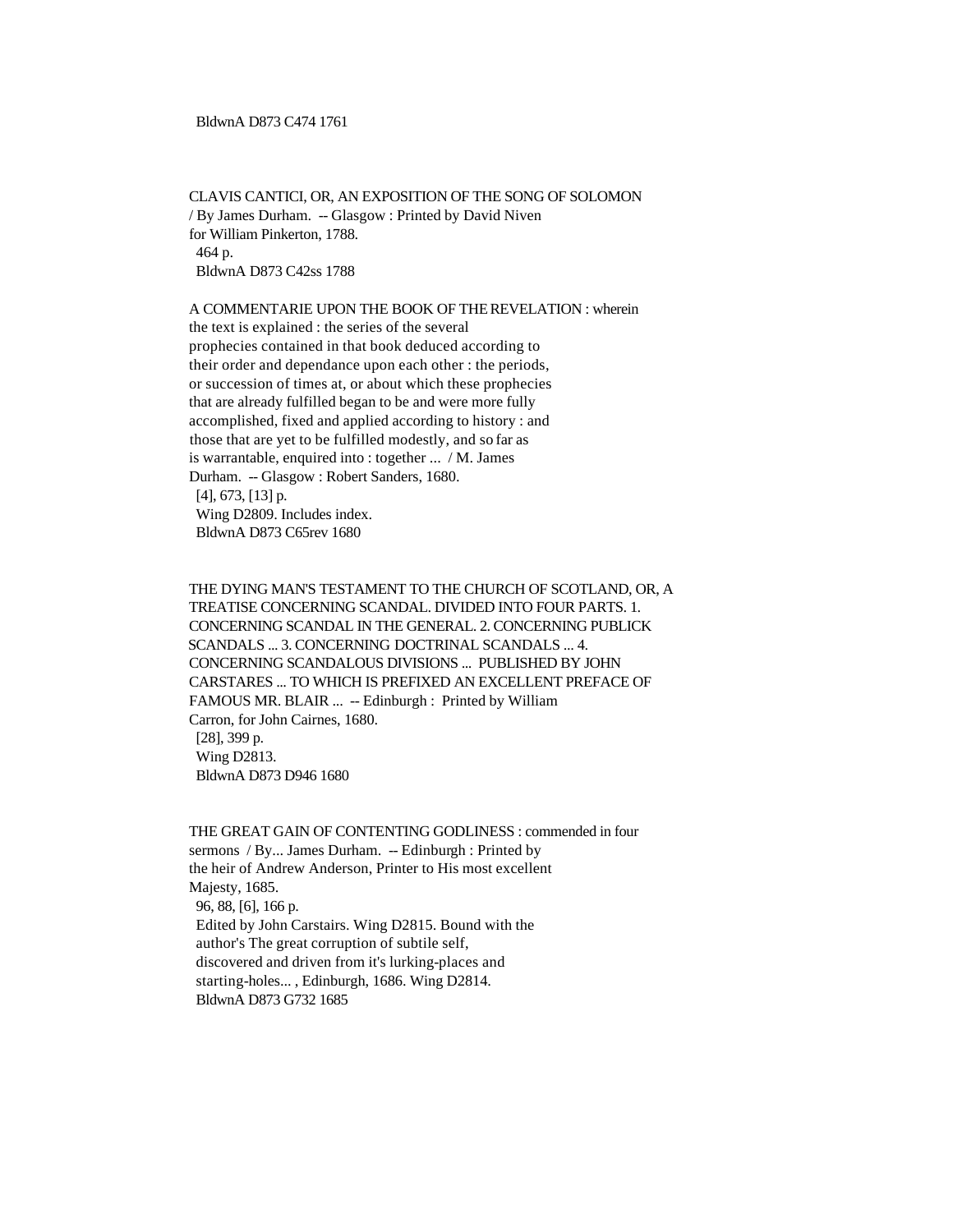THE LAW UNSEALED, OR, A PRACTICAL EXPOSITION OF THE TEN COMMANDMENTS WITH A RESOLUTION OF SEVERAL MOMENTOUS QUESTIONS AND CASES OF CONSCIENCE / by James Durham. -- The seventh edition revised and corrected to which are prefixed the Commendatory epistles of two famous English divines, Dr. Owen and Mr. Jenkin : there is also affixed an alphabetical table of the principle matters handled in the whole book. -- Edinburgh : Printed by the heirs... of Andrew Anderson, 1715. [38], 358, [14] p. Pages cropped, stains, print show-through with some loss of print. (c.1) Pages very dark. (c.2) Includes index. BldwnA D873L38 1715

DYKE, DANIEL, D. 1614.

 THE MYSTERY OF SELFE-DECEIVING, OR, A DISCOURSE AND DISCOVERY OF THE DECEITFULNESSE OF MANS HEART / by... Daniel Dyke. Published since his death, by his brother I.D [ Jeremiah Dyke], and now by him augmented and inlarged, and thereunto two exquisite tables added, enlightening much the whole treatise. -- London : Printed by Richard Bishop, 1642. [12], 438, [24] p. BldwnA D943 M977 1642

EDWARDS, JOHN, 1637-1716.

 THEOLOGIA REFORMATA, OR, DISCOURCES ON THOSE GRACES AND DUTIES WHICH ARE PURELY EVANGELICAL, AND NOT CONTAINED IN THE MORAL LAW: AND ON THE HELPS, MOTIVES, AND ADVANTAGES OF PERFORMING THEM. BEING AN ENTIRE TREATISE IN FOUR PARTS: AND IF ADDED TO THE TWO FORMER VOLUMES, MAKES A COMPLEAT BODY OF DIVINITY / By John Edwards. -- London : Printed for T.Cox, 1726. [8], 618 [i.e. 626] p. BldwnA E382 T436 1726

EDWARDS, JONATHAN, 1629-1712.

 A PRESERVATIVE AGAINST SOCINIANISM. THE FIRST PART : shewing the direct and plain opposition between it and the religion revealed by God in the Holy Scriptures / by Jonath. Edwards. -- 3d. -- Oxon : Printed at the Theatre for Henry Clements, 1698. [11], 71 p. Facing t.p.: Imprimature, Henr. Aldrich, Vice-can. Oxon. July 10, 1693. Wing E218. BldwnA E382 P737 1698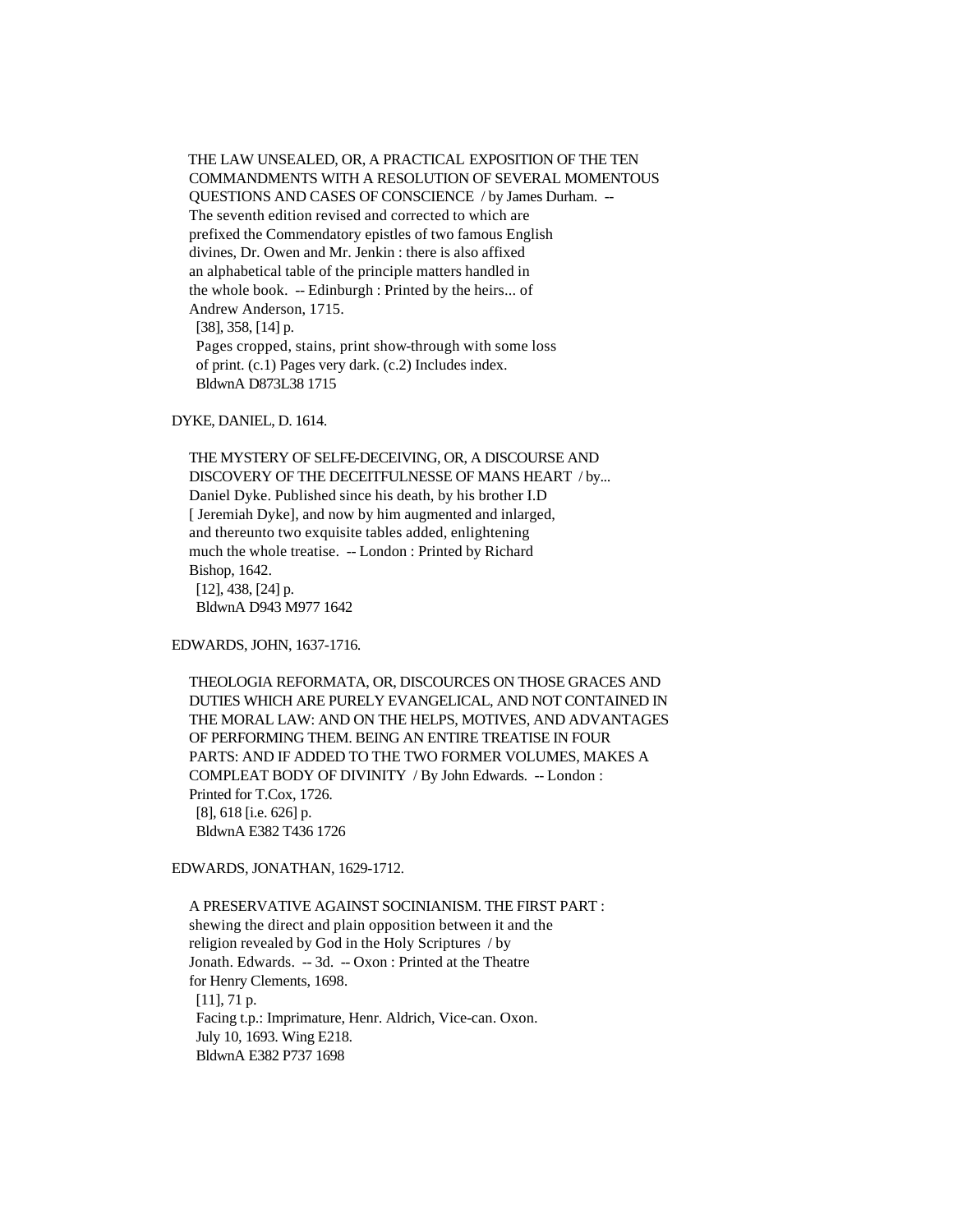#### EDWARDS, JONATHAN, 1703-1758.

# THE GREAT CHRISTIAN DOCTRINE OF ORIGINAL SIN DEFENDED : evidences of its truth produced, and arguments to the contrary answered / By Jonathan Edwards. -- Boston printed, London reprinted : For G. Keith, and J. Johnson, 1766. xxiii, 470 p. BldwnA E382 G732 1766

 A HISTORY OF THE WORK OF REDEMPTION : comprising an outline of church history / By President Edwards. -- Reprint. -- New York : American Tract Society, n.d. xx, 444 p. Edited by John Erskine. Spine title: Christian library. BldwnA E382 H577 18??

# ELTON, EDWARD, D. 1624.

 THE TRIVMPH OF A TRVE CHRISTIAN DESCRIBED, OR, AN EXPLANATION OF THE EIGHT CHAPTER OF THE EPISTLE OF SAINT PAUL TO THE ROMANS, WHEREIN THE SANCTIFIED SINNERS HEAUEN VPON EARTH IS LAYED OPEN, WITH APPLICATION OF THE COMFORT OF IT TO AS MANY AS ARE SO QUALIFIED / Deliuered in sundrie sermons by Edward Elton. -- London : Printed by R. Field for R. Mylbourne, 1623. [6], 890, [13] p. STC 7621. Errors in paging. BldwnA E476 T74rm 1623

FEATLEY, DANIEL, 1582-1645.

 CLAVIS MYSTICA : a key opening devers difficult and mysterious texts of Holy Scripture, handled in seventy sermons, preached at solemn and most celebrious assemblies, upon speciall occasions, in England and France / By Daniel Featley. -- London : Printed by R.Y. for N. Bourne, 1636. [xix], 907 p. STC 10730. BldwnA F427 C528 1636

#### FENNER, WILLIAM, 1600-1640.

 CHRIST'S ALARM TO DROWSIE SAINTS, OR, CHRISTS EPISTLE TO HIS CHURCHES / By William Fenner. -- London : Printed by J.D. & R.I. for John Roshwell, 1648. 381 p. Errors & ommisions in paging. Wing F682. BldwnA F466 C474 1648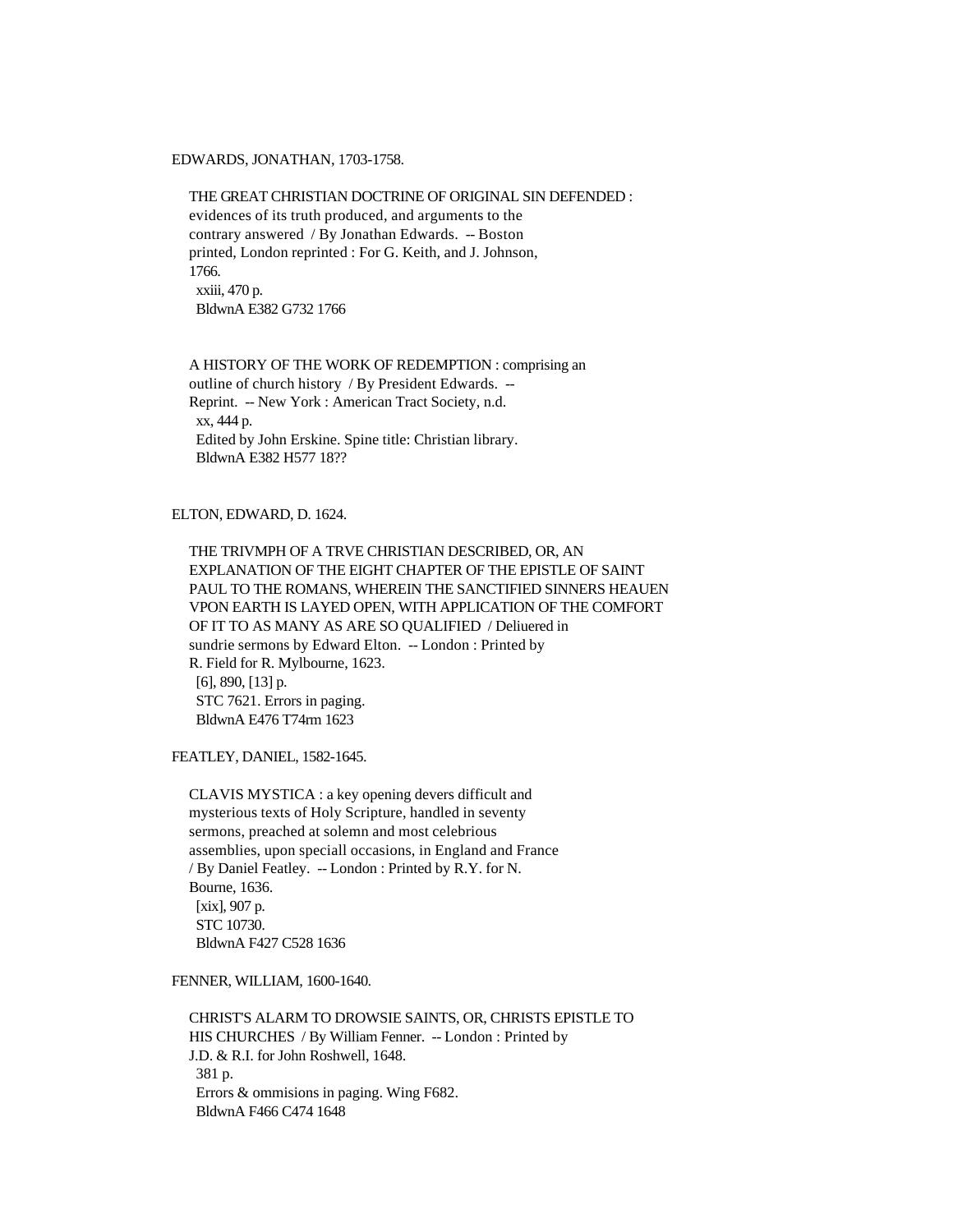A TREATISE OF THE AFFECTIONS, OR, THE SOULES PULSE : whereby a Christian may know whether he be living or dying : together with a lively description of their nature, signes, and symptomes : as also directing men to the right use and ordering of them / by William Fenner. -- London : Printed by E.G. for I. Rothwell, 1641. [5], 286 p. "Finished by himselfe." Wing F706.

BldwnA F466 T732 1657

 THE WORKS OF W. FENNER, B. OF DIVINITY -- [London] : W. Gilbertson, 1657.

 7 pts. in 1. port. Imprint varies; [pt. 1]: Printed by E. Tyler, for W. Gilbertson; [pts. 2-4]: Printed by J.G. for J.R. and are to be sold by W. Gilbertson; [ pt. 5]: Printed for R.I., and are to bee sold by W. Gilbertson; [pt. 6]: Printed by E.T. for J. Stafford; [pt. 7]: Printed for J. Rothwell, and T. Parkhurst. Most of the works have each special t.p., some dated 1656. Wing F679, F709, F715, F705, F710. [pt. 1] A treatise of the affections. The soules looking- glasse ... With a treatise of conscience.- [pt. 2] Christs alarm to drowsie saints.- [pt. 3] Wilfull impenitency the grossest selfe-murder.- [pt. 4] The spirituall man's directory.- [pt. 5] Hidden manna. The riches of grace.- [pt. 6] XXIX choice sermons on severall texts of Scripture.- [ pt. 7] The continuation of Christ's alarm to drowsie saints. With A treatise of effectual calling, The killing power of the law, The spirituall watch, The new birth, A Christians ingrafting into Christ, A treatise on the sabath. BldwnA F466 A1 W674 1657

FERGUSSON, DAVID, D. 1598.

 TRACTS / by David Fergusson. -- Edinburgh : Printed by Murray and Gibb, 1860. xxviii, 88 p. "Presented to the members of the Bannatyne Club as the contribution of the late Very Rev. John Lee, principal of the University of Edinburgh." BldwnB F473 T722 1860

### FISHER, EDWARD, FL. 1627-1655.

 THE MARROW OF MODERN DIVINITY : The first part, touching both the covenant of works, and the covenant of grace... / By Edward Fisher ; with notes by... Thomas Boston ; To which is added, an appendix, containing the difference betwixt the Law and the Gospel, by the same author. -- 15th ed. -- Edinburgh : Printed for W[alter] Peter, 1760. xxviii, 388 p.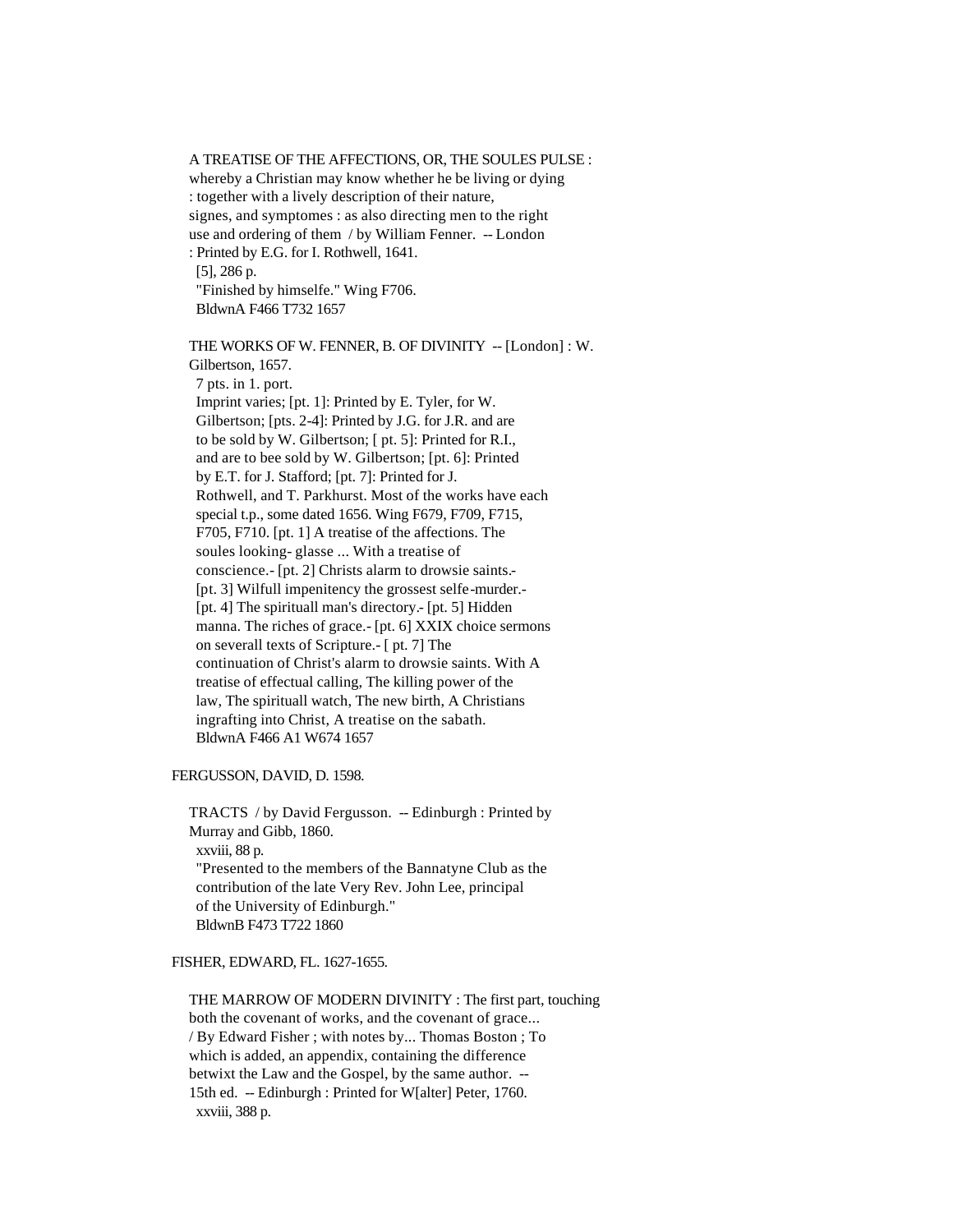BldwnA F473 M377 1760

FLAVEL, JOHN, 1630?-1691.

 THE BALM OF THE COVENANT APPLIED TO THE BLEEDING WOUNDS OF AFFLICTED SAINTS / By John Flavel. -- New. -- London : sold by T.Williams ; Printed by J. Burditt, 1812. vi, 94 p. ; 13 cm. BldwnA F528 B345 1812

 A TREATISE ON THE DIVINE CONDUCT, OR, THE MYSTERY OF PROVIDENCE : with a life of the author / By John Flavel. -- London : For Byfield and son, Williams and Smith, Maxwell and Wilson, and W. Suttaby, 1809. xxxii, 344 p. : front. BldwnA F528 T732 1809

FULLER, ANDREW, 1754-1815.

 THE ATONEMENT OF CHRIST, AND THE JUSTIFICATION OF THE SINNER / arranged from the writings of Andrew Fuller by the editor of his complete works. -- New York : American Tract Society, [1854?] 396 p. BldwnB F844 A766 1854

GIB, ADAM, 1714-1788.

 THE PRESENT TRUTH : a display of the secession-testimony in the three periods of the rise, state, and maintenance of that testimony ; with a two-fold appendix / by Adam Gib. -- Edinburgh : printed by R. Fleming and A. Neill, 1774.  $2 \mathrm{v}$ . BldwnA G52 P737 1774

GILL, JOHN, 1697-1771.

 THE DOCTRINE OF THE TRINITY STATED AND VINDICATED : being the substance of several discourses on that important subject; reduc'd into the form of a treatise / By John Gill. -- London : Printed... by Aaron Ward, 1731. 1 v. Bound with the author's The prophecies of the Old Testament respecting the Messiah, considered, London, 1728 ; and The doctrine of justification by the righteousness of Christ, London, 1730. BldwnA G544 D627 1731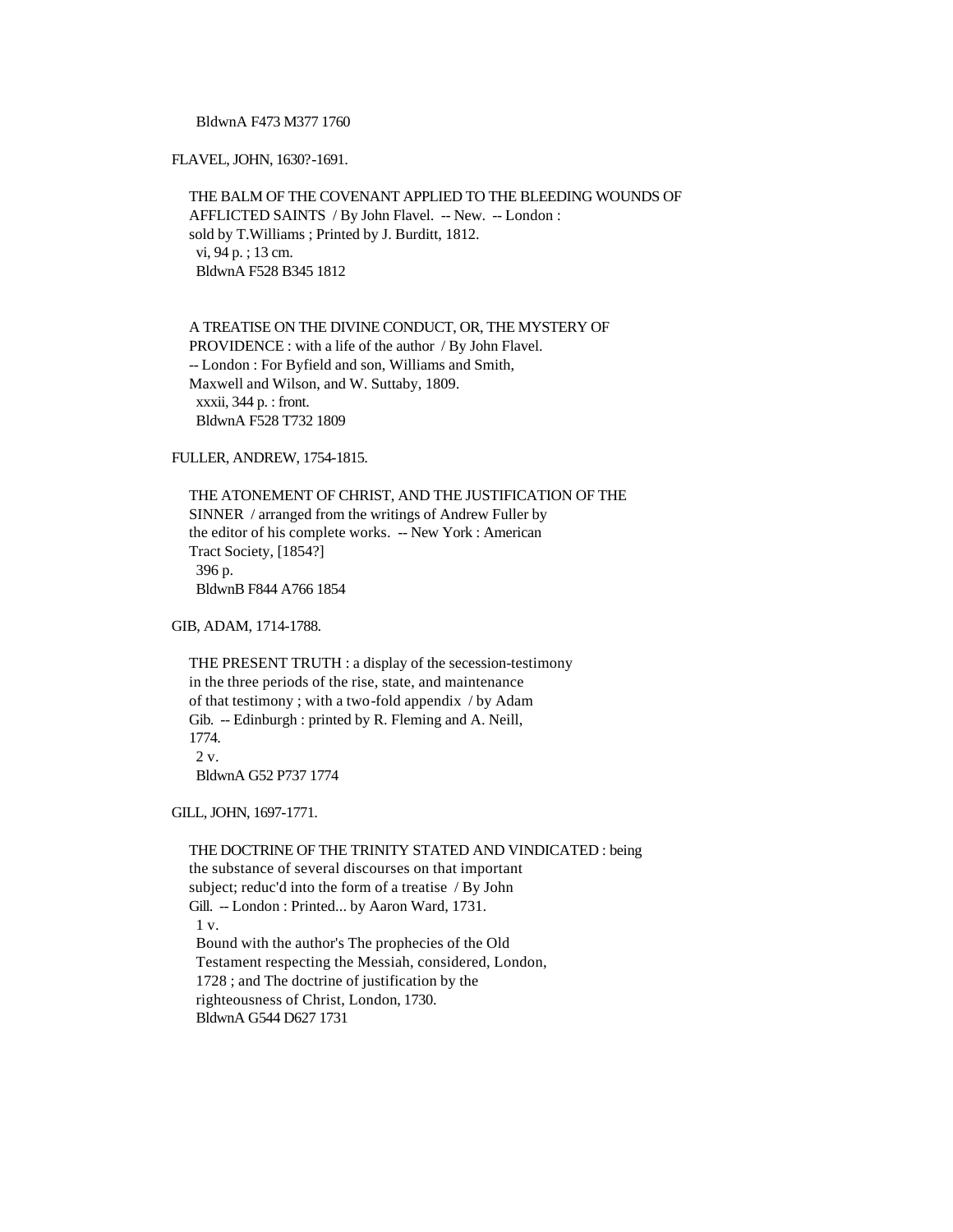GOSSELIN, JEAN EDME AUGUSTE, 1787-1858.

 THE POWER OF THE POPE DURING THE MIDDLE AGES, OR, AN HISTORICAL INQUIRY INTO THE ORIGIN OF THE TEMPORAL POWER OF THE HOLY SEE AND THE CONSTITUTIONAL LAWS OF THE MIDDLE AGES RELATING TO THE DEPOSITION OF SOVEREIGNS ; WITH AN INTRODUCTION / by M. Gosselin ; translated by Matthew Kelly. -- London : C. Dolman, 1853. 2 v. Includes bibliographical references and index. BldwnB G677 P682 1853

GRAY, ANDREW, 1633-1656.

 THE WHOLE WORKS OF THE REVEREND AND PIOUS ANDREW GRAY, LATER MINISTER OF THE GOSPEL IN GLASGOW... -- Edinburgh : Printed for M.Gray, 1790. vi, 566 p. BldwnA G729 A1 W464 1790

GREEN, W.

 ABYSSUS MALI, OR, THE CORRUPTION OF MAN'S NATURE, BRIEFLY HANDLED IN SOME OF ITS PRINCIPAL PARTS. GROUNDED UPON PSAL. 14. 1,2,3. TOGETHER WITH MAN'S SALVATION BY FAITH ON THE LORD JESUS CHRIST. ON ACTS 16.31 / by W.G. -- London : Printed for Tho. Parkhurst, 1676. 14, 309, [3] p. Wing G1812. BldwnA G733 A297 1676

GREENHAM, M. RICHARD, 1531-1591.

 THE WORKES OF THE REVEREND AND FAITHFVLL SERVANT OF IESVS CHRIST / M. Richard Greenham. -- Revised, corrected...; the fifth and last edition... -- London : Printed for William Welby, 1612. [xiv], 880, [17] p. STC 12318. BldwnA G734 A1 W674 1612

GREENHILL, WILLIAM, 1591-1671.

 AN EXPOSITION OF THE PROPHET EZEKIEL : with useful observations thereupon delivered in several lectures in London / by William Greenhill ; revised and corrected by James Sherman. -- Edinburgh : James Nichol, 1864. xv, 859 p. BldwnB G733 E96ezk 1864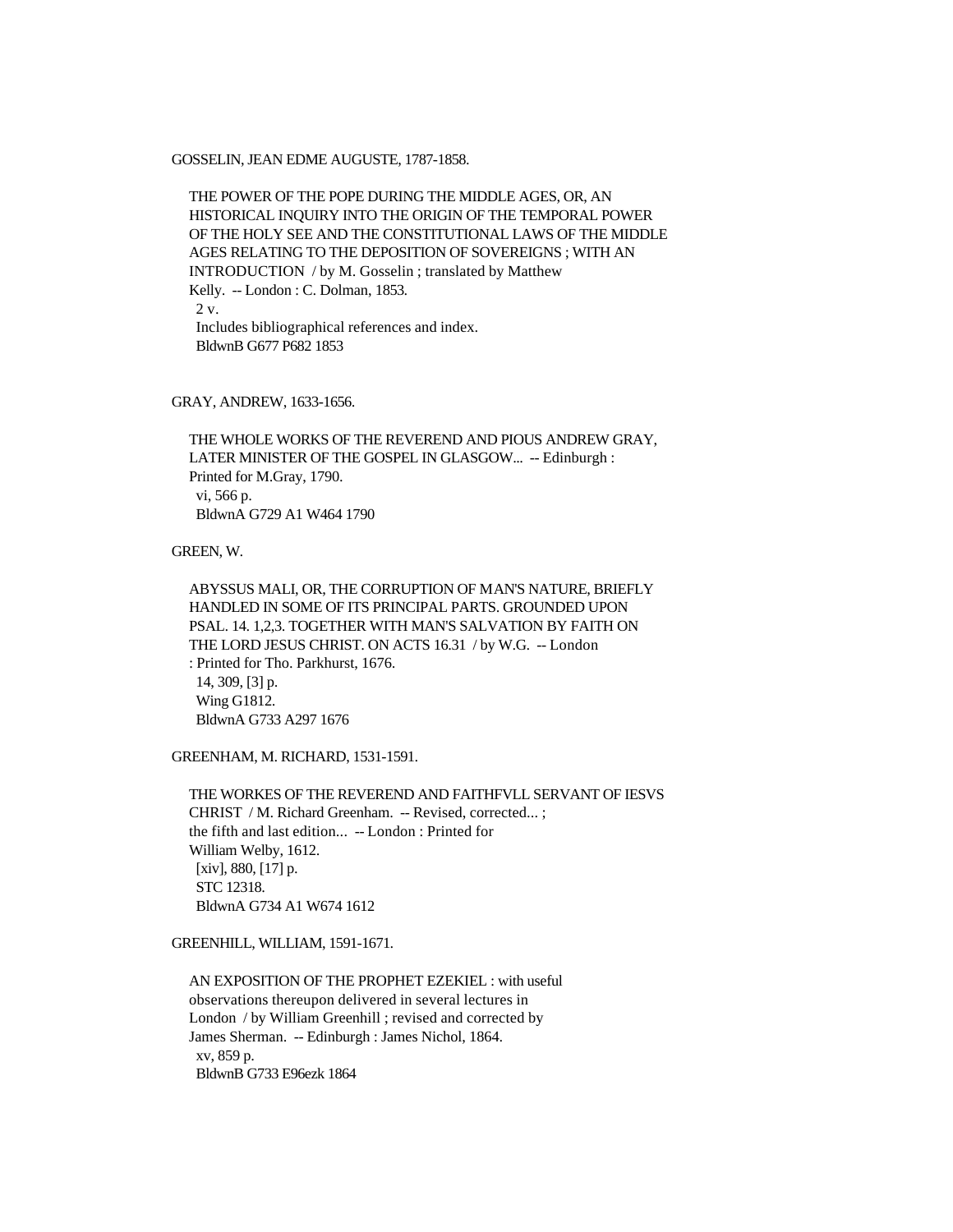GREGORY, JAMES.

 PURITANISM IN THE OLD WORLD AND IN THE NEW : from its inception in the reign of Elizabeth to the establishment of the Puritan theocracy in New England; a historical handbook / by J. Gregory. -- London : J. Clarke, 1895. x, 406 p. BldwnB G733 P874 1895

GURNALL, WILLIAM, 1617-1679.

 THE CHRISTIAN IN COMPLETE ARMOUR, OR, A TREATISE OF THE SAINTS WAR AGAINST THE DEVIL : wherein a discovery is made of that grand enemy of God and his people, in his policies, power, seat of his empire, wickedness, and chief design against the saints ... / by William Gurnall. -- 7th. ed., corr. -- Aberdeen : Printed by J. Chalmers, 1799. 4 v. bound in two. BldwnA G876 C474 1799

HALL, JOSEPH, 1574-1656.

 THE BALM OF GILEAD, OR, COMFORTS FOR THE DISTRESSED, BOTH MORAL AND DIVINE / by Joseph Hall. -- New ed. -- London : Printed for the Society for Promoting Christian Knowledge, 1698. 2 v. in 1. Bound with : Comfort for the afflicted, drawn from the writings of Bishop Hall. London : Printed for the Society for Promoting Chritian Knowledge, 1841. BldwnB H344 B345 1698

 CHRIST MYSTICAL : or, The blessed union of Christ and His members / by Joseph Hall ; from General Gordon's copy, with an introduction on the theology of General Gordon by H. Carruthers Wilson. -- London : Hodder and Stoughton, 1908.

174 p.

 "Reprinted from a Copy presented to the Rev. H. Carruthers Wilson, M. A., by General Gordon. The marks in the original copy constantly used by the General are reproduced in this Edition"--Verso of half t.p. BldwnB H344 C474 1893

 CONTEMPLATIONS ON THE HISTORICAL PASSAGES OF THE OLD & NEW TESTAMENT / by Joseph hall. -- New edition. -- London : Printed for F.C. & J. Rivington, 1820. 4 v. BldwnB H444 C667 1820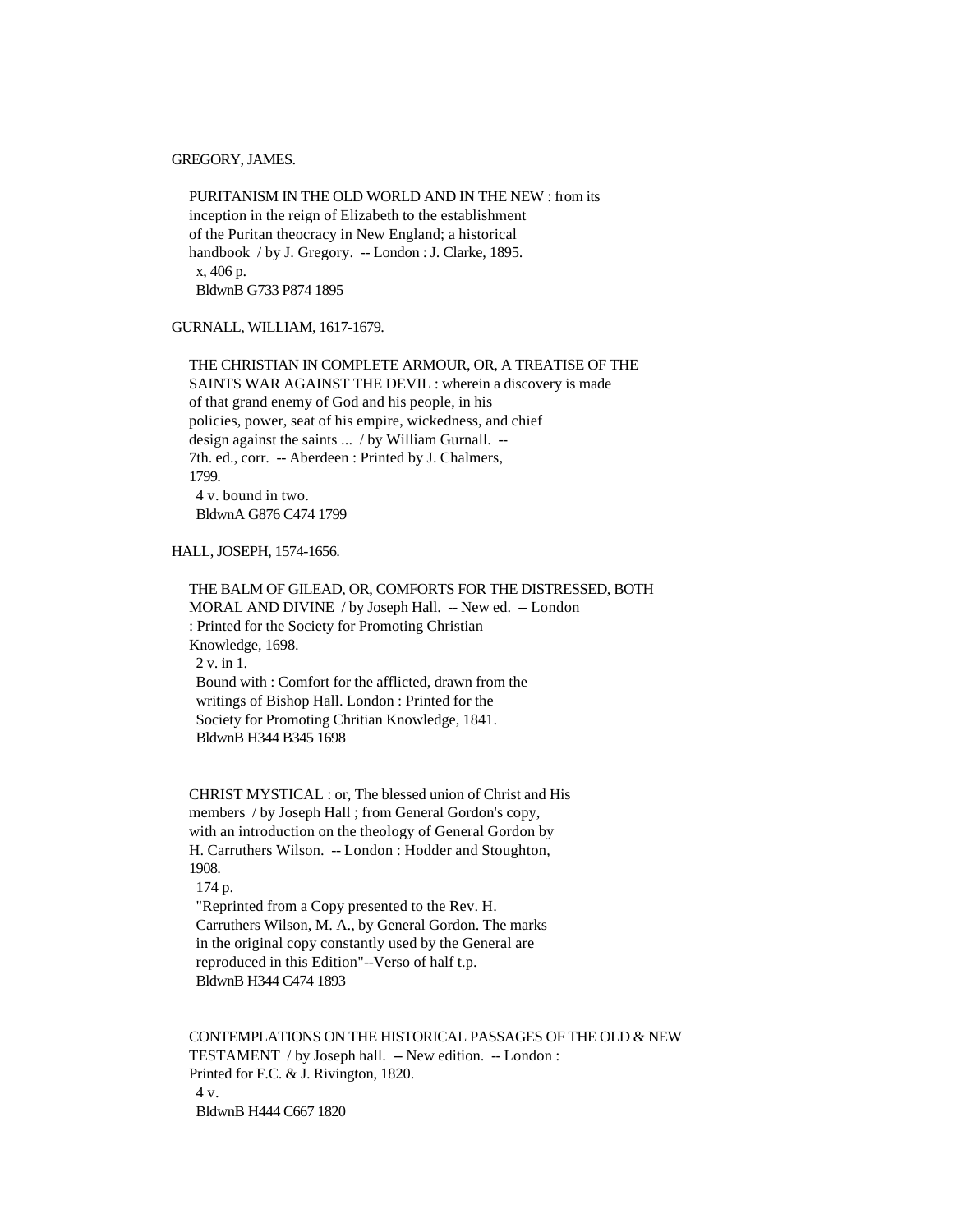MEDITATIONS AND VOWES DIVINE AND MORALL : serving for direction in Christian and civill practice / by Ios. Hall. -- London : Printed for Thomas Pavier, Miles Flesher, and John Haviland, 1624. Various pagings. Bound with several other titles. Paging is continuous up to 1390, then paging is erratic. STC 12635? BldwnA H344 M424 1624

# HALL, ROBERT, 1764-1831.

 THE WORKS OF ROBERT HALL... : with a brief memoir of his life, by Dr. Gregory, and observations on his character as a preacher / by John Foster, published under the superintendence of Olinthus Gregory. -- 5th ed. -- London : Samuel Holdsworth, [1833]-1836. 6 v. ill. v.1, Sermons, charges, and circular letters.- v.2, Works on terms of communion, and the difference between Christian baptism and the baptism of John.- v.3 Tracts, political and miscellaneous.- v.4, Reviews and miscellaneous pieces.- v.5, Notes of sermons: Letters. v.6, Memoir: Observations, &c: Sermons: Index. BldwnB H344 A1 W674 1833

### HARDY, NATHANAEL, 1618-1670.

 THE FIRST GENERAL EPISTLE OF ST. JOHN THE APOSTLE : unfolded and applied / by Nathanael Hardy. -- Edinburgh : Nichol ; London : J. Nisbet, 1865. x, 390 p. -- (Nichol's series of commentaries. ) Spine title : Hardy on the First Epistle General of St. John. BldwnB H372 F57jn1 1865

 SEVERAL SERMONS PREACHED UPON SOLEMN OCCASIONS WHEREIN GODS RETALIATING JUSTICE, ESPECIALLY TO OPPPRESSORS. GODS PRESERVING, PROVING, DELIVERING AND REWARDING MERCY ... / by Nath. Hardy. -- London : Printed by A.M for Nathanael Webb and William Grantham, 1653. 1 v. 9 sermons separately published, different years.

BldwnA H372 S483 1653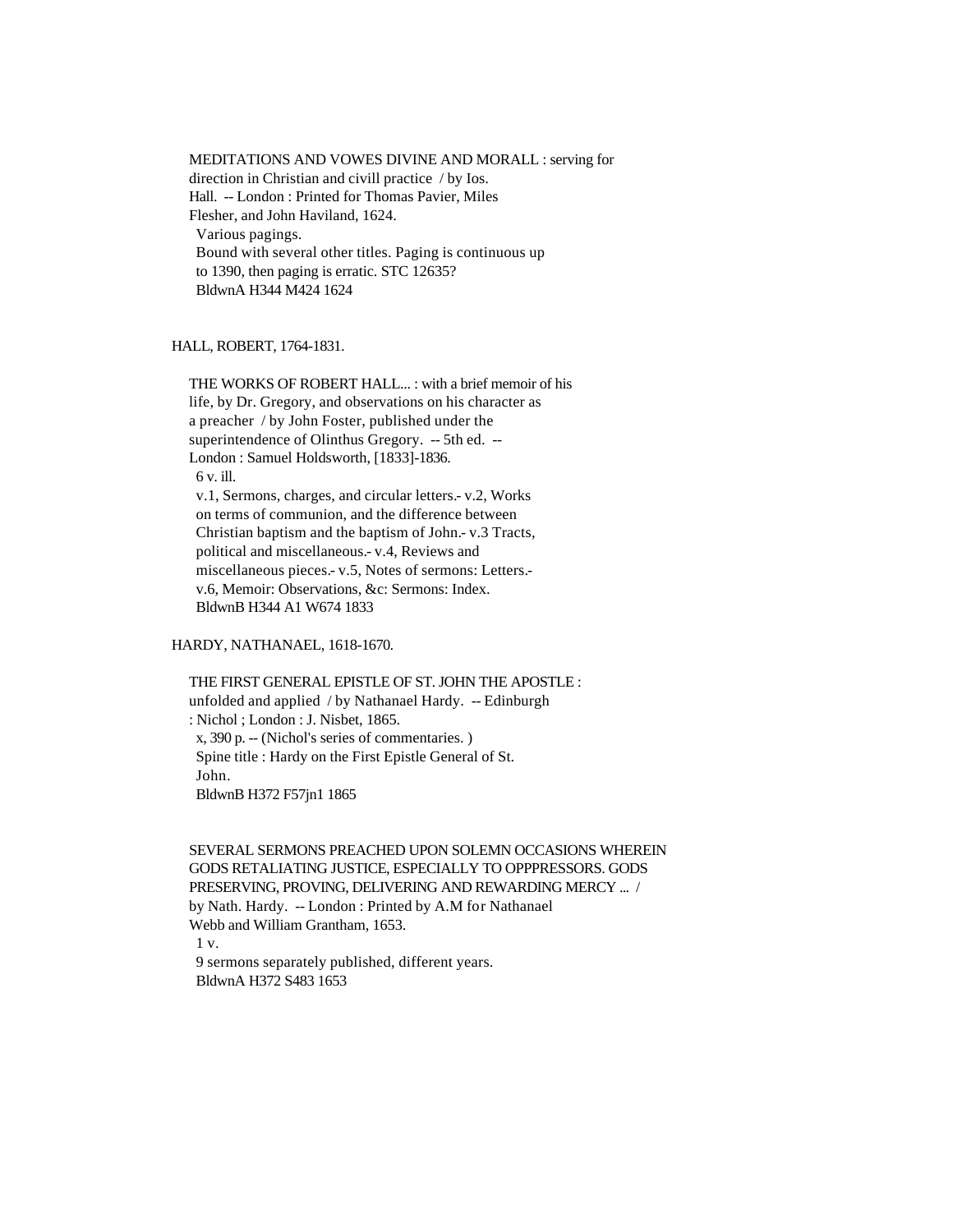### HEMMINGSEN, NIELS, 1513-1600.

 THE FAITH OF THE CHURCH MILITANT : most effectualie described in the exposition of the 84. Psalme / by... Nicholas Hemmingivs ; translated out of Latine into English by Thomas Rogers. -- London : Printed by H. Middleton for Andrew Maunsel, 1581. [20], 534, [16] p. STC 12059. BldwnA H455 F347 1581

# HILDERSAM, ARTHUR, 1563-1632.

 [CLII] LECTURES UPON PSALM LI : preached at Ashby-Delazovch in Leicester-Shire / By... Arthur Hildersam. -- London : Printed by J. Raworth for E. Brewster, 1642. [36], 735, [13] p. BldwnA H542 O53ps 1642

### CVIII LECTURES UPON THE FOURTH OF JOHN : preached at

 Ashby- Delazovch in Leicester-shire / Arthur Hildersam. -- 2d ed. -- London : Printed by George Miller for Edward Brewster, 1632. 12 p. leaves, 500 p. First published 1629. With an address to the reader signed I. C., attributed to John Cotton by the Brit. Mus. Cat. and to John Carter by the Dict. Nat. Biog. Wing H1976. STC 13462. BldwnA H542 O53jn 1632

HOARD, SAMUEL, 1599-1658.

 GODS LOVE TO MAN-KINDE : manifested by dis-proving that doctrine which telleth us of an absolute decree for their damnation. As it is taught and maintained either by the Supralapsarians, or Sublapsarians / [by Samuel Hoard] -- London : s.n. 1656. [2], 103 p. Wing H2201. BldwnA H627 G627 1656

#### HOOKER, THOMAS, 1586-1647.

 A COMMENT UPON CHRIST'S LAST PRAYER IN THE SEVENTEENTH OF JOHN : wherein is opened the union beleevers have with God and Christ and the glorious priviledges thereof. ... / By Thomas Hooker. -- London : Printed by Peter Cole, 1656. [20], 532 p. Wing H2643 Paging jumps 100 pages at 222.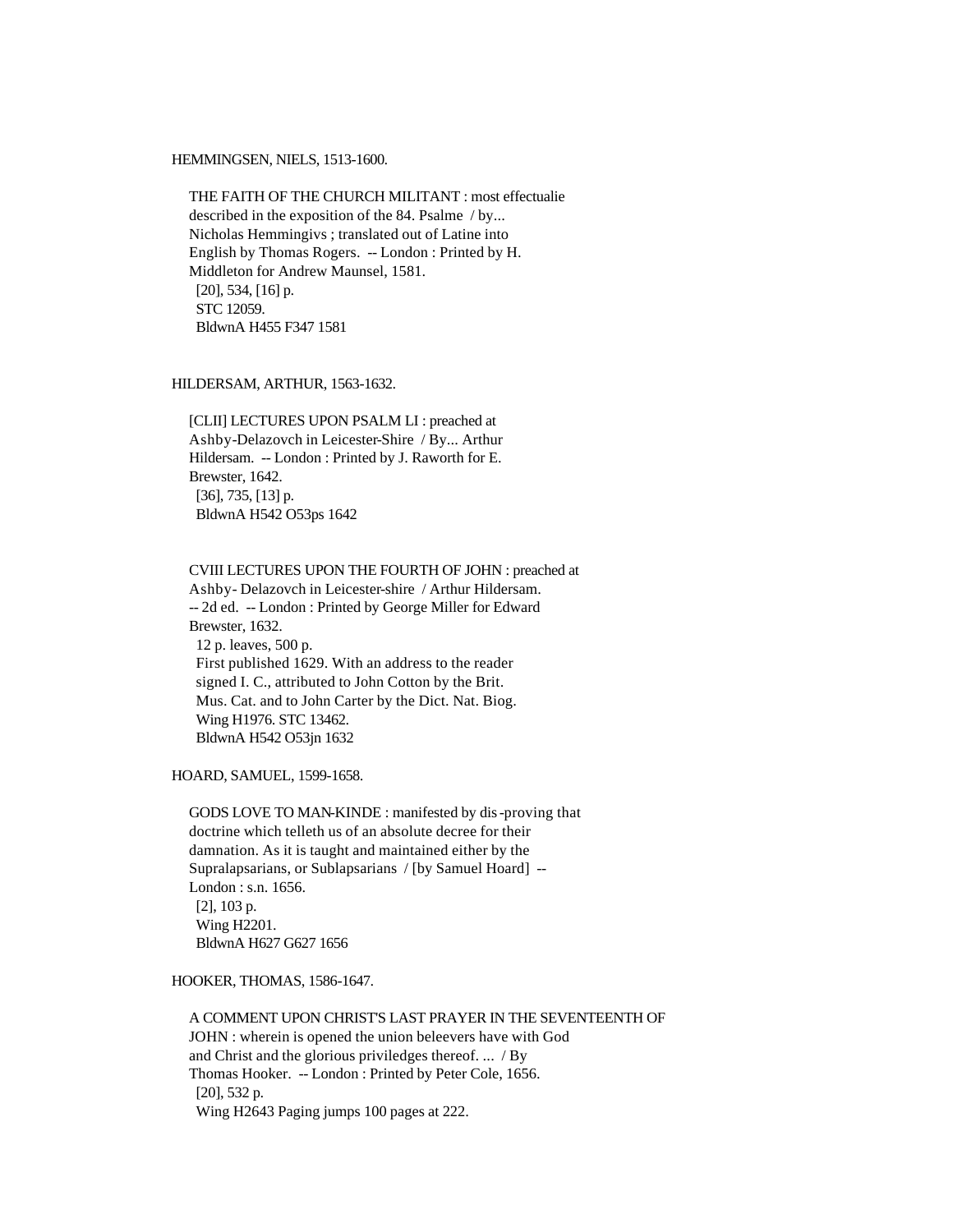BldwnA H664 C65jn 1656

 THE SOVLE'S VOCATION, OR, EFFECTVAL CALLING TO CHRIST / by T.H. -- London : Printed by Iohn Haviland, for Andrew Crooke, 1638. 668 p. BldwnA H664 S684 v 1638

 THE SOVLES EXALTATION : a treatise... / by T.H. -- London : Printed by Iohn Haviland, for Andrew Crooke, 1638. [10], 311 p. The soules union with Christ, on 1 Cor. 6. 17 -- The Soules benefit from union with Christ, on 1 Cor. l.30 -- The soules justification, on 2 Cor. 5.21. BldwnA H664 S684 e 1638

HOPKINS, EZEKIEL, BP., 1634-1690.

 THE DOCTRINE OF THE TWO COVENANTS : wherein the nature of original sin is explained and St. Paul and St. James reconciled in the great article of justification. With a discourse of glorifying God in his attributes / By... Ezekiel Hopkins. -- London : Printed for Richard Smith, 1712. 144 p. BldwnA H665 D627 1712

HOUSTON, THOMAS, 1803-1882.

 MEMORIAL OF COVENANTING / by Thomas Houston. -- Paisley : Alex Gardner, 1857. 167 p. BldwnB H687 M356 1857

HOWE, JOHN, 1630-1705.

 THE BLESSEDNESS OF THE RIGHTEOUS OPENED, AND FURTHER RECOMMENDED FROM THE CONSIDERATION OF THE VANITY OF THIS MORTAL LIFE: IN TWO TREATISES, ON PSAL. 17. 15. PSAL 89. 47. ... / By J. Howe. -- London : Printed for A. Maxwell, for Sa. Gellibrand, 1673. 1 v. Wing H3016. Bound with the author's Vanity of this mortal life, London, 1673. Wing H3045A. BldwnA H683 B54ps 1673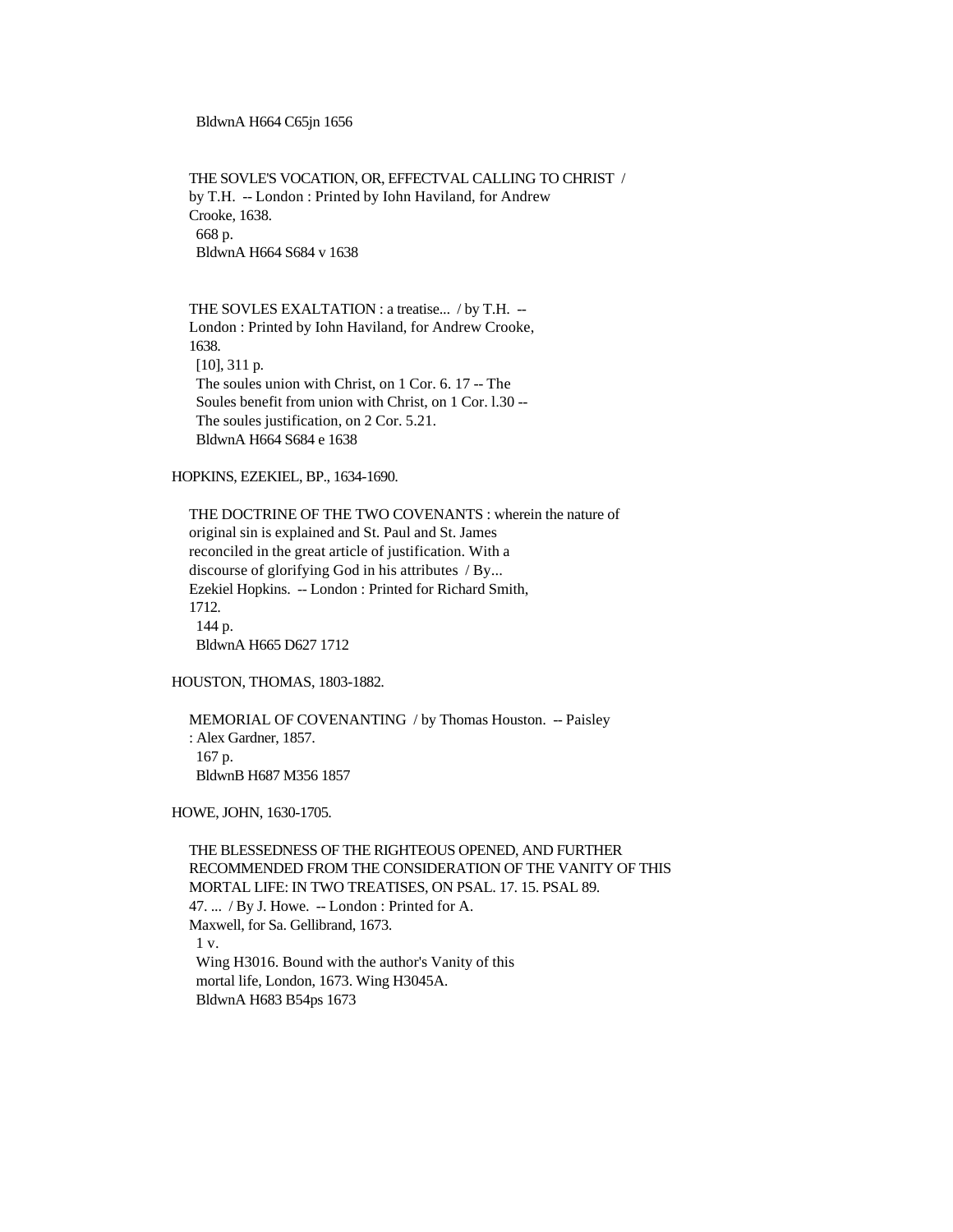THE OUTPOURING OF THE HOLY SPIRIT, OR, THE PROSPEROUS STATE OF THE CHRISTIAN INTEREST BEFORE THE END OF TIME, BY A PLENTIFUL EFFUSION OF THE HOLY SPIRIT CONSIDERED IN FIFTEEN SERMONS ON EZEKIEL XXXIX, 29. / by John Howe. -- London : The Religious Tract Society, 1725? 247 p. "15 sermons on Ezekiel 39:29". Spine title : Howe on the Holy Spirit. BldwnB H683 O976 1725

 A TREATISE OF DELIGHTING IN GOD : in two parts / by John Howe. -- London : printed by A. Maxwell, for Sa. Gellibrand, 1674. [14], 365 p. Running title: Of delighting in God. Church history collection. BldwnA H683 T732 1674

 THE WORKS OF JOHN HOWE / with an general pref. by Henry Rogers. -- London : Religious Tract Society, 1862-1863. 6 v. Includes bibliographical references and indexes (vol. 6). BldwnB H683 A1 W674 1862

 THE WORKS OF THE REV. JOHN HOWE / with memoirs of his life by Edmund Calamy. -- Complete in 2 volumes. -- New York : John P. Haven & Son, 1857.  $2 \mathrm{v}$ . BldwnB H683 A1 W674 1857

HUGHES, GEORGE, 1603-1667.

 AN ANALYTICAL EXPOSITION OF THE WHOLE FIRST BOOK OF MOSES, CALLED GENESIS, AND OF XXIII CHAP. OF HIS SECOND BOOK, CALLED EXODUS WHEREIN THE VARIOUS READINGS ARE OBSERVED, THE ORIGINAL TEXT EXPLAINED ... / By George Huges. -- [S.l. : s.n.] 1672.  $[10]$ , 954,  $[3]$  p. BldwnA H833 A52pnt 1672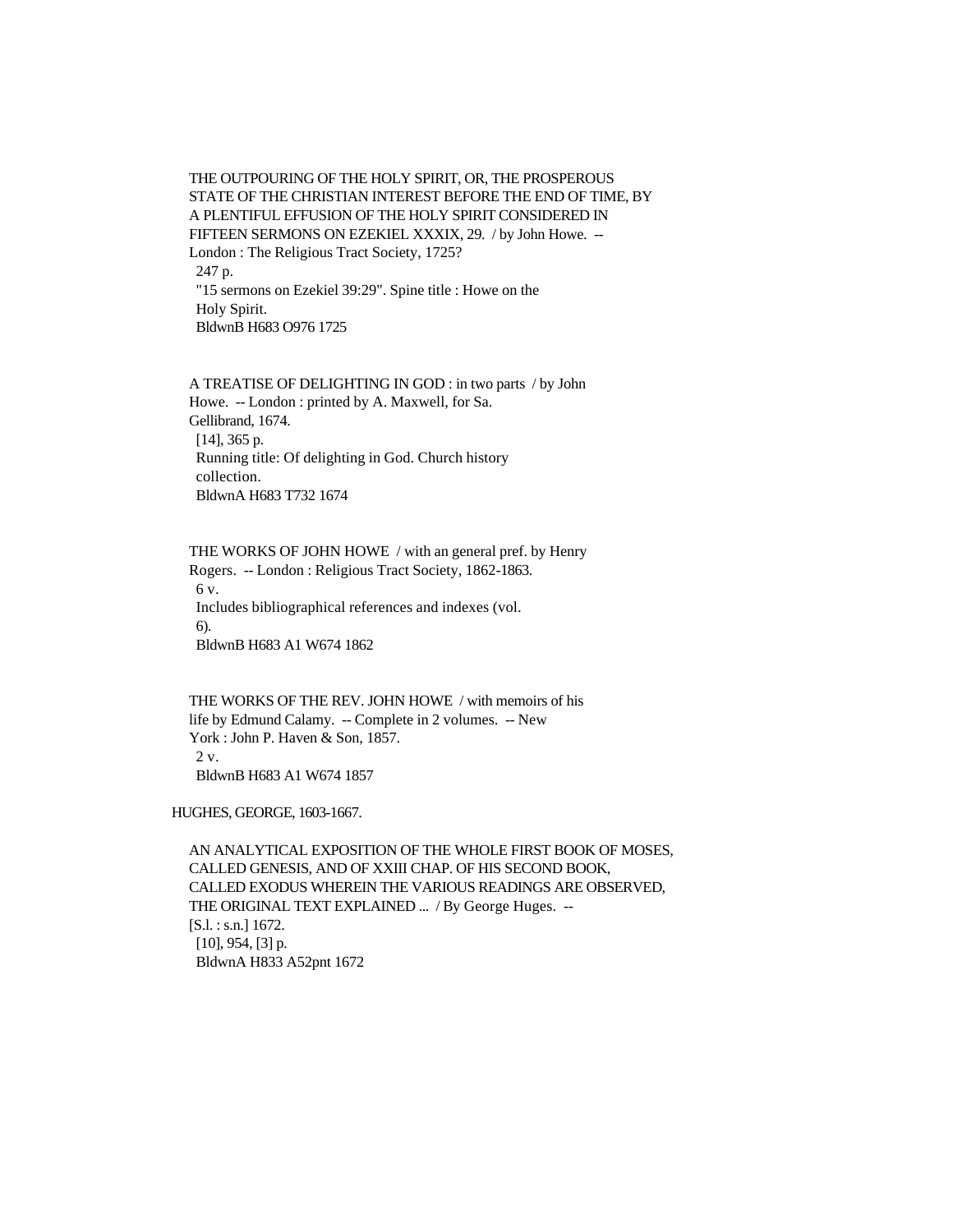HUMFREY, JOHN, 1621-1719.

 AN ANSWER TO DR. STILLINGFLEET'S SERMON / By some nonconformists, being the Peaceable design renewed, wherein the imputation of schism wherewith the doctor hath charged the nonconformists meetings is removed, their nonconformity justified, and materials for union drawn up together. -- London : Printed for R. Janeway ... 1680. 44 p. Published anonymously. By John Humfrey and Stephen Lobb. Cf. Halkett and Laing. Rev. ed. of: The peaceable design. 1675. Wing H3668. BldwnA H856 A579 1680

HURRION, JOHN, 1676-1731.

 THE SCRIPTURE DOCTRINE OF THE PROPER DIVINITY, REAL PERSONALITY, AND THE EXTERNAL AND EXTRAORDINARY WORKS OF THE HOLY SPIRIT : stated and defended in six sermons, preach'd at the Merchants lecture at Pinners-Hall, in the years 1729, 1730, 1731 / by the late Mr. John Hurrion. -- Edinburgh : Murray & Cochrane, 1798. 357 p. Spine title: Hurrion on the Spirit. BldwnB H877 S346 1798

HUTCHESON, GEORGE, 1615-1674.

 A BRIEF EXPOSITION ON THE XII SMAL PROPHETS : The first volume containing an exposition on the prophecies of Hosea, Joel, & Amos / by George Hutcheson. -- London : printed for Ralph Smith, 1655. [11], 534 p. Wing H3823. BldwnA H872 B74mn 1655

 AN EXPOSITION OF THE GOSPEL OF JESUS CHRIST ACCORDING TO JOHN / by George Hutcheson. -- Reprinted from the edition of 1657. -- London: Thomas Ward and Co. n.d. 439 p. Reprint of the 1657 ed. BldwnB H872 E96jn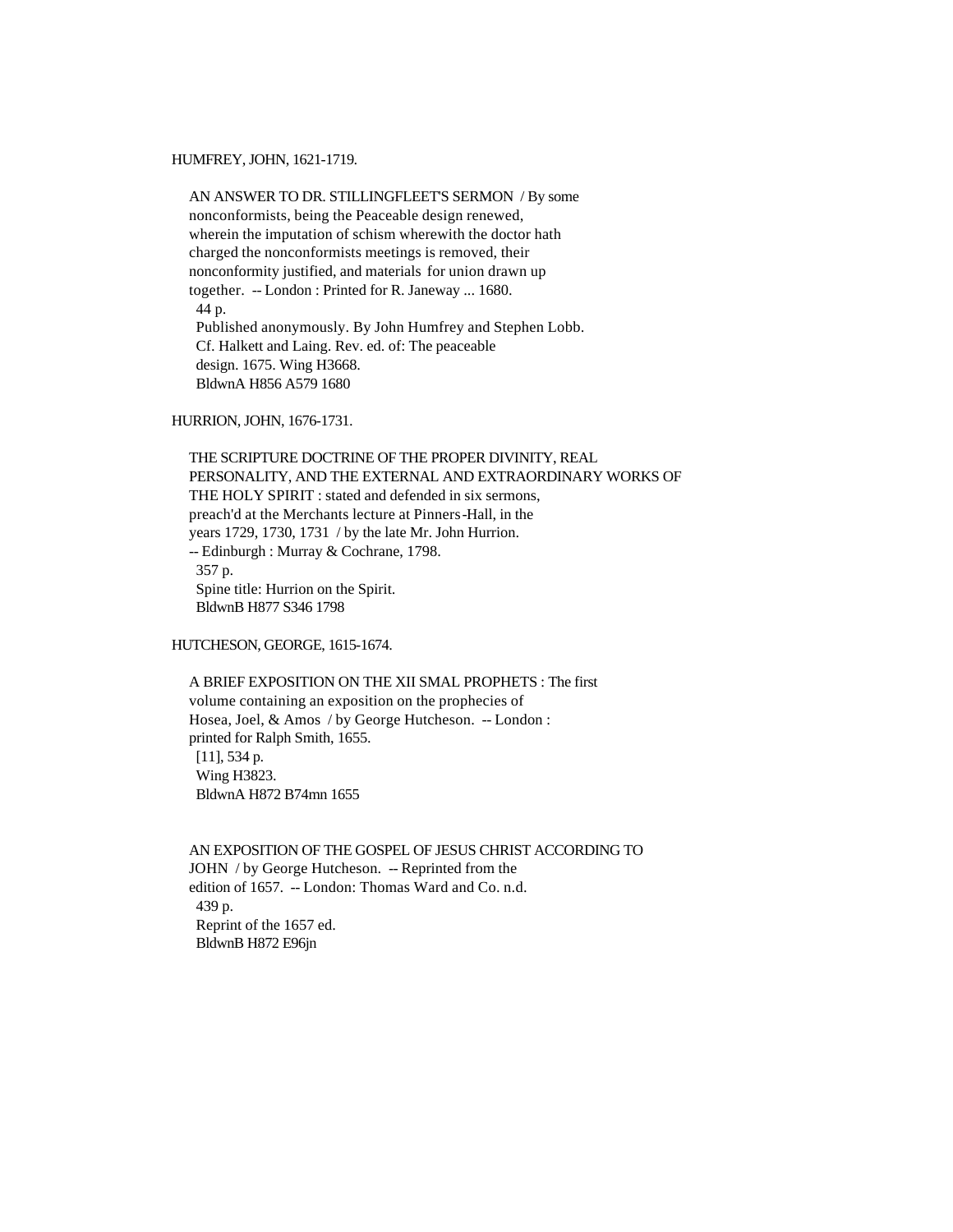### JACKSON, THOMAS, 1579-1640.

 THE KNOWLEDG OF CHRIST JESUS, OR, THE SEVENTH BOOK OF COMMENTARIES VPON THE APOSTLES CREED: CONTAINING THE FIRST AND GENERALL PRINCIPLES OF CHRISTIAN THEOLOGIE: WITH THE MORE IMMEDIATE PRINCIPLES CONCERNING THE TRUE KNOWLEDGE OF CHRIST / Continved by Thomas Jackson. -- London : Printed by M. F[lesher] for J. Clarke, 1634. [12], 441, [2] p. S.T.C. 14313. Bound with the author's The hvmiliation of the sonne of God. London, 1635. BldwnA J324 K668 1634

 A TREATISE OF THE DIVINE ESSENCE AND ATTRIBVTES / by Thomas Iackson. -- London : Printed by M. F[lesher] for I. Clarke, 1628-1929. 2 pts. in 1. S.T.C. 14318. BldwnA J324 T732 1628

### JACOMBE, THOMAS 1622-1687.

 SERMONS ON THE EIGHTH CHAPTER OF THE EPISTLE TO THE ROMANS : (verses 1-4) / by Thomas Jacomb. -- Edinburgh : J. Nichol ; London : J. Nisbet, 1868. xi, 381 p. -- (Nichol's series of commentaries. ) Includes index. Spine title : Jacomb on the 8th chapter of Romans, verses 1-4. BldwnB J326 S47rm 1868

JANEWAY, JAMES, 1636?-1674.

 HEAVEN UPON EARTH, OR, JESUS THE BEST FRIEND OF MAN / by James Janeway ; with history of the Janeway family by F.A. Cox. -- London : T. Nelson, 1847. 314 p. : frontis. -- (Works of the English Puritan divines. ) Spine title : Works of the Puritan divines. BldwnB J363 H428 1847

### JENKYN, WILLIAM, 1613-1685.

 AN EXPOSITION OF THE EPISTLE OF JUDE, TOGETHER WITH MANY LARGE AND USEFUL DEDUCTIONS : lately delivered in XL lectures in Christ Chruch London / By William Jenkin. -- London : Printed by T. Maxey, for S. Gellibrand, 1652-1654.  $2 \mathrm{v}$ . Vol. 2, title varies slightly. BldwnA J464 E96jud 1652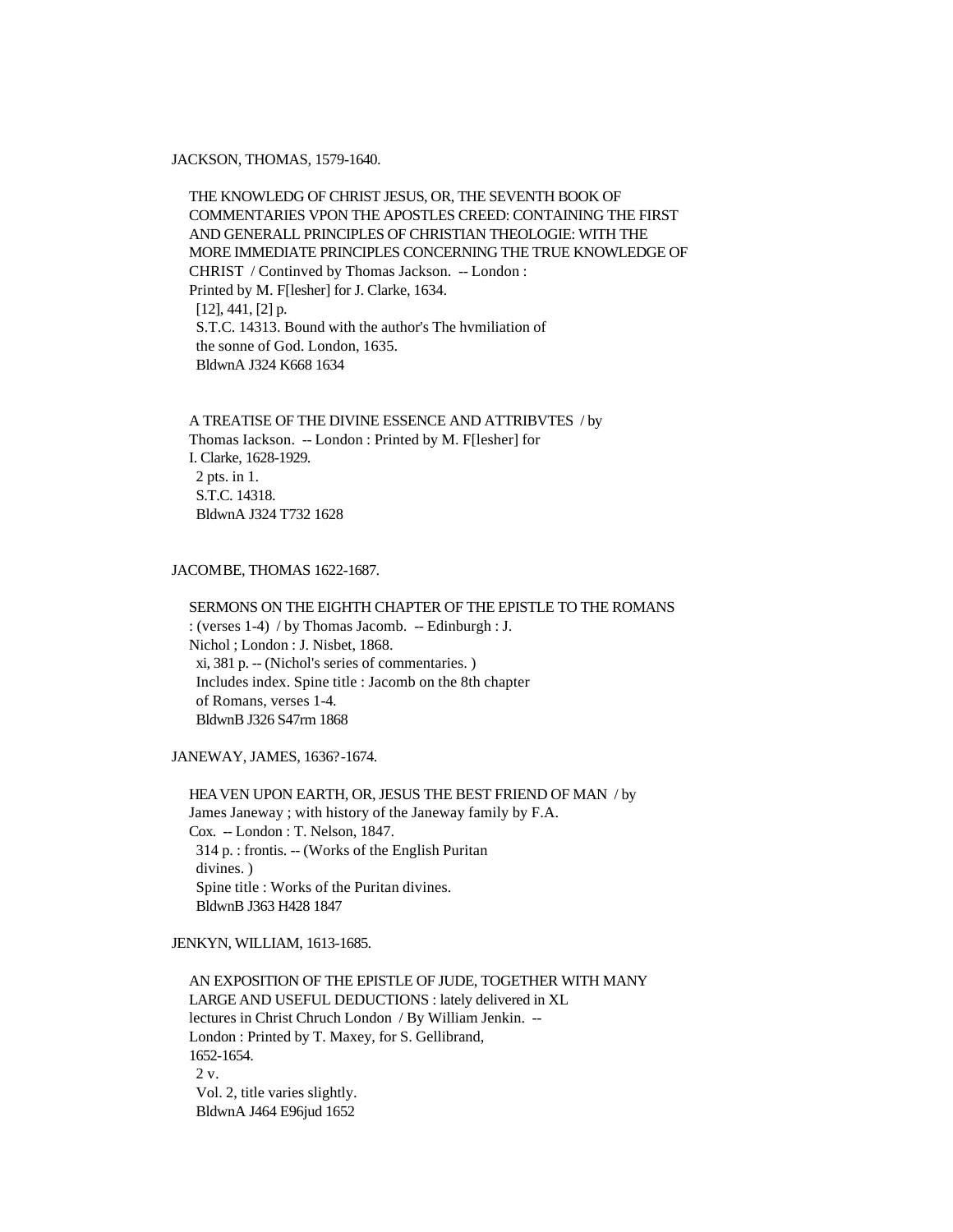AN EXPOSITION UPON THE EPISTLE OF JUDE : delivered in Christ- Church, London / by William Jenkyn ; revised and corrected by James Sherman. -- Edinburgh : J. Nichol, 1865. 3 v. in 1. Bound with : An exposition of the Epistle of Saint Paul to the Philippians, by Jean Daille (180 p.) and An exposition of the Epistle of Saint Paul to the Colossians, by Jean Daille (1863, 263 p.) BldwnB J464 E96ju 1865

### JONES, JOHN ANDREWS

 BUNHILL MEMORIALS : Sacred reminiscences of three hundred ministers and other persons of note, who are buried in Bunhill fields, of every denomination. With the inscription on their tombs and gravestones, and other historical information respecting them, from authentic sources / J.A. Jones. -- London : James Paul, 1849. 384 p. BldwnB J663 B863 1849

#### KEACH, BENJAMIN, 1640-1704.

 TROPOSCHEMALOGIA : tropes and figures; or, a treatise of the metaphors, allegories, and express similitudes, etc., contained in the Bible of the Old and New Testament. To which is prefixed divers arguements to prove the divine authority of the Holy Scriptures wherein also 'tis largely evinced, that by the great whore, [mystery Babylon] is meant the papal hierarchy, or present State and Church of Rome. ; Philogia Sacra, the second part... / By B.K. -- London : Printed by J. Darby, for the author, 1682. 1 v.

 Wing K101. BldwnA K422 T766 1682

### KING, JOHN, 1559-1621.

 LECTURES UPON JONAH : delivered at York, in the year of Our Lord 1594 / by John King. -- Edinburgh : James Nichol ; London : J. Nisbet, 1864. 3 books in 1 v. -- (Nichol's series of commentaries. ) Includes bibliographical footnotes. Combined with: The prophecy of Obadiah and the Prophecy of Haggai, by John Rainolds. BldwnB K563L42 jon 1864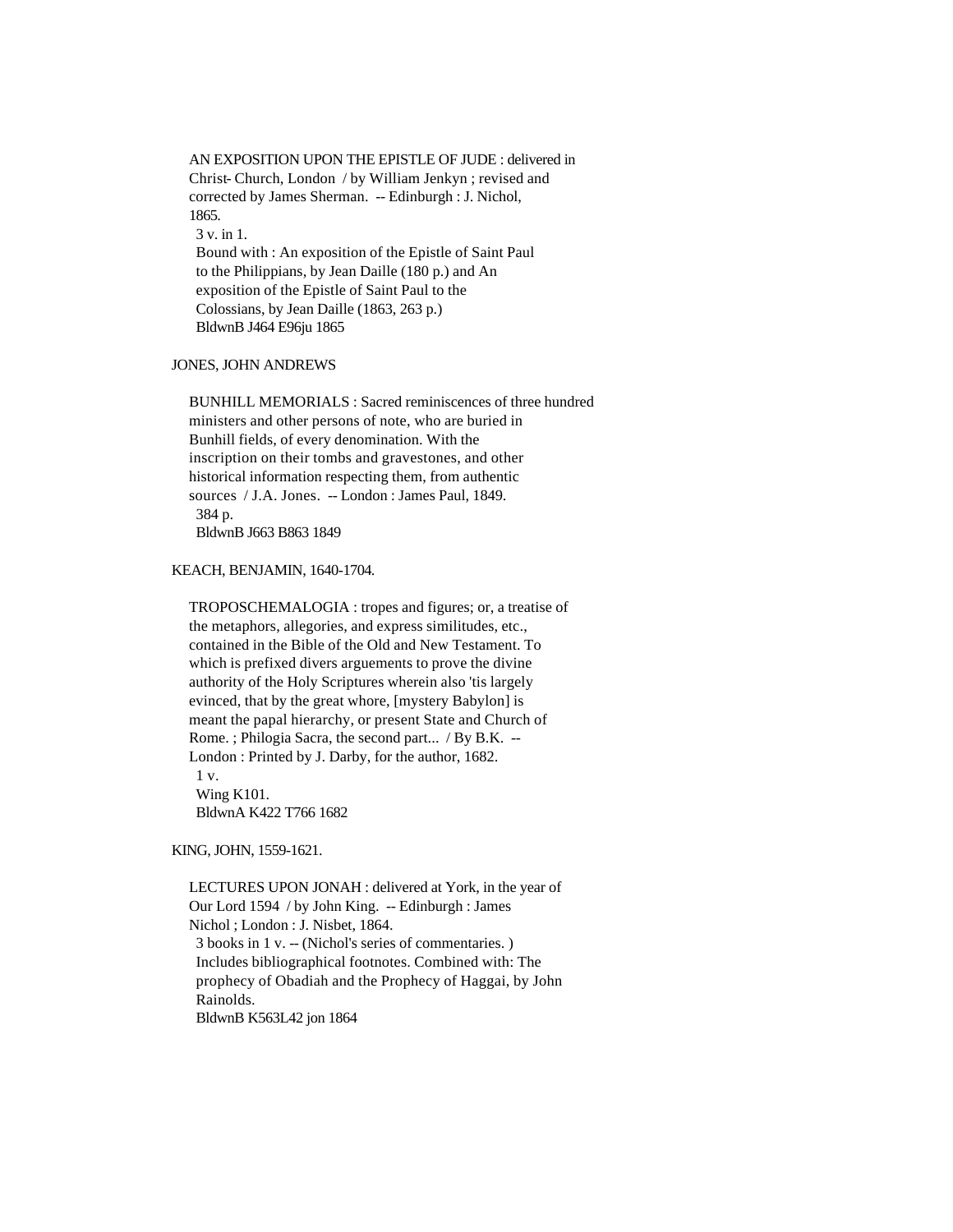KING, WILLIAM, 1650-1729.

 AN ESSAY ON THE ORIGIN OF EVIL / by Dr. William King ...; translated from the Latin with large notes ; to which are added, two sermons by the same author, the former concerning divine prescience, the latter on the fall of man. -- The fourth edition corrected / by Edmund Law ... -- Cambridge : Printed by J. Bentham for W. Thurlbourn & J. Woodyer ...; and J. Beecroft ..., London, 1758. lx, 555 (i.e. 559), [17] p. Caption title: Concerning the origin of evil. Printer from colophon. Translation of: De origine mali. Includes extra numbered pages \*221-\*224. Includes index. BldwnA K566 E772 1758

KIPPIS, ANDREW, 1725-1795.

 SERMONS ON PRACTICAL SUBJECTS / By Andrew Kippis. -- London : Printed for G.G. and J. Robinson ... and T. Cadell, 1791. [12], 461 p. BldwnA K566 S475 1791

LAMPE, FREDERICK ADOLPHUS.

 THEOLOGICAL DISSERTATIONS CONCERNING THE ENDLESS DURATION OF PUNISHMENT / Translated from the Latin of Frederick Adophus Lampe, by Joseph Robertson, Edinburgh. -- Edinburgh : Printed for J. Fairbairn and Ar. Constable, Edinburgh; and J. Matthews and T. Chapman, London, 1796. iv, 143 p. BldwnA L356 T436 1796

LATIMER, HUGH, 1485?-1555.

 FRUITFULL SERMONS PREACHED BY THE RIGHT REVEREND FATHER, AND CONSTANT MARTYR OF IESUS CHRIST, MASTER HUGH LATIMER, TO THE EDIFYING OF ALL WHICH WILL DISPOSE THEMSELVES TO THE READING OF THE SAME -- London : Thomas Cotes, 1635. [6], 327 leaves. STC 15283. BldwnA L374 F784 1635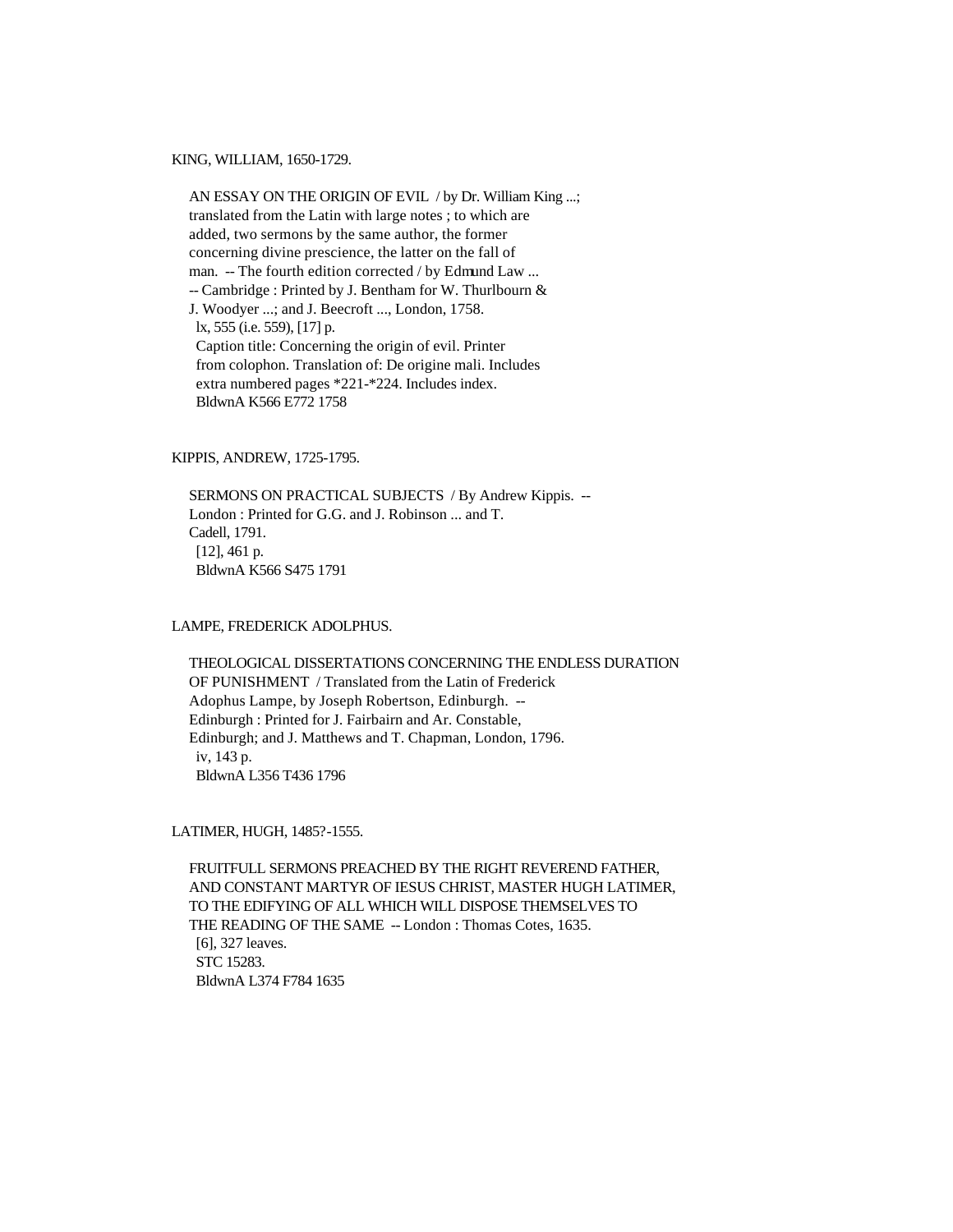LEY, JOHN, 1583-1662.

 THE FURY OF WARRE, AND FOLLY OF SINNE, (AS AN INCENTIVE TO IT) DECLARED AND APPLYED : For caution and remedy against the mischiefe and misery of both. In a sermon preached at St. Margarets Westminster before the honourable house of commons, at their late solemne and publike fast, April 26, 1643 / By Iohn Ley. -- London : Printed by G. M. for Christopher Meredith, 1643. [6], 74 p. Wing L1879. BldwnAL49 F879 1643

LIGHT, ALFRED W.

 BUNHILL FIELDS : written in honour and to the memory of the many saints of God whose bodies rest in this old London cemetery / by Alfred W. Light. -- 2d ed. -- London : C.J. Farncombe, 1913-1933.  $2 \mathrm{v}$ . BldwnB L533 B863 1913

LIGHTFOOT, JOHN, 1602-1675.

 THE HARMONY OF THE FOURE EVANGELISTS AMONG THEMSELVES AND WITH THE OLD TESTAMENT / by John Lightfoote. -- London: Printed by R. Cotes for Andrew Crooke, 1644-1647. 3 v. Wing L2058, L2059, L2060. Pages cut so that numbering and some text missing, v 1. "The first part. From the beginning of the Gospels to the baptisme of our Saviour. With an explanation of the chiefest difficulties both in language and sense." "The second part. From the baptism of our Saviour, to the first passeover after. With an explanation of the chiefest difficulties both in language and sense." "The third part. From the first passeover after our Saviours baptism to the second: with an explanation of the chiefest difficulties both in language and sense." BldwnA L533 H475 1644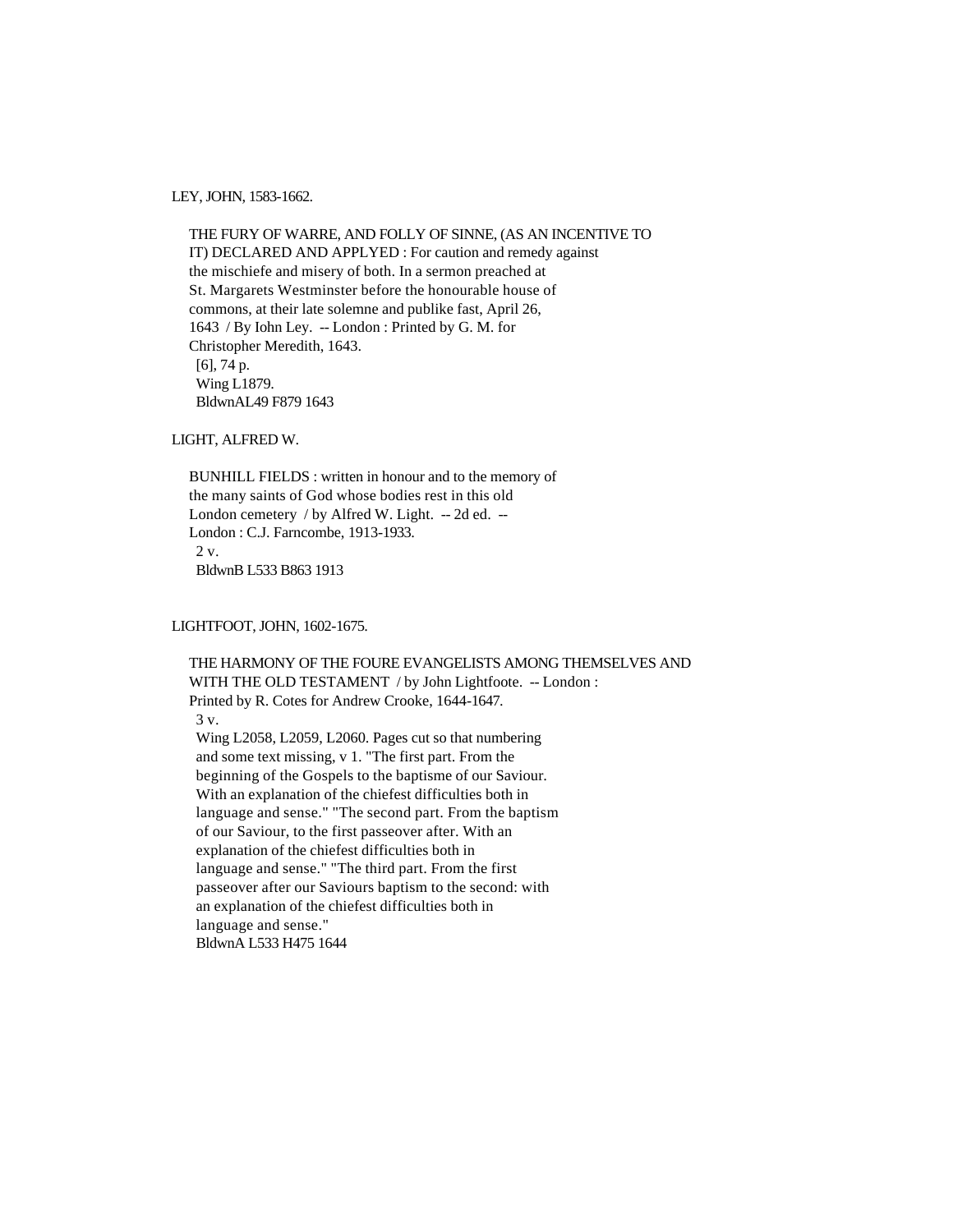LOVE, CHRISTOPHER, 1618-1651.

 THE ZEALOUS CHRISTIAN TAKING HEAVEN BY HOLY VIOLENCE : in severall sermons tending to direct men how [brace] to heare with zeale, to pray with importunity / By...Christopher Love. -- London : Printed for Iohn Rothwell ... 1657. 1 v. Error in paging: p. 82-91 omitted in numbering. Wing L3187. Bound with the author's The dejected soules cure, London, 1657. Wing L3151 ; and The penitent pardoned, London, 1657. Wing L3171. BldwnA L683 Z424 1657

# LOVE, JOHN.

 LOVE'S WORKS [SPINE TITLE] / by John Love. -- Edinburgh : Robert Ogle, and Oliver Boyd, 1846. 5 v. BldwnB L683 A1 W674 1846

# M'CRIE, CHARLES GREIG, 1836-1910.

 THE PUBLIC WORSHIP OF PRESBYTERIAN SCOTLAND HISTORICALLY TREATED / Charles G. M'Crie. -- Edinburgh : William Blackwood & co. 1892. 465 p. -- (Cunningham lectures ; 14. ) BldwnB M374 P824 1892

# MACKENNAL, ALEXANDER.

 HOMES AND HAUNTS OF THE PILGRIM FATHERS / by Alexander Mackennal ; with coloured frontispiece and ninety- three illustrations from original drawings and photographs by Charles Whymper. -- London : Religious Tract Society, 1899. 200 p. : ill. (some col.) BldwnB M324 H653 1899

# MANTON, THOMAS, 1620-1677.

 THE COMPLETE WORKS OF THOMAS MANTON / with memoir of the author by William Harris ; and an essay by J.C. Ryle. -- London : J. Nisbet, 1870-1875. 22 v. Spine title : Manton's complete works. BldwnB M367 A1 C656 1870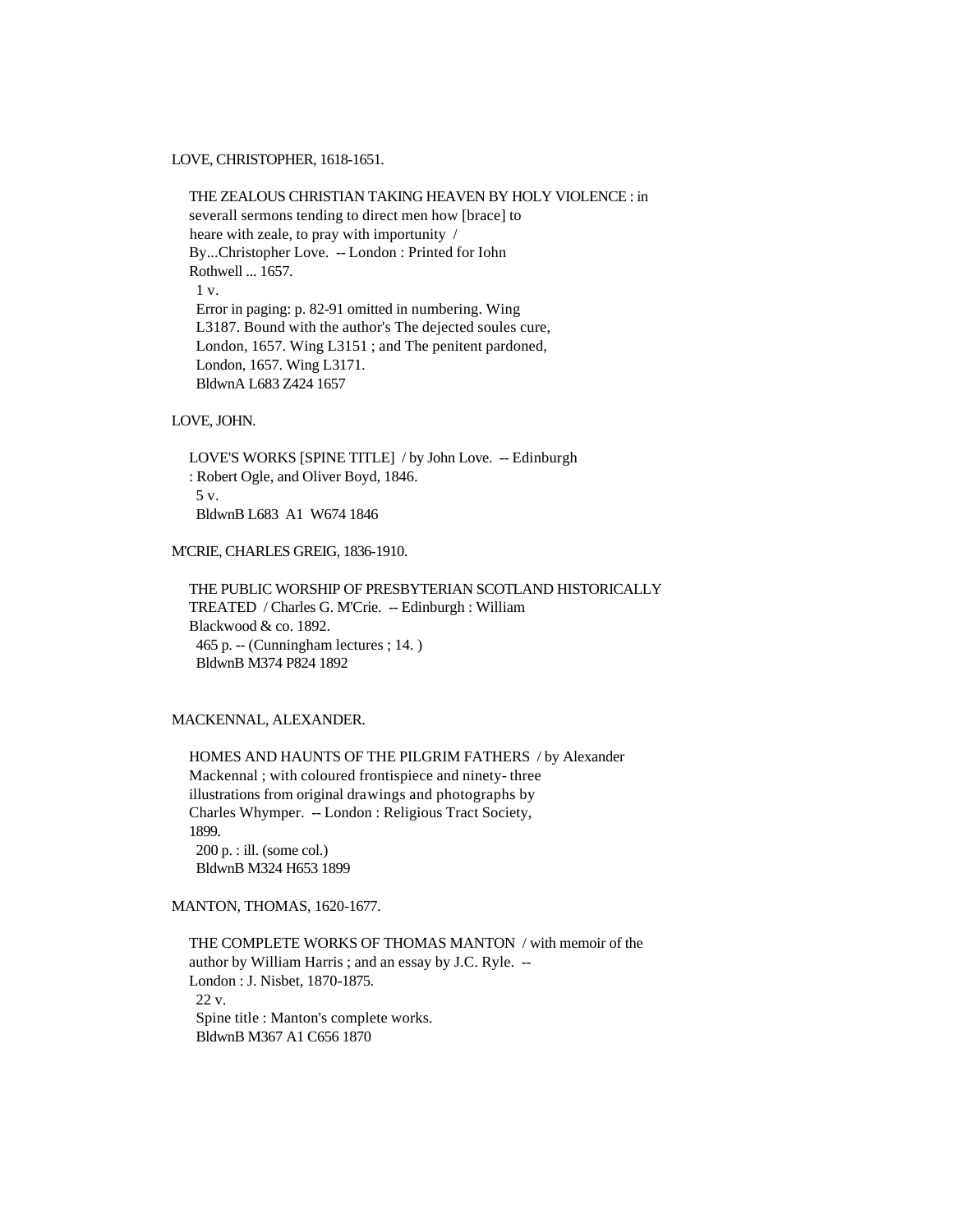### MELVILLE, JAMES, 1556-1614.

 THE AUTOBIOGRAPHY AND DIARY OF MR. JAMES MELVILL, WITH A CONTINUATION OF THE DIARY / Edited from manuscripts in the libraries of the Faculty of Advocates and University of Edinburgh by Robert Pitcairn, Esq. -- Edinburgh : Printed for the Wodrow Society, 1842. lxxviii, 841 p. 24 cm. Mr. James Melvill's diary, M.D.LVI-M.DC.I.--A true narratioune of the declyneing aige of the Kirk of Scotland, from M.D.XCVI to M.DC. X, being a continuation of Mr. James Melvill's diary. BldwnB M448 Z5 1842

# MUFFET, PETER, FL. 16TH CENT.

 A COMMENTARY ON THE WHOLE BOOK OF PROVERBS / by Peter Muffet. -- Edinburgh : Nichol ; London : J. Nisbet, 1868. 3 books in 1 v. -- (Nichol's series of commentaries. ) Bound with A brief exposition with practical obervations upon the whole book of Ecclesiastes / by John Cotton [and] A brief exposition of the whole book of Canticles, or,Song of Solomon / by John Cotton. Spine title : Muffet on Proverbs ; Cotton on Ecclesiastes and Canticles. BldwnB M833 C65pr 1868

# NEVAY, JOHN.

 THE NATURE, PROPERTIES, BLESSING, AND SAVING GRACES OF THE COVENANT OF GRACE : opened and applied in LII sermons, on 2 Samuel xxiii. 5 ; To which is added, two letters, written by the Author to his parishoners / By John Nevay. -- Glasgow : s.n. 1748. xx, 474, [2] p. Text followed by a table of sermons. BldwnA N482 N378 1748

# NEWTON, GEORGE, 1602-1681.

 AN EXPOSITION WITH NOTES UNFOLDED AND APPLIED ON JOHN XVII : delivered in sermons, preached weekly, on the Lord's day, to the congregation in Taunton Magdalene / by George Newton. -- Edinburgh : J. Nichol ; Londodn : J. Nisbet, 1867. viii, 403 p. -- (Nichol's series of commentaries. ) Spine title : Newton on the 17th chapter of John. BldwnB N487 E96jn 1867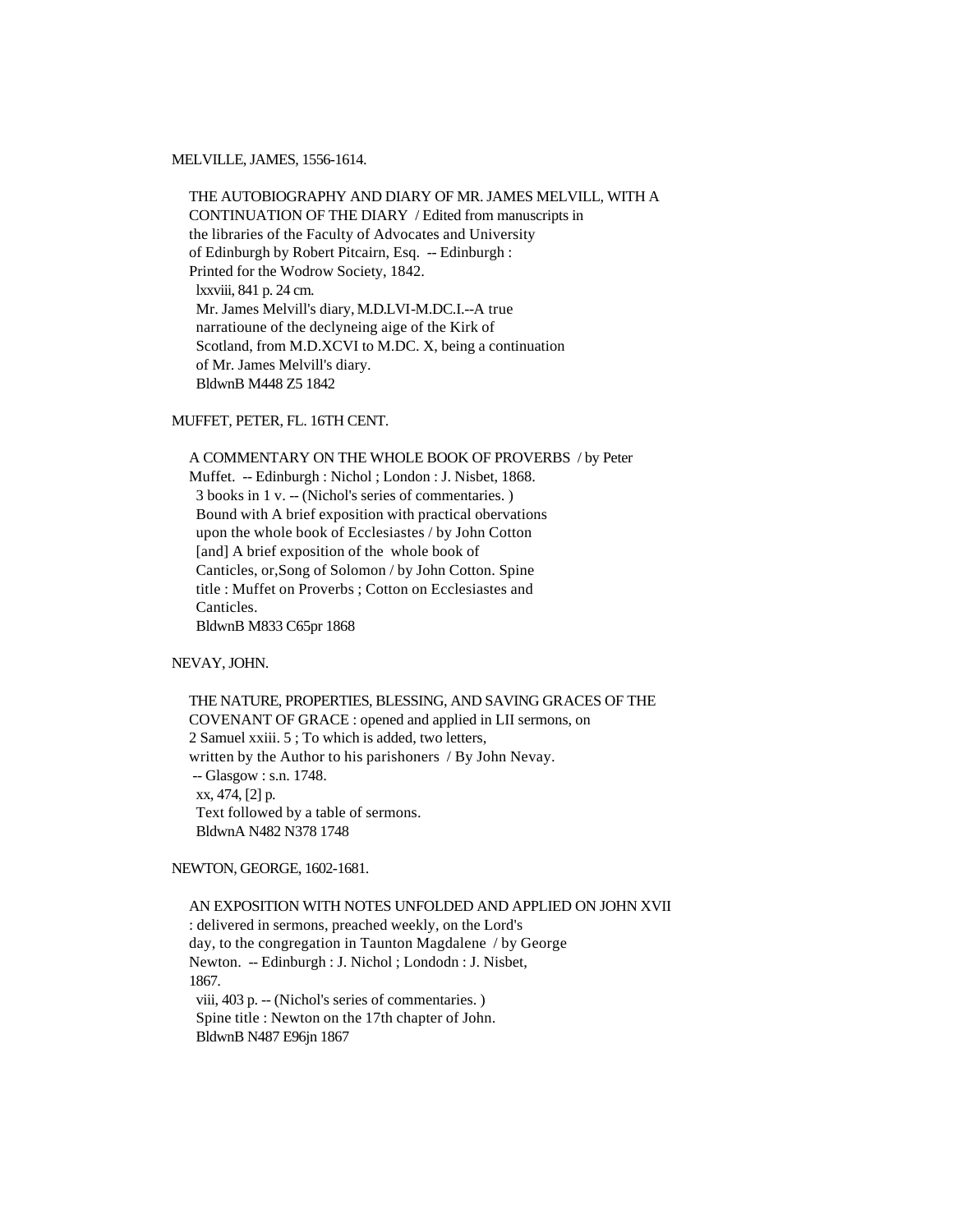#### NORTON, JOHN.

 THE ORTHODOX EVANGELIST, OR, A TREATISE WHEREIN MANY GREAT EVANGELICAL TRUTHS (NOT A FEW WHEREOF ARE MUCH OPPOSED AND ECLIPSED IN THIS PERILLOUS HOUR OF THE PASSION OF THE GOSPEL) ARE BRIEFLY DISCUSSED, CLEARED, AND CONFIRMED: AS A FURTHER HELP, FOR THE BEGETTING, AND ESTABLISHING OF THE FAITH WHICH IS IN JESUS. AS ALSO THE STATE OF THE BLESSED

 ... / By John Norton. -- London : Printed by John Macok, for Lodowich Lloyd, 1657. 1 v. Includes index. Wing N1321. BldwnA N677 O776 1657

OWEN, JOHN, 1616-1683.

 A DISCOURSE OF THE WORK OF THE HOLY SPIRIT IN PRAYER : With a brief enquiry into the nature and use of mental prayer and forms / By John Owen. -- London : Nathanael Ponder, 1682. [47], 240 p. Wing O738. BldwnA O936 D572 1682

 THE DOCTRINE OF JUSTIFICATION BY FAITH : through the imputation of the righteousness of Christ, explained, confirmed, & vindicated / By John Owen. -- London : R. Boulter, 1677. [28], 348, 361-560 (i.e. 582) p. Wing O739. Error in paging: p. 582 numbered 560. BldwnA O936 D627 1677

 THE DOCTRINE OF THE SAINTS PERSEVERANCE, EXPLAINED AND CONFIRMED ... AND VINDICATED IN A FULL ANSWER TO THE DISCOURSE OF MR JOHN GOODWIN AGAINST IT, IN HIS BOOK ENTITULED REDEMPTION REDEEMED ... ALSO A PREFACE MANIFESTING THE JUDGEMENT OF THE ANTIENTS CONCERNING THE TRUTH CONTENDED FOR ... AND SOME ANIMADVERSIONS ON DR. H. H[AMMOND] HIS DISSERTATIONS ... / By John Owen. -- Oxford : Printed by L. Lichfield, for T. Robinson, 1654. [52], 446 p. Wing O740. Errors in paging; no. 424-425 omitted. BldwnA O936 D627 1654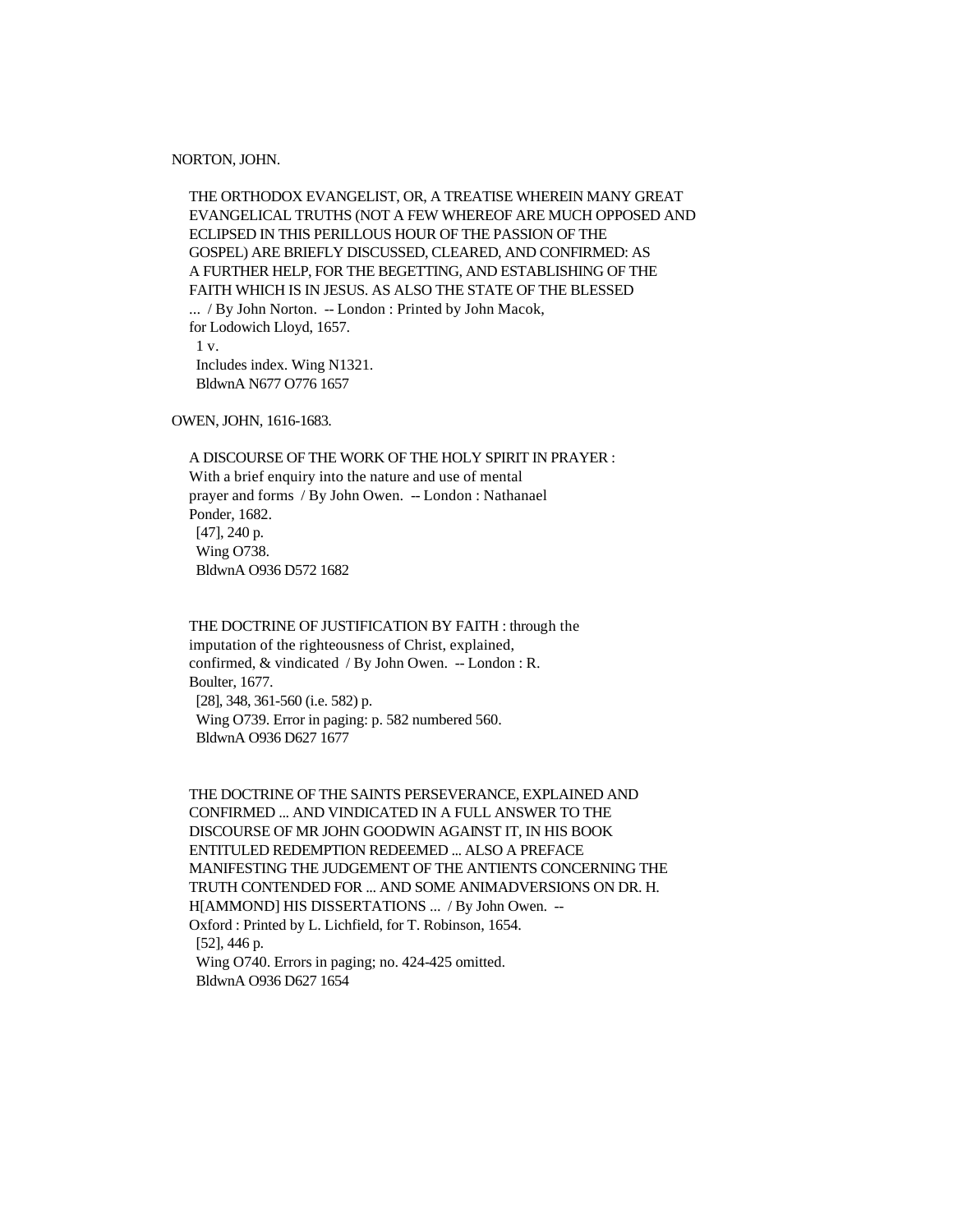PRELIMINARY EXERCITATIONS TO THE EXPOSITION OF THE EPISTLE TO THE HEBREWS / by John Owen. -- Complete in one volume. -- London : Printed for Thomas Tegg, 1840. xvi, 750 p. BldwnB O946 P73hb 1840

 VINDICIAE EVANGELICAE, OR, THE MYSTERY OF THE GOSPEL VINDICATED, AND SOCINIANISME EXAMINED, IN THE CONSIDERATION, AND CONFUTATION OF A CATECHISME, CALLED A SCRIPTURE CATECHISME, WRITTEN BY J. BIDDLE, AND THE CATECHISME OF VALENTINUS SMALCIUS, COMMONLY CALLED THE RACOVIAN CATECHISME. WITH THE VINDICATION OF THE TESTIMONIES OF SCRIPTURE ... FROM THE PERVERSE EXPOSITIONS AND INTERPRETATIONS OF THEM, BY HUGO GROTIUS IN HIS ANNOTATIONS ON THE BIBLE. ALSO AN APPENDIX, IN VINDICATION OF SOME THINGS FORMERLY WRITTEN ABOUT THE DEATH OF CHRIST ... FROM THE ANIMADVERSIONS OF MR R. B[AXTER] / By John Owen. -- Oxford : Printed by L. Lichfield, for T. Robinson, 1655. [16], 48, 57-70, 667, [3], 44 p. Wing O823. Numerous errors in paging. BldwnA O936 V562 1655

PALMER, HERBERT, 1601-1647.

 THE NECESSITY AND ENCOURAGEMENT OF UTMOST VENTURING FOR THE CHURCHES HELP: TOGETHER WITH THE SIN, FOLLY, AND MISCHIEF OF SELF-IDOLIZING ... ALL SET FORTH IN A SERMON, PREACHED TO THE HONORABLE HOUSE OF COMMONS, ON THE DAY OF THE MONETHLY SOLEMN FAST, 21 [I.E. 28] JUNE, 1643. PUBLISHED BY ORDER OF THAT HOUSE / By Herbert Palmer. -- London : J. Bellamie, 1643. [4], 71 p. Wing P243. BldwnA P345 N422 1643

PARR, ELNATHAN, D. 1622.

 THE GROVNDS OF DIUINITIE : plainely discouering the mysteries of Christian religion propounded familiarly in diuers questions and answers : substantially proued by Scriptures... / ...by Elnatan Parr. -- 4th ed. -- London : Printed by Nicholas Okes for Samuell Man, 1622. [14], 354 p. STC 19316.3. BldwnA P377 G768 1622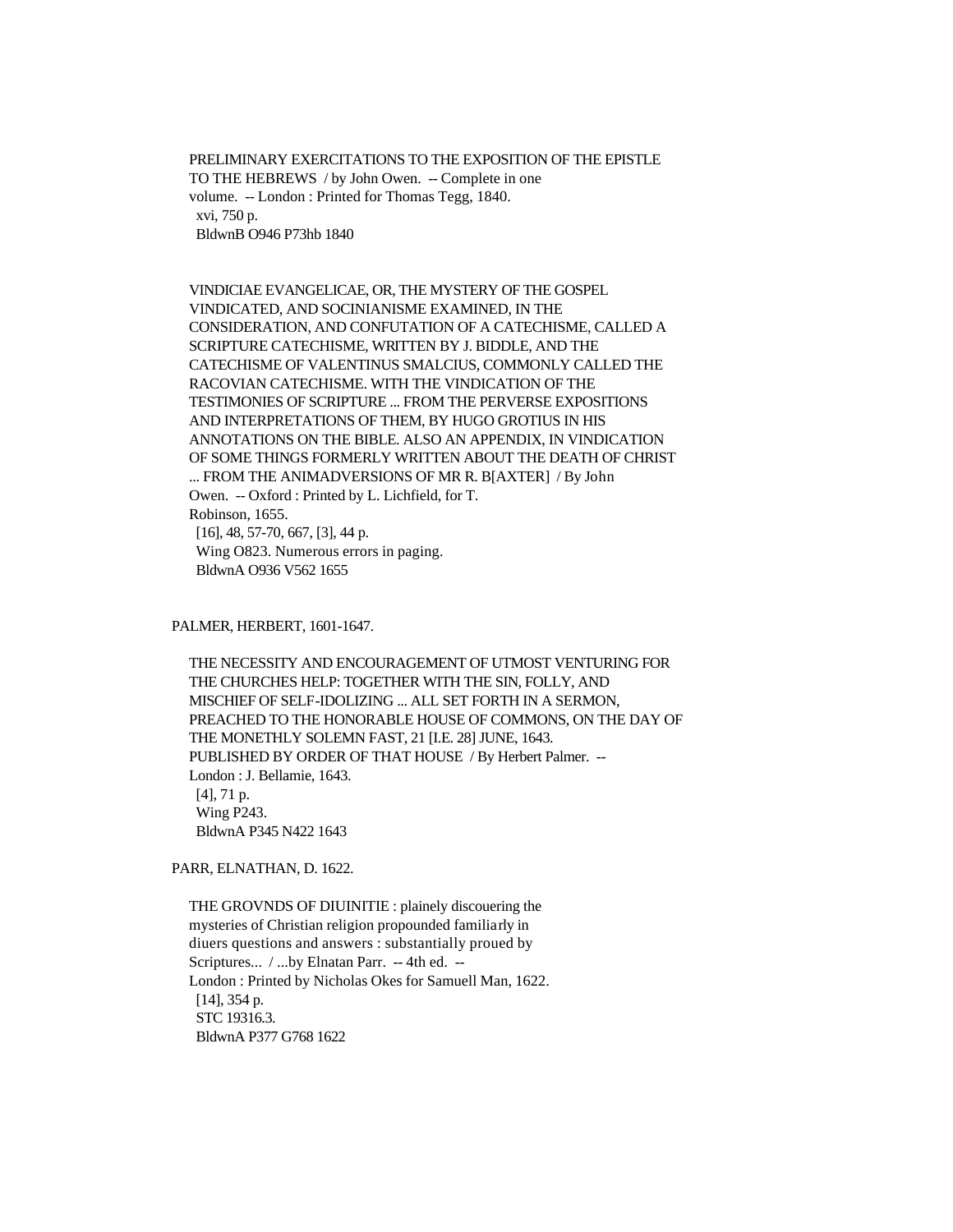A PLAINE EXPOSITION VPON THE WHOLE 8.9.10.11. CHAPTERS OF THE EPISTLE OF SAINT PAVL TO THE ROMANS : wherein the text is diligently and methodically resolued, the sence giuen: and many doctrines thence gathered... / By Elnathan Parr. -- London : Printed by George Purslowe for Samvel Man, 1618. [12], 305, 138 p. STC 19319. BldwnA P377 P52rm 1618

### [PEARSE, EDWARD] 1631-1694.

 THE CONFORMIST'S THIRD PLEA FOR THE NONCONFORMISTS : argued from the King's declaration concerning ecclesiastical affairs, grounded upon the approved doctrine, and confirmed by the authorities of many eminent fathers and writers of the Church of England / By the author of the two former pleas. -- London : Printed by J.D. for J. Robinson, 1682. xvi, 75 p. Wing P981. BldwnA P427 C664 1681

 THE CONFORMISTS PLEA FOR THE NON-CONFORMISTS, OR, A JUST AND COMPASSIONATE REPRESENTATION OF THE PRESENT STATE AND CONDITION OF THE NON-CONFORMISTS, AS TO I. THE GREATNESS OF THEIR SUFFERINGS, II. HARDNESS OF THEIR CASE, III. REASONABLENESS AND EQUITY OF THEIR DESIRES AND PROPOSALS, IV. QUALIFICATIONS, AND WORTH OF THEIR PERSONS, V. PEACEABLENESS OF THEIR BEHAVIOUR, VI. THE CHURCHES PREJUDICE BY THEIR EXCLUSION, &C. HUMBLY SUBMITTED TO AUTHORITY. / By a beneficed minister, and a regular son of the Church of England. -- 2d. ed., corr. & enlgd. -- London : J. Robinson, 1681. [4], 67 p. Wing P977. BldwnA P427 C663 1681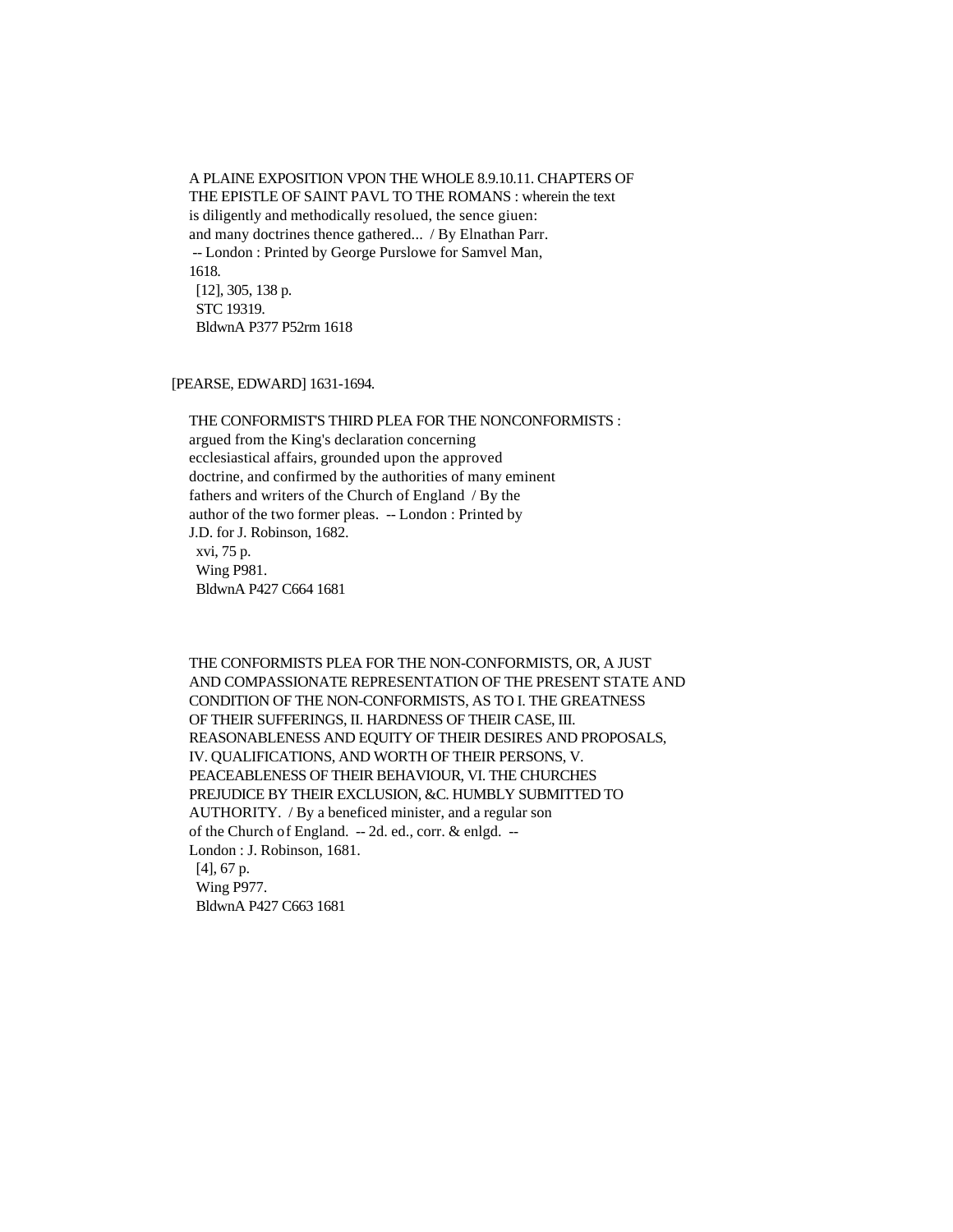### PEMBLE, WILLIAM, 1592?-1623.

 VINDICIAE GRATIAE, A PLEA FOR GRACE, MORE ESPECIALLY THE GRACE OF FAITH, OR, CERTAINE LECTVRES AS TOUCHING THE NATURE AND PROPERTIES OF GRACE AND FAITH, WHEREIN, AMONGST OTHER MATTERS OF GREAT USE, THE MAINE SINEWS OF ARMINIVS DOCTRINE ARE CUT ASUNDER. DELIVERED IN MAGDALEN HALL IN OXFORD / by... William Pemble. -- 3d. ed. -- London : Printed by Tho. Cotes, for John Bartlet, 1635. [21], 590, 48, 24, 50 p. S.T.C. 19591. Dedicatory epistle by R. Capel, and address to the reader by George Walker. Errors in paging. Bound with the author's De formarum origine, London, 1635 ; A brief introdvction to geography, London, 1635 ; A summe of moral philosophy, London, 1635. BldwnA P452 V562 1635

# PERKINS, WILLIAM, 1558-1602.

 EPIEIKEIA, OR, A TREATISE OF CHRISTIAN EQVITIE AND MODERATION / ... by W.M. Perkins. -- London : Printed by Iohn Legate, 1609. Various pagings, tables (1 fold.) Appears to be part of v.2 and almost all of v.3 of, The workes of that famovs and vvorthie minister of Christ, in the Vniversitie of Cambridge, M. W. Perkins. Various title pages appear throughout. STC 19649? STC 19650? BldwnA P474 A1 E643 1609

 AN EXPOSITION OF THE SYMBOLE OR CREEDE OF THE APOSTLES, ACCORDING TO THE TENOVR OF THE SCRIPTVRES, AND THE CONSENT OF ORTHODOXE FATHERS OF THE CHURCH / By William Perkins. -- Reu. and corr. -- [Cambridge] : Printed by Iohn Legat, 1603. [14], 939 p. STC 19647. Various title pages appear throughout. BldwnA P474 E96 1603

PERNE, ANDREW, 1596-1654.

 GOSPELL COURAGE, OR CHRISTIAN RESOLUTION FOR GOD, AND HIS TRUTH IN A SERMON PREACHED BEFORE THE HONOURABLE HOUSE OF COMMONS AT MARGARETS IN WESTMINSTER, AT A PUBLIQUE FAST, THE 31. OF MAY 1643. ... / Andrew Perne. -- London : Printed by G. Dexter, for Stephen Bowtell, 1643. 4 p. leaves, 32 p. Wing P1577. McAlpin V 237. BldwnA P476 G676 1643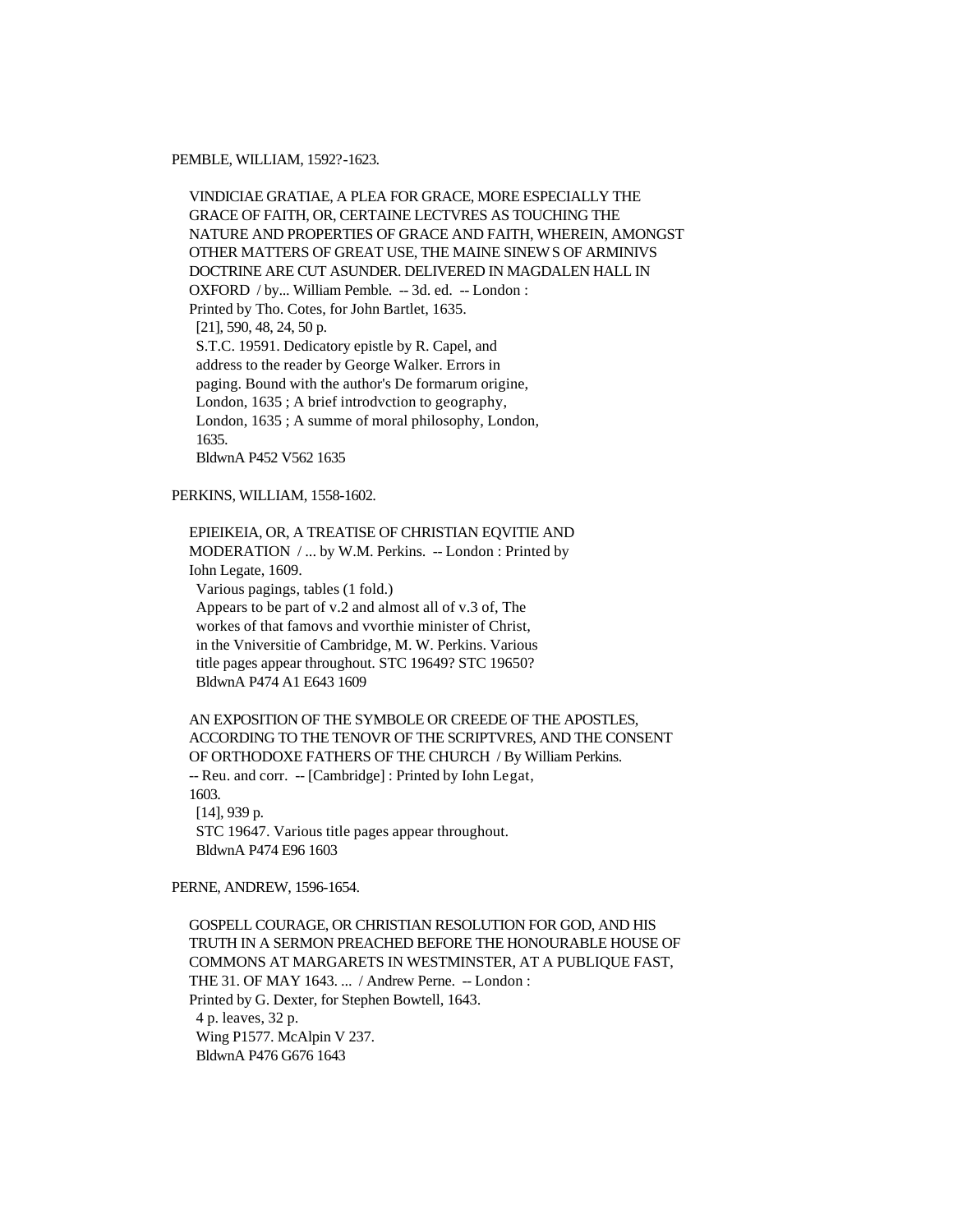PIERCE, SAMUEL EYLES, 1746-1829.

 AN EXPOSITION OF THE FIRST EPISTLE GENERAL OF JOHN : comprised in ninety-three sermons... / By Samuel Eyles Pierce. -- London : J. Nisbet, 1835.  $2 \mathrm{v}$ . Library has v.1 only. BldwnA P537 E96jn1 1835

PLAYFORD, JOHN, 1623-1686?

 THE WHOLE BOOK OF PSALMS : with the usual hymns and spiritual songs, together with all the ancient and proper tunes sung in churches, with some of later vse. Composed in three parts, cantvs, medivs, & bassvs, in a more plain and useful method than hath been formerly published / By John Playford. -- The 5th ed., corr. and amended. -- London : Printed by J. Heptinstall, 1699. [10], 276 p. col. front. The cantus and bassus are in score, the latter part printed also as a separate melody as in the medius. Wing B2617. BldwnA P529 W464 1699

# POCOCKE, EDWARD, 1604-1691.

 A COMMENTARY ON THE PROPHECY OF HOSEA / by Edward Pococke. -- Oxford : Printed at the Theater, 1685. [6], 816, [39] p. Includes index. Numerous errors in paging. Errata sheet bound following index. Wing P2660. BldwnA P626 C65ho 1685

 A COMMENTARY ON THE PROPHECY OF JOEL / By Edward Pococke. -- Oxford : Printed at the Theater, 1691. 1 v. Wing P2661. Bound with the author's Commentary on the prophecy of Micah, London, 1692. Wing P2662 ; Commentary on the prophecy of Malachi, London, 1692. Wing P2663A. BldwnA P626 C65mn 1691-92

# POLHILL, EDWARD, 1622-1694?

 A DISCOURSE OF SCHISM / By... Edward Polhill. -- London : Thomas Cockerill, 1694. [7], 104 p. Includes advertisements. Wing P2752. BldwnA P643 D572 1694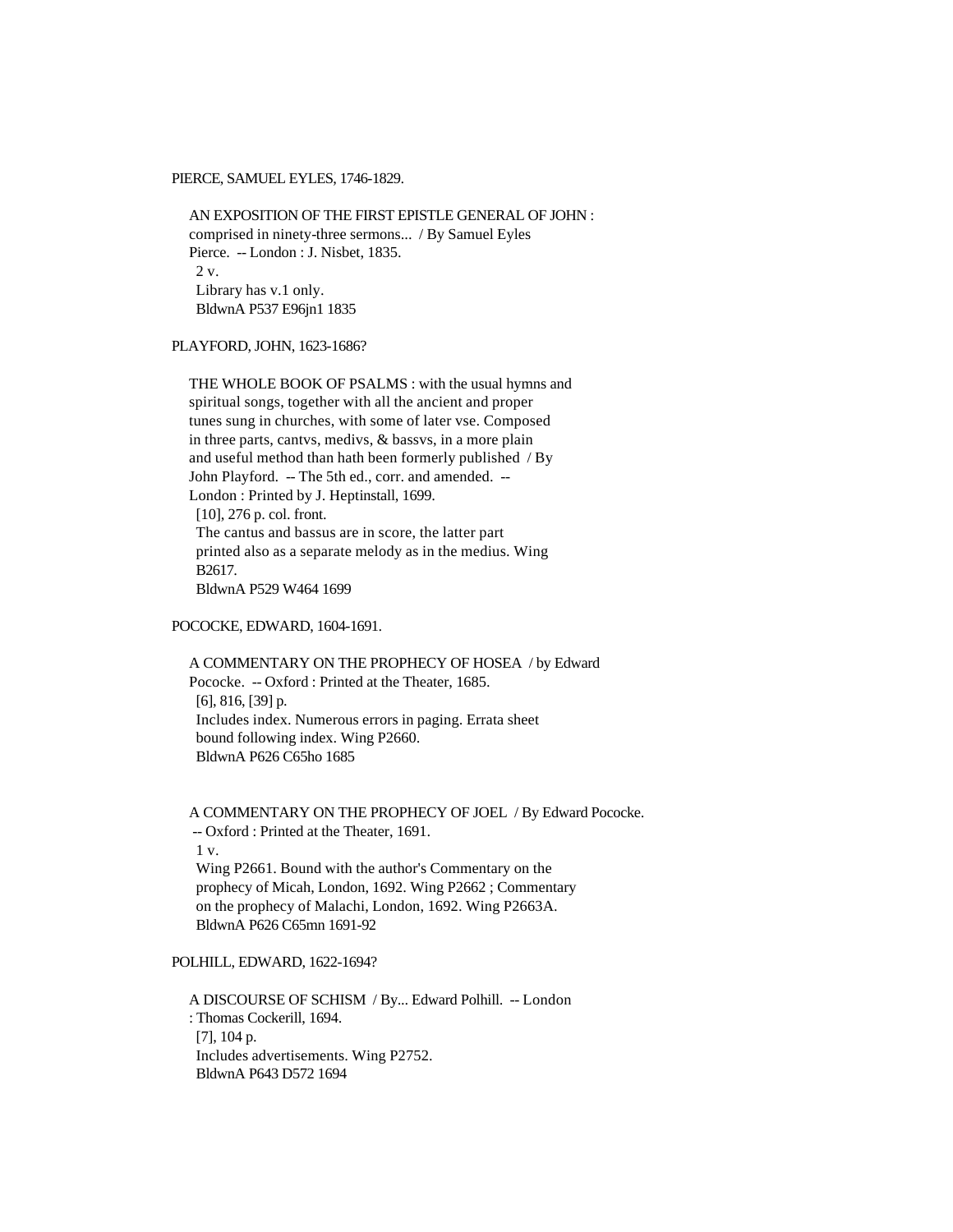SPECULUM THEOLOGIAE IN CHRISTO, OR, A VIEW OF SOME DIVINE TRUTHS, WHICH ARE EITHER PRACTICALLY EXEMPLIFIED IN JESUS CHRIST, OR MAY BE REASONABLY DEDUCED FROM THENCE / By Edward Polhill. -- London : Printed my A.M. and R.R. for Tho. Cockerill, 1678. [12], 449 p. Includes advertisements. Wing P2757. BldwnA P643 S632 1678

# PRESTON, JOHN, 1587-1628.

 THE BREAST-PLATE OF FAITH AND LOVE : a treatise, wherein the ground and exercise of faith and love, as they are set upon Christ their object, and as they are expressed in good works, is explained. Delivered in 18 sermons upon three severall texts / by ... John Preston. -- 5th ed. -- Imprinted at London : By R.Y. for Nicholas Bourne... 1634. [4], 296 [i.e. 304], 169, 200-241, [18] p.

 Page 226 misnumbered 229 ; 193-194 omitted and 241-250 repeated in the paging. "A treatise of effectvall faith..." (p. [119]-296 [i.e. 304] has special t.p. with imprint : London : Printed for Nicholas Bourne, 1631. BldwnA P737 B732 1634

#### THE GOLDEN SCEPTER HELD FORTH TO THE HUMBLE : With The

 Chvrches dignitie by her marriage. And The Chvrches dvtie in her carriage. In three treatises, the former delivered in sundry sermons in Cambridge, for the weekely fasts, 1625, the two latter in Lincolnes Inne / By Iohn Preston. -- London : Printed by R. Badger for N. Bourne and R. Harford, and by F. Eglesfield, 1638. [12], 292, [1], 142 (i.e. 144), [11] p. Edited by T. Goodwin and T. Ball. Added t.p., engr. with imprint: London, Printed by R. Badger, for N. Bourne, A. Boler & R. Harford, 1639. "The Churches marriage ..." and "The Churches cariage [sic] .. ." have each special t.p. (slight variations in imprint) STC 20227. Errors in paging: p. 253 (2d group) numbered 251; no. 67-68 ( 4th group) duplicated. Handwritten catalogue of Dr. John Preston's works inside back cover. BldwnA P737 G642 1638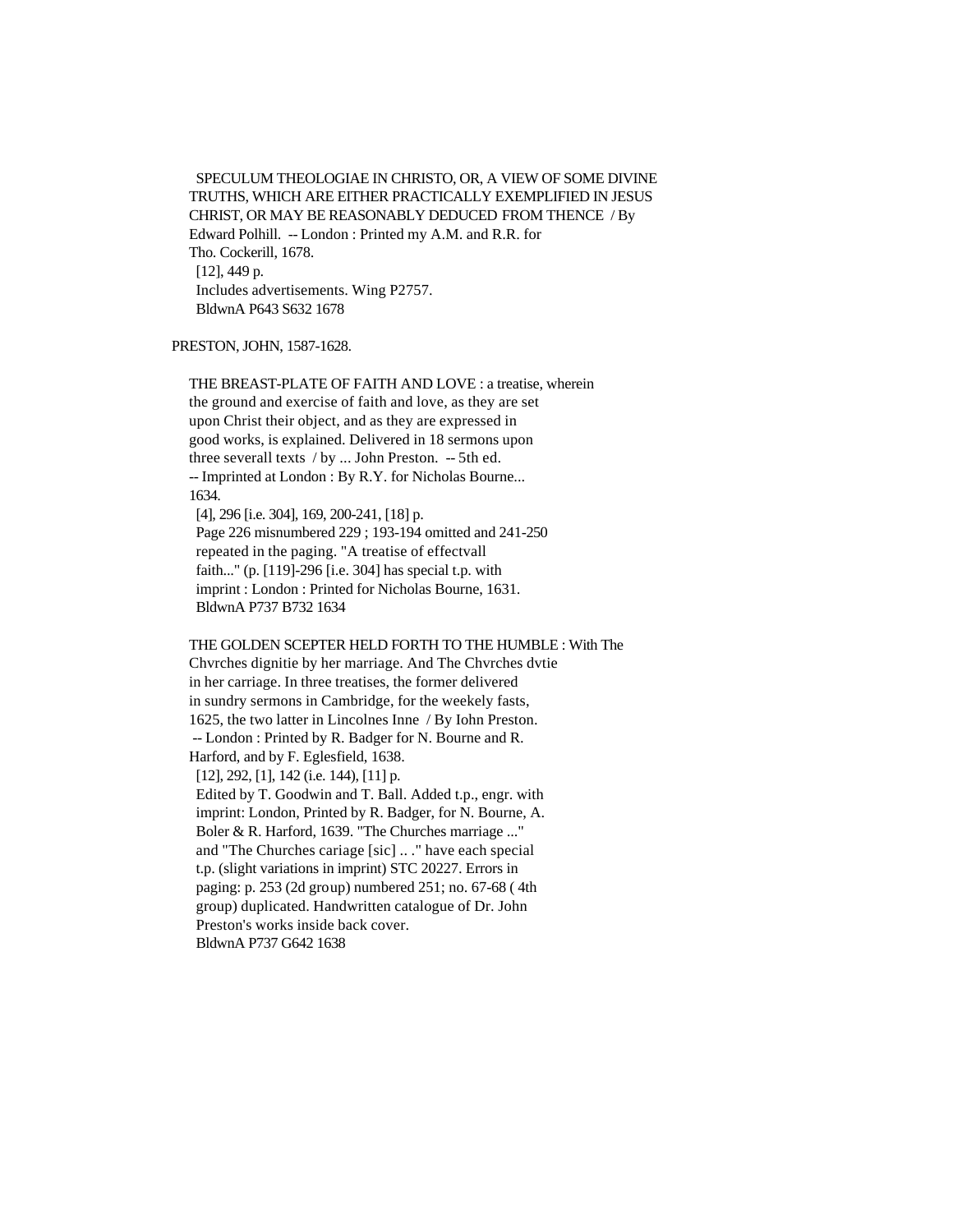LIFE ETERNALL, OR, A TREATISE OF THE KNOWLEDGE OF THE DIVINE ESSENCE AND ATTRIBVTES. DELIVERED IN XVIII SERMONS / by... Iohn Preston. -- 3d. ed., corr. -- London : Printed by R.B. and are to be sold by Nicholas Bourne at the Royall Exchange, and by Rapha Harford in Pater-noster Row in Queeneshead Alley, at the signe of the Gilt Bible, 1632. 2 v. in 1. ([24], [175], 204, [18]) p. Edited by Thomas Goodwin and Thomas Ball. STC 20233.

 Errors in paging occur at the end of the first major section.

BldwnA P737 L533 1632

 THE NEW COVENANT OR THE SAINTS PORTION : a treatise unfolding the all-sufficiencie of God, mans uprightnes, and the covenant of grace : delivered in fourteen sermons upon Gen. 17. 1. 2. whereunto are adioyned foure sermons upon Eccles. 9.1.2.11. 12 / by the late faithfull and worthy minister of Iesue Christ Iohn Preston. -- 9th ed., corr. -- London : Printed by I.D. for Nicolas Bourne, 1639.  $[16]$ , 590,  $[20]$  p. "To the reader" signed: Richard Sibs, Iohn Davenport. Several errors in paging.

BldwnA P737 N48gn 1639

 THE SAINTS QVALIFICATION, OR, A TREATISE I. OF HUMILIATION, IN TENNE SERMONS. II. OF SANCTIFICATION, IN NINE SERMONS : WHEREUNTO IS ADDED A TREATISE OF COMMUNION WITH CHRIST IN THE SACRAMENT, IN THREE SERMONS / preached by...Iohn Preston. -- London : Printed by R.B. for Nicolas Bourne... 1633.

 $2 \times$ 

 "A sermon preached at a generall fast before the Commons- House of Parliament : the second of Iuly, 1625", "The new creature : or, A treatise of sanctification Delivered in nine sermons...", and "The cvppe of blessing : delivered in three sermons..." have special title pages, and the last two sections are also separately paged. STC 20262. BldwnA P737 S246 1633

 THE SAINTS DAILY EXERCISE : a treatise vnfolding the whole duty of prayer. Delivered in five sermons, upon I. Thess. 5. 17 / By... Iohn Preston. -- The 7th ed., corr. -- London : Printed by E. P[urslow], for Nicolas Bourne, 1632. [5], 147, [8] p. Edited by R. Sibbes and J. Davenport. STC 20257. BldwnA P737 S24th1 1632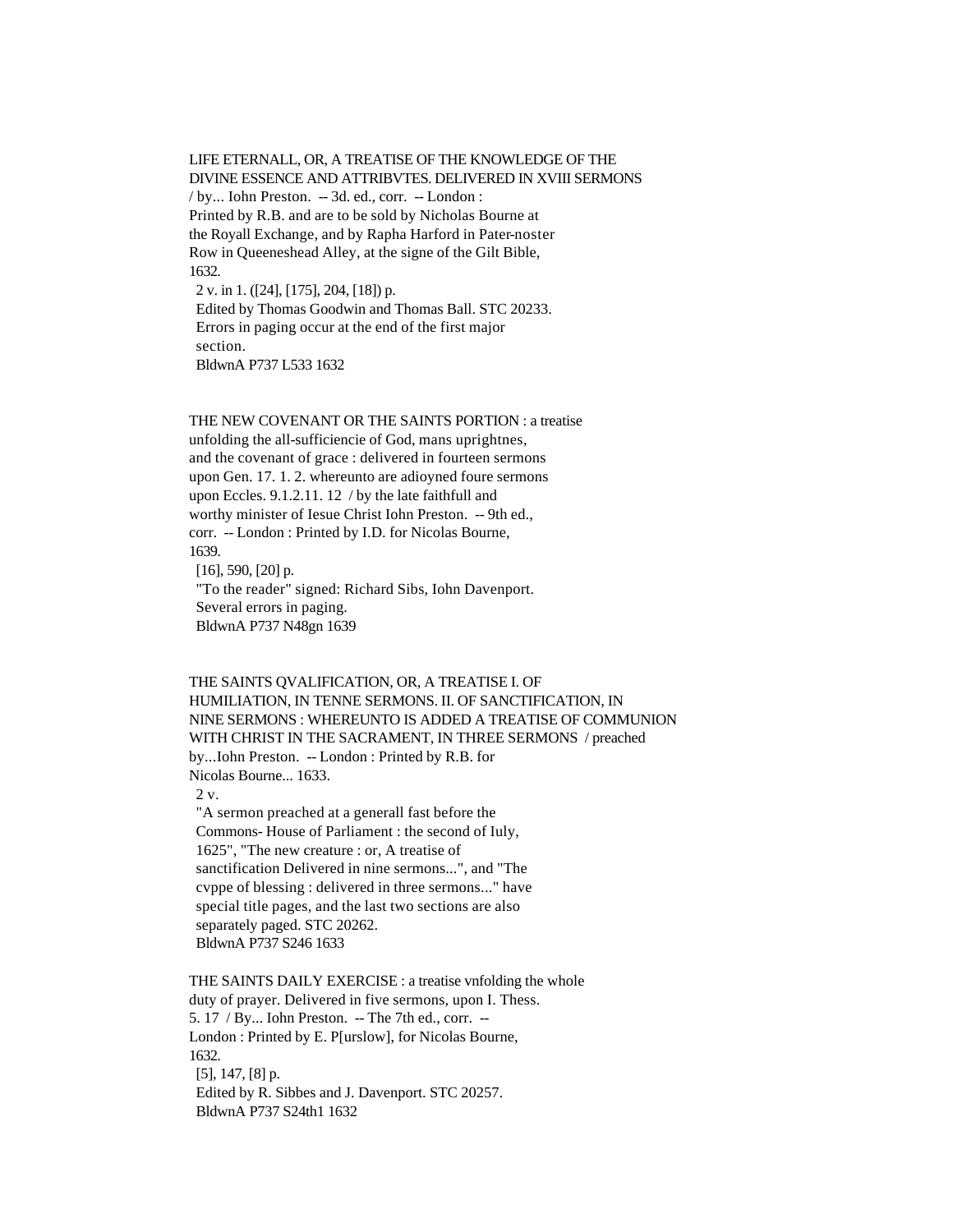RAMSAY, ANDREW.

 A WARNING TO COME OVT OF BABYLON / In a sermon preached by Master Andrew Ramsay. -- Edinburgh : George Anderson, 1638. 46 p. STC 20657. BldwnA R357 W376 1638

REYNOLDS, EDWARD, 1599-1676.

 A TREATISE OF THE PASSIONS AND FACVLTIES OF THE SOULE OF MAN : with the severall dignities and corruptions thereunto belonging / by Edvvard Reynoldes. -- London : Printed by R. H[earne] for Robert Bostock ... 1640. [19], 553 (i.e. 497) p. Errors in paging; no. 191-192 and 221-222 duplicated, p. 333- 344 numbered 313-324, no. 345-390 and 467-480 omitted. STC 20938. BldwnA R496 T732 1640

 THE WORKS OF THE RIGHT REVEREND FATHER IN GOD, EDWARD REYNOLDS D.D. LATE LORD BISHOP OF NORWICH. CONTAINING THREE TREATISES OF THE VANITY OF THE CREATURE, THE SINFULNESS OF SIN, THE LIFE OF CHRIST. ... WITH A COLLECTION OF THIRTY SERMONS, PREACHED ON SEVERAL OCCASIONS -- London : Printed by Tho. Newcomb, 1679. 1123, [14] p. [Edited by his son Edward Reynolds.] Includes index. Wing R1266. T.C.I. 271. BldwnA R496 A1 W674 1679

RICHARDS, THOMAS.

 A HISTORY OF THE PURITAN MOVEMENT IN WALES : from the institution of the church at Llanfaches in 1639 to the expiry of the Propagation act in 1653 / by Thomas Richards. -- London : National Eisteddfod Association, 1920. x, 306 p. Includes index, bibliographies and bibliographical footnotes. BldwnB R523 H577 1920

ROBINSON, JOHN, 1575?-1625.

 THE WORKS OF JOHN ROBINSON, PASTOR OF THE PILGRIM FATHERS. : With a memoir and annotations / by Robert Ashton. -- London : J. Snow, 1851. 3 v. BldwnB R624 A1 W674 1851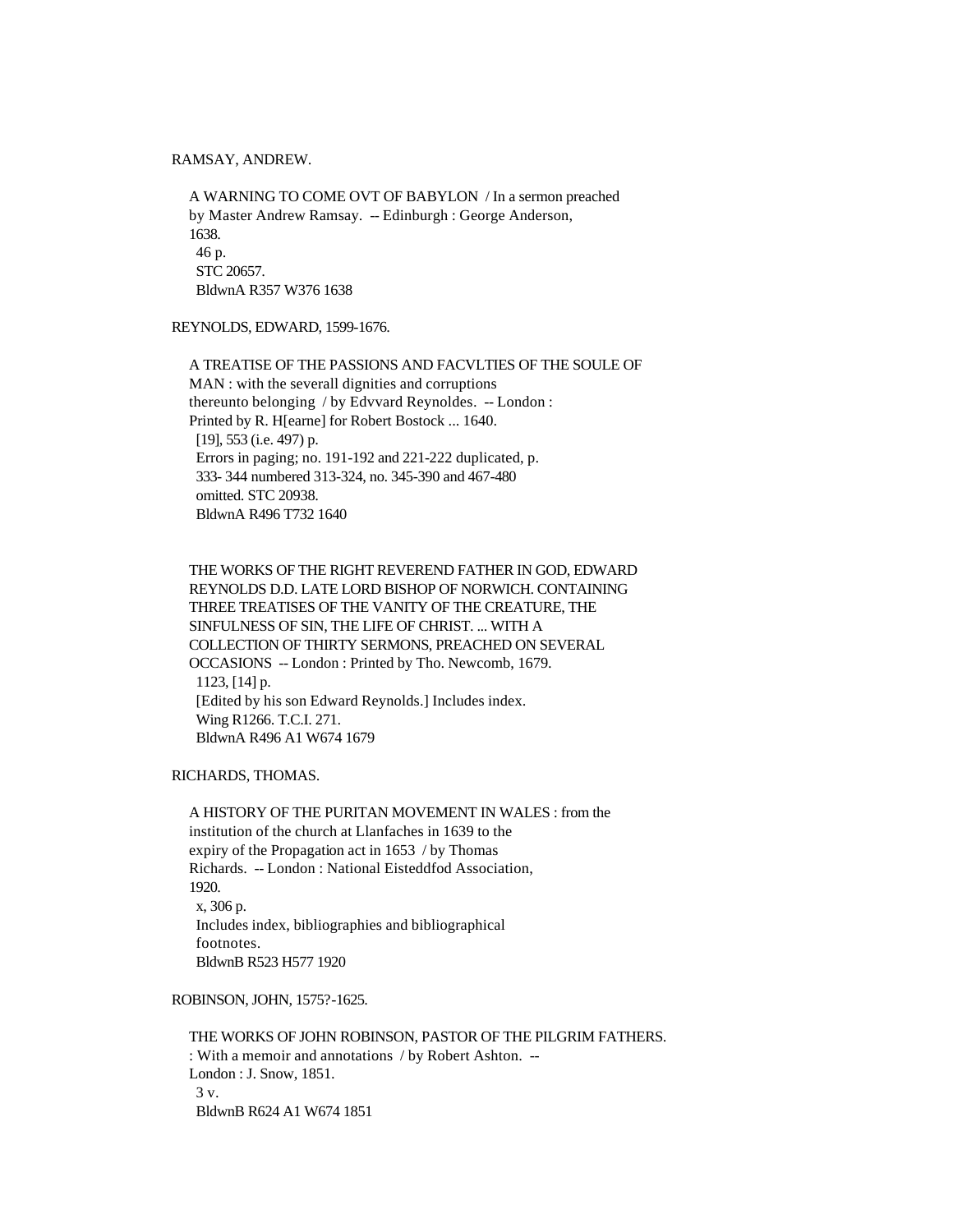ROGERS, HENRY, 1806-1877.

 THE LIFE AND CHARACTER OF JOHN HOWE, M.A. : with an analysis of his writings / by Henry Rogers. -- New ed. -- London : Religious Tract Society, 1863. xii, 454 p. Includes bibliographical references. BldwnB H683 Z5 R633 Li 1863

ROGERS, JOHN, 1572?-1636.

 A GODLY AND FRUITFUL EXPOSITION ON THE FIRST EPISTLE OF ST. PETER / by John Rogers. -- London : s.n. 1650. [32], 699, [20] p. "To the reader" signed: Sidrach Simpson. Errata: p. [31] BldwnB R633 G62pe1 1650

#### ROGERS, NEHEMIAH, 1593-1660.

 THE TRVE CONVERT, OR, AN EXPOSITION VPON THE XV. CHAPTER OF ST. LVKES GOSPELL, CONTAINING THREE PARABLES, THE LOST SHEEPE, THE LOST GROAT, THE LOST SONNE. / By Nehemiah Rogers. -- London : Printed by G. Miller for E. Brewster, 1632. [30], 264 (i.e. 262), [22], 196, [28], 406, [10] p. fold. table. Each exposition has special t.p. "The watchfvll shepheard his care over his whole flock ...", "The good hovswife with her broome and candle ...", "The indvlgent father, his graciovs entertainment of his riotous yet repenting childe ..." and separate paging. STC 21202. Errors in paging: no. 35-36 (2d group) duplicated, no. 43-44 and 53-54 omitted. Missing title page. BldwnA R632 T78lk 1632

ROGERS, RICHARD, 1550?-1618.

 SEAVEN TREATISES CONTAINING SVCH DIRECTION AS IS GATHERED OVT OF THE HOLIE SCRIPTVRES, LEADING AND GVIDING TO TRUE HAPPINESSE, BOTH IN THIS LIFE AND IN THE LIFE TO COME: AND MAY BE CALLED THE PRACTICE OF CHRISTIANITIE ... / ...by Richard Rogers. -- Now set forth the 3d time, corr. and enl. -- London : Imprinted by Felix Kyngston, for Thomas Man, 1610. [20], 663, [35] p. STC 21217. BldwnA R633 S428 1610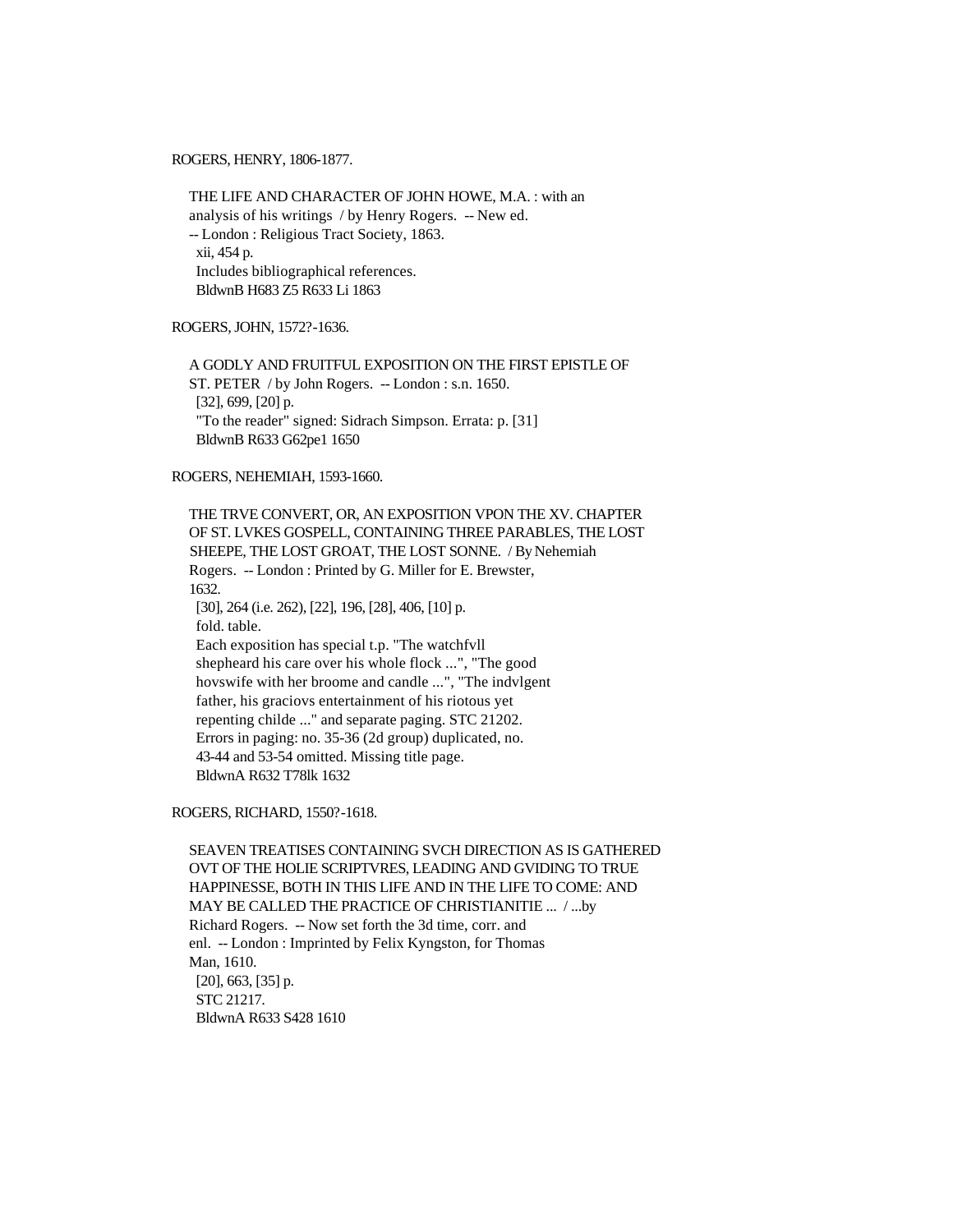ROLLOCK, ROBERT, 1555-1599.

 SELECT WORKS OF ROBERT ROLLOCK / edited by William M. Gunn. -- Edinburgh : Printed for the Wodrow Society, 1849. 2 v. "Reprinted from the original edition." Includes bibliographical footnotes. BldwnB R644 A105 S443 1849

ROW, JOHN.

 THE HISTORY OF THE KIRK OF SCOTLAND : from the year 1558 to August 1637, with a continuation to July 1639, by his son / John Row. -- Edinburgh : Wodrow Society, 1842. -- (Wodrow society. ) BldwnB R68 H577 1842

RUTHERFORD, SAMUEL, 1600-1661.

 CHRIST DYING AND DRAWING SINNERS TO HIMSELFE, OR, A SURVEY OF OUR SAVIOUR IN HIS SOULE-SUFFERING, HIS LOVELYNESSE IN HIS DEATH, AND THE EFFICACIE THEREOF... DELIVERED IN SERMONS ON THE EVANGEL ACCORDING TO S. JOHN, CHAP. 12 ... / by Samuel Rutherfurd. -- London : Printed by J.D. for Andrew Crooke, 1647. [36], 598 p. Wing R2373. BldwnA R873 C37jn 1647

 THE COVENANT OF LIFE OPENED, OR, A TREATISE OF THE COVENANT OF GRACE ... / By Samuel Rutherford. -- Edinburgh : Printed by A. A[nderson], for Robert Broun, 1655. [14], 368 p. Wing R2374. BldwnA R873 C683 1655

 FOURTEEN COMMUNION SERMONS / by Samuel Rutherford ; with a preface and notes by Andrew A. Bonar. -- 2nd ed., enl. -- Glasgow : Charles Glass & Co. [1877?]. 362 p. BldwnB R873 F687 1877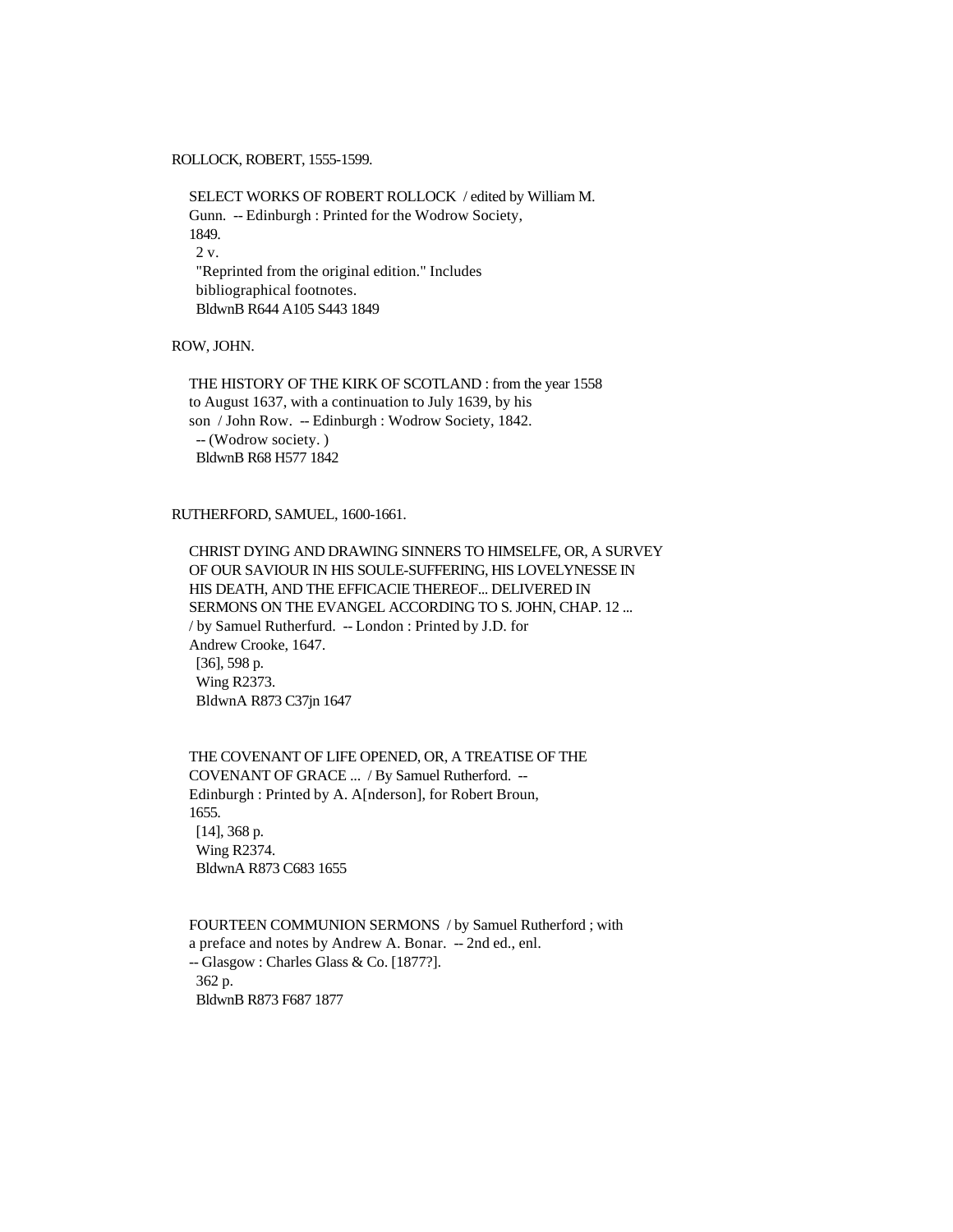A SURVEY OF THE SPIRITUALL ANTICHRIST : Opening the secrets of familisme and antinomianisme in the antichristian doctrine of John Saltmarsh, and Will. Del, ... / By Samuel Rutherfurd. -- London : Printed by J. D. & R. I. for Andrew Crooke, 1648. 22 p.l., 354 [i.e. 344], 239 p. Wing R2394. McAlpin II 599. Title page missing. BldwnA R873 S978 1648

 RELIGIOUS LETTERS / S. Rutherford. -- London : Religious tract society, [18-?] 420 p. BldwnB R873 R444 1848

 THE TRIAL AND TRIUMPH OF FAITH / S. Rutherford. -- Edinburgh : Assembly's Committee, 1845. [xxxi], 406 p. Published 1743 with alternate title: An exposition of the history of Christ's dispossessing of the daughter of the woman of Canaan, delivered in sermons; in which are opened, the victory of faith; the condition of those that are tempted, the excellency of Jesus Christ and free-grace, and some special grounds and principles of libertinism and antinomian errors discover'd. BldwnB R873 T742 1845

### SALTMARSH, JOHN, D. 1647.

 FREE GRACE, OR, THE FLOWINGS OF CHRISTS BLOOD FREELY TO SINNERS. BEING AN EXPERIMENT OF JESUS CHRIST UPON ONE WHO HATH BEEN IN THE BONDAGE OF A TROUBLED CONSCIENCE ... / by John Saltmarsh. -- 10th ed. corr. -- London : Printed for John Marihall, 1700. [4], 168, [5] p. Wing S488. Includes index. Includes advertisements. BldwnA S247 F733 1646

### SEDGWICK, OBADIAH, 1600?-1658.

 THE ANATOMY OF SECRET SINS, PRESUMPTUOUS SINS, SINS IN DOMINION, & VPRIGHTNESS : Wherein divers weightly cases are resolved in relation to all those particulars; delivered in divers sermons preached at Mildreds in Bread- Street London, on Psalm XIX 12, 13. Together with the remissibleness of all sin, and the irremissibleness of the sin against the Holy Ghost ... / By... Obadiah Sedgwick. -- Aberdeen : Printed by D. Chalmers for Alexander Thomson, 1818. vii, 376 p. Includes index. BldwnA S423 A527 1818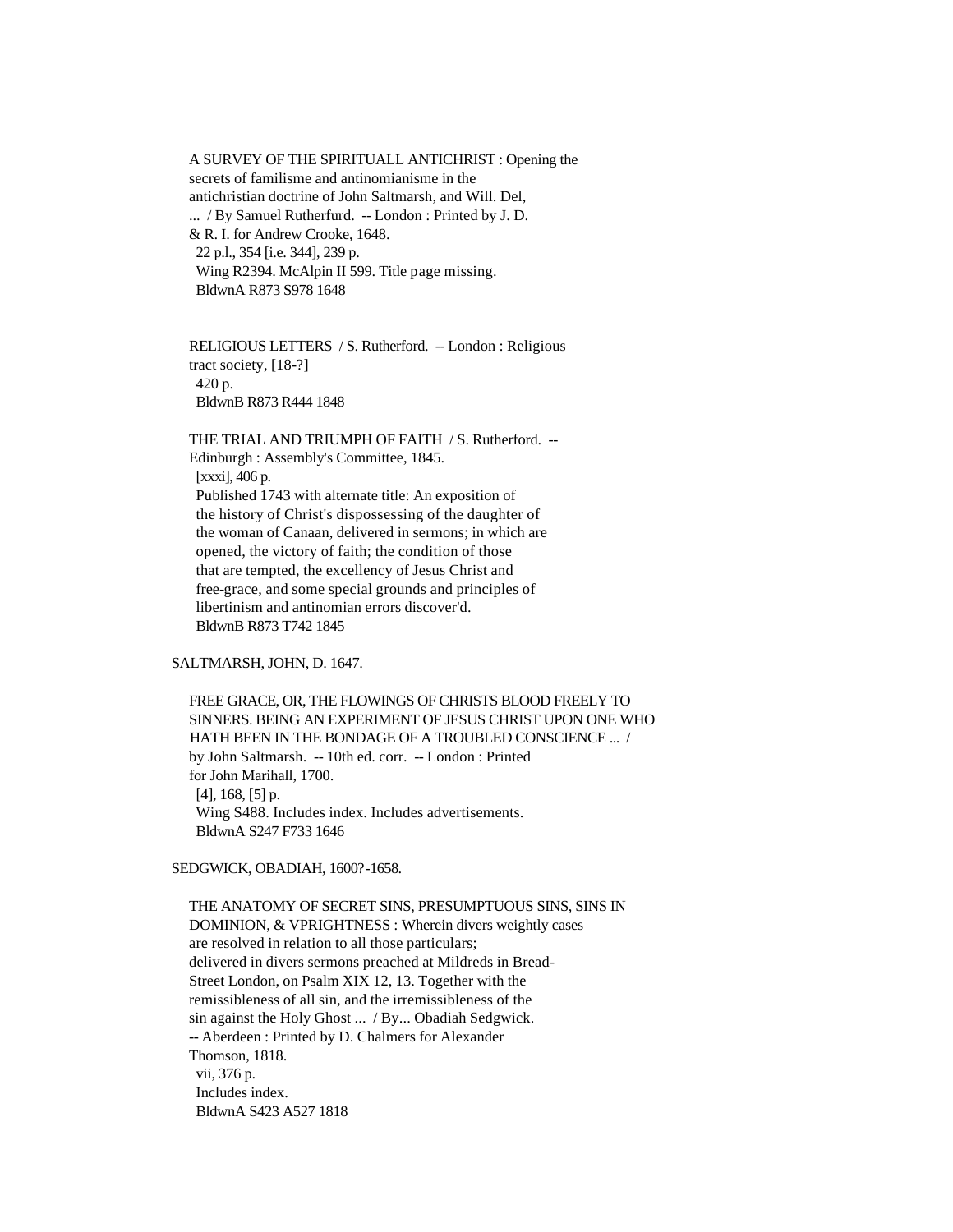#### THE BOWELS OF TENDER MERCY SEALED IN THE EVERLASTING

 COVENANT : wherein is set forth the nature, conditions and excellencies of it, and how a sinner should do to enter into it, and the danger of refusing this covenant-relation. Also the treasures of grace, blessings, comforts, promises and priviledges that are comprized in the covenant of Gods free and rich mercy made in Jesus Christ with believers / By Obadiah Sedgwick. -- London : Printed by Edward Mottershed, for Adoniram Byfield, 1661. [4], 734 p. Wing S2366. BldwnA S423 B683 1661

 THE FOUNTAIN OPENED AND THE WATER OF LIFE FLOWING FORTH, FOR THE REFRESHING OF THIRSTY SINNERS : Wherein is set out, Christs earnest and gracious invitation of poor sinners to come unto the waters ... In several sermons preached at Covent-Garden on Isa. 55. 1, 2, 3 / By Obadiah Sedgwick. -- London : Printed by T.R. and E.M. for A. Byfield, 1657. [6], 118, 201-524, [16] p. (p. [15-16] at end advertisement) Wing S2373. BldwnA S423 F68is 1657

 THE HUMBLED SINNER RESOLVED WHAT HE SHOULD DO TO BE SAVED, OR, FAITH IN THE LORD JESUS CHRIST THE ONLY WAY OF SALVATION FOR SENSIBLE SINNERS ... / By Obadiah Sedgwick. -- London : Printed by T.R. & E.M. for A. Byfield, 1656. [10], 282, [12] p. Wing S2375. Includes index. Title page wanting; supplied in facsimile. BldwnA S423 H852 1656

SHEPARD, THOMAS, 1605-1649.

 THE PARABLE OF THE TEN VIRGINS : opened and applied / by Thomas Shepard ; with a biographical preface by James Foote. -- Aberdeen : George & Robert King ; London : Thomas Nelson, 1853. 592 p. BldwnB S536 P37mt 1853

 THE SINCERE CONVERT : discovering the paucity of true beleevers and the great difficulty of saving conversion / by Tho. Shepherd. -- Newly corrected and amended. -- Edinburgh : Printed by the heir of Andrew Anderson, 1678. [8], 172 p. ; 12 cm.

"To the Christian reader" signed: W. Greenhill.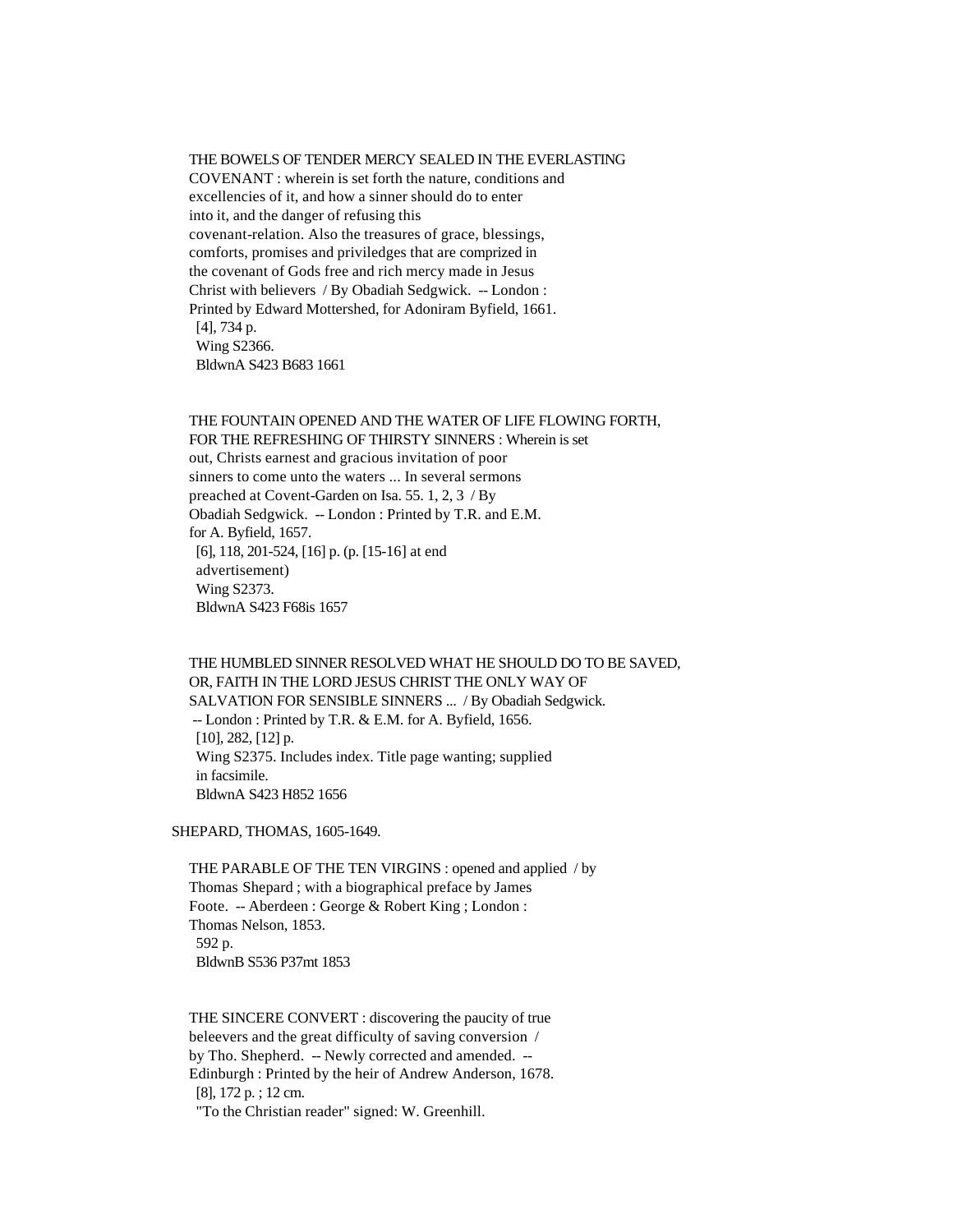THESES SABBATICAE, OR, THE DOCTRINE OF THE SABBATH WHEREIN THE SABBATHS I. MORALITY, II. CHANGE, III. BEGINNING. IV. SANCTIFICATION, ARE CLEARLY DISCUSSED, WHICH WERE FIRST HANDLED MORE LARGELY IN SUNDRY SERMONS IN CAMBRIDGE IN NEW-ENGLAND IN OPENING OF THE FOURTH COMMANDMENT : IN UNFOLDING WHEREOF MANY SCRIPTURES ARE CLEARED, DIVERS CASES OF CONSCIENCE RESOLVED, AND THE MORALL LAW AS A RULE OF LIFE TO A BELIEVER, OCCASIONALLY AND DISTINCTLY HANDLED / by Thomas Shepard. -- London : Printed by T.R. and E.M. for John Rothwell, 1650. [28], 184, [4], 64 [i.e. 98] p. Each part has special t.p. Wing S3145, S3107. BldwnA S536 T437 1650

SIBBES, RICHARD, 1577-1635.

 BOWELS OPENED, OR, A DISCOVERY OF THE NEERE AND DEERE LOVE, UNION AND COMMUNION BETWIXT CHRIST AND THE CHVRCH, AND CONSEQUENTLY BETWIXT HIM AND EVERY BELEEVING SOULE. DELIVERED IN DIVERS SERMONS ON THE FOURTH, FIFTH AND SIXTH CHAPTERS OF THE CANTICLES / by ... Dr Sibs. -- 3d ed. -- London : Printed by R. Cotes for John Clark, 1648. [14], 436, [20] p. Includes index. Wing S3731. BldwnA S522 B68ss 1648

 THE CHRISTIAN'S END, OR, THE SWEET SOVERAIGNTY OF CHRIST, OVER HIS MEMBERS IN LIFE AND DEATH : Wherein is contained the whole scope of the godly mans life, with divers rules, motives and incouragements, to live and die to Iesus Christ ... / Richard Sibbes. -- London : Printed by Thomas Harper, for Lawrence Chapman, 1639. 111, 25, 27 p. Bound with the author's Miracle of miracles, 1638. STC 22499. The only indication of this is the insert provided in tbe book. There is no title page to indicate this. STC 22485. BldwnA S522 C474 1639

 THE COMPLETE WORKS OF RICHARD SIBBES / edited with memoir by Alexander B. Grosart. -- Edinburgh : James Nichol ; London : James Nisbet ; Dublin : W. Robertson, 1862-1864. 7 v. BldwnB S522 A1 C656 1862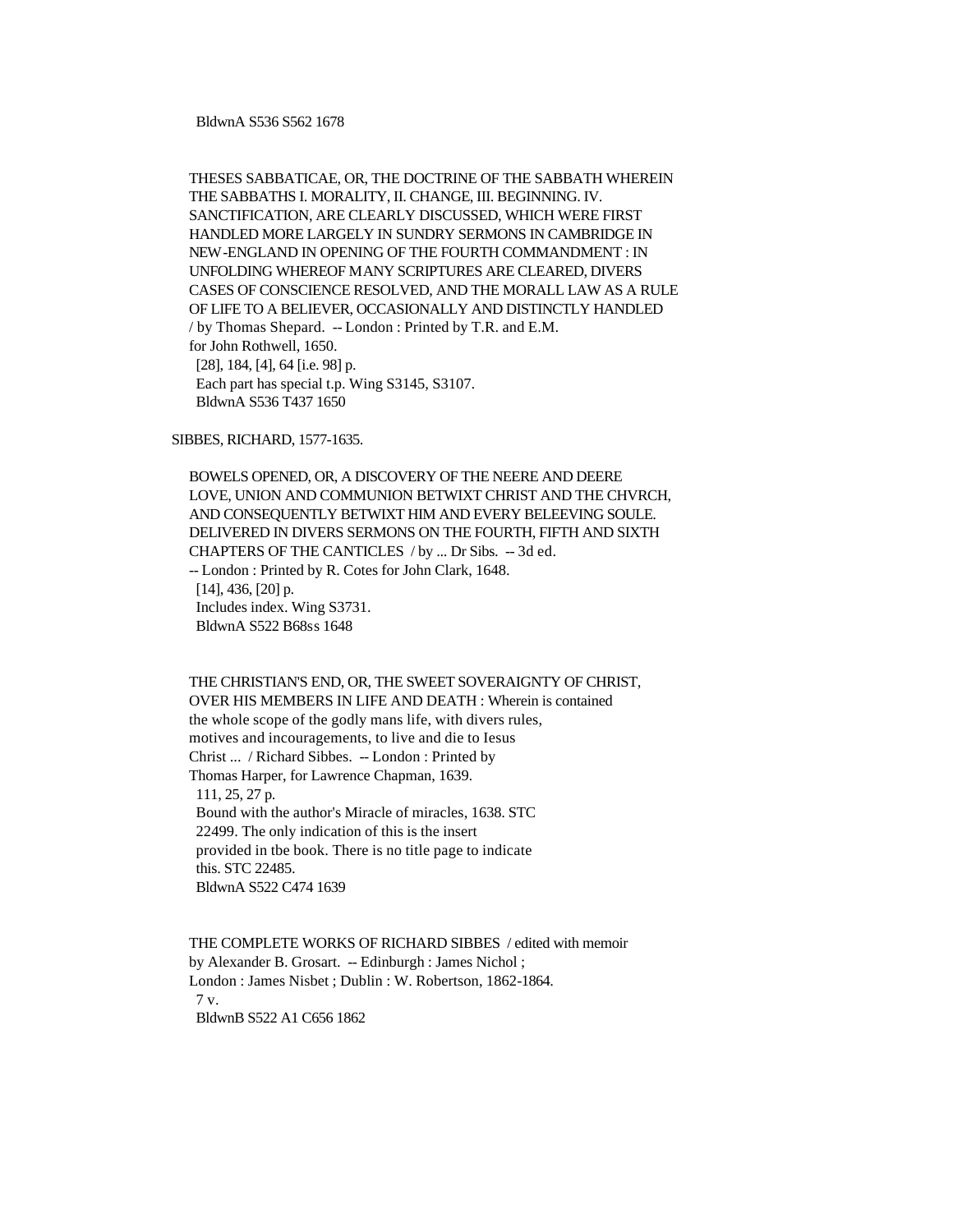SMITH, HENRY, 1550?-1591.

 THE SERMONS OF MASTER HENRY SMITH, GATHERED INTO ONE VOLUME. PRINTED ACCORDING TO HIS CORRECTED COPIES IN HIS LIFE TIME. WHEREUNTO IS ADDED, GODS ARROW AGAINST ATHEISTS -- London : Imprinted by Felix Kyngston, for Thomas Man, 1622. 1 v. (various pagings) 19 cm. STC 22731 Bound with the author's Three sermons made by Mr. Henrie Smith, London, 1619. STC 22743 ; Sixe sermons preached by Mr. Henry Smith..., London, 1618. STC 22772 ; Six sermons preached by Maister Henry Smith..., London, 1620. STC 22759. BldwnA S647 S475 1622

# SMITH, SAMUEL.

 DAVID'S BLESSED MAN, OR, A SHORT EXPOSITION ON THE FIRST PSALM / by Samuel Smith. -- Edinburgh : James Nichol ; London : J. Nisbet, 1868. 2 books in 1 v. -- (Nichol's series of commentaries. ) Combined with: Excellent encouragement against afflictions ... / Thomas Pierson (Psalms 27,84,85,87) -- The saints' sacrifice, or, A commentary on Psalm CXVI ... / William Gouge. Spine title : Smith, Pierson and Gouge on the Psalms. BldwnB S647 D38ps 1868

# STILLINGFLEET, EDWARD, 1635-1699.

 A DISCOURSE CONCERNING THE IDOLATRY PRACTISED IN THE CHURCH OF ROME AND THE HAZARD OF SALVATION IN THE COMMUNION OF IT : in an answer to some papers of a revolted Protestant : wherein a particular account is given of the fanaticism and divisions of that church / by Edward Stilingfleet. -- 2d., corr. -- London : Printed by Robert White for Henry Mortlock, 1671. [32], 436 p. Wing S5577. BldwnA S744 D572 1671

STOCK, RICHARD, 1569?-1626.

 A COMMENTARY UPON THE PROPHECY OF MALACHI / by Richard Stock ; whereunto is added am exercitation upon the same prophecy, by Samuel Torshell. -- Edinburgh : J. Nichol ; London : J. Nisbet, 1865. 2 books in 1 v. -- (Nichol's series of commentaries. ) Combined with: Ruth's recompence, or, a commentary upon the book of Ruth, by Richard Bernard. BldwnB S762 C65ma 1865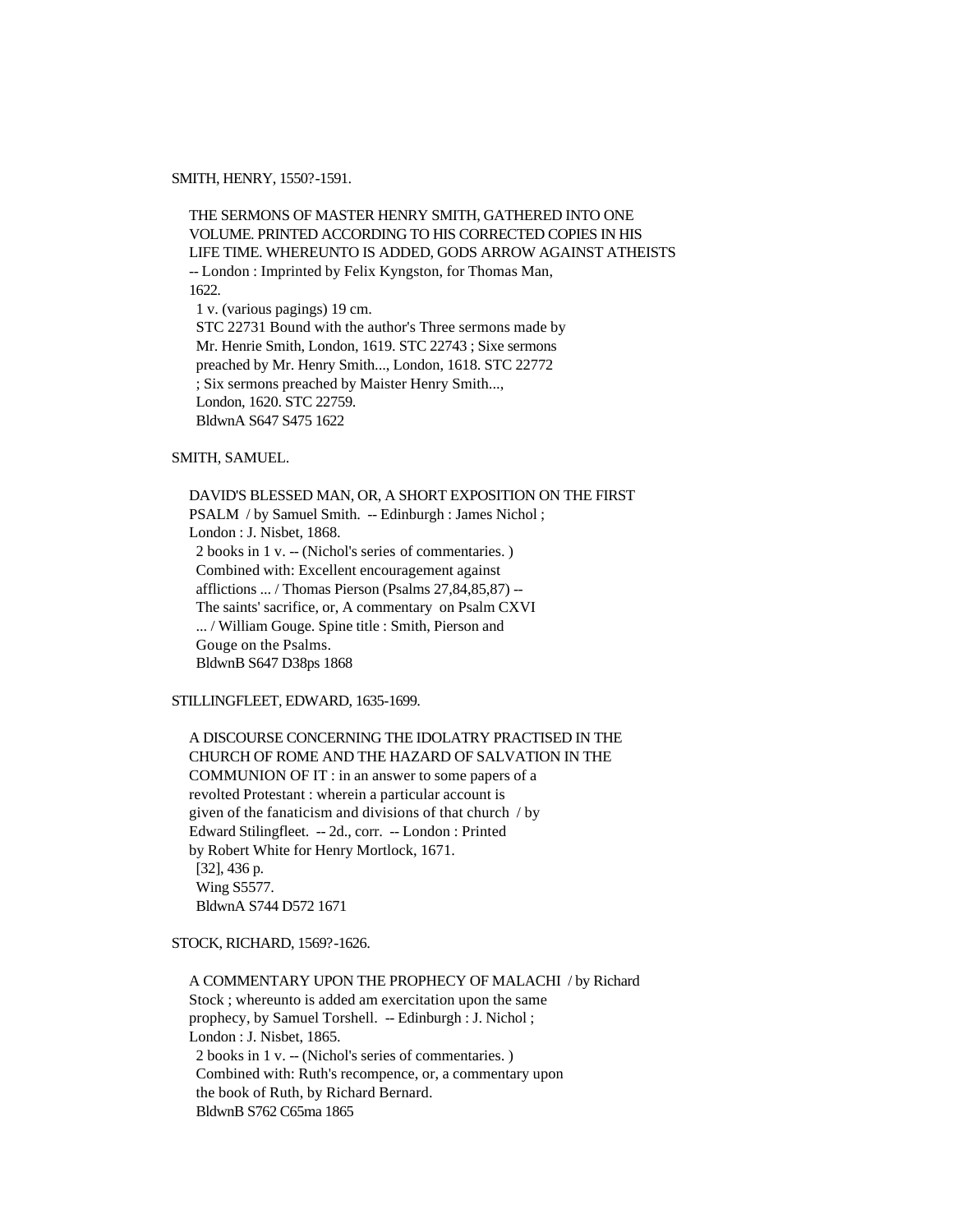#### STORY, ROBERT HERBERT, 1835-1907.

 WILLIAM CARSTARES : a character and career of the revolutionary epoch (1649-1715) / by Robert Herbert Story. -- London : Macmillan and co. 1874. xii, 385 p. : front. (port.) Includes index. BldwnB C477 Z5 S769 1874

### STRYPE, JOHN, 1643-1737.

 ANNALS OF THE REFORMATION AND ESTABLISHMENT OF RELIGION, AND OTHER VARIOUS OCCURRENCES IN THE CHURCH OF ENGLAND; DURING THE FIRST TWELVE YEARS OF QUEEN ELIZABETH'S HAPPY REIGN... : Wherein account is given of the restoring of religion from its corruptions introduced under Queen Mary; of filling the Sees with Protestant bishops; of the famous synod assembled in the year MDLXII. Of the workings and endeavours of the papists; and of the first appearances of the dissension from the church established. Compiled faithfully out of papers of state, authenick records, publick registers, private letters, and other original manuscripts. Together with an appendix or repository, containing the most important of them / By John Strype. -- London : John Wyat, 1709. [24], 591, 63, [1] p. BldwnA S779 A562 1709

SWINNOCK, GEORGE, 1627-1673.

 THE DOOR OF SALVATION OPENED BY THE KEY OF REGENERATION, OR, A TREATISE CONTAINING THE NATURE, NECESSITY, MARKS, AND MEANS OF REGENERATION... / by George Swinnocke. -- The third edition / revised by the author. -- London : Printed by A. M. for Tho. Parkhurst, 1671. [18], 270, [4] p. Wing S6273. BldwnA S946 D667 1671

 THE WORKS OF GEORGE SWINNOCK, M.A. -- Edinburgh : James Nichol, 1868. 5 v. Include bibliographical footnotes. Library has v.5 only. BldwnB S946 A1 W674 1868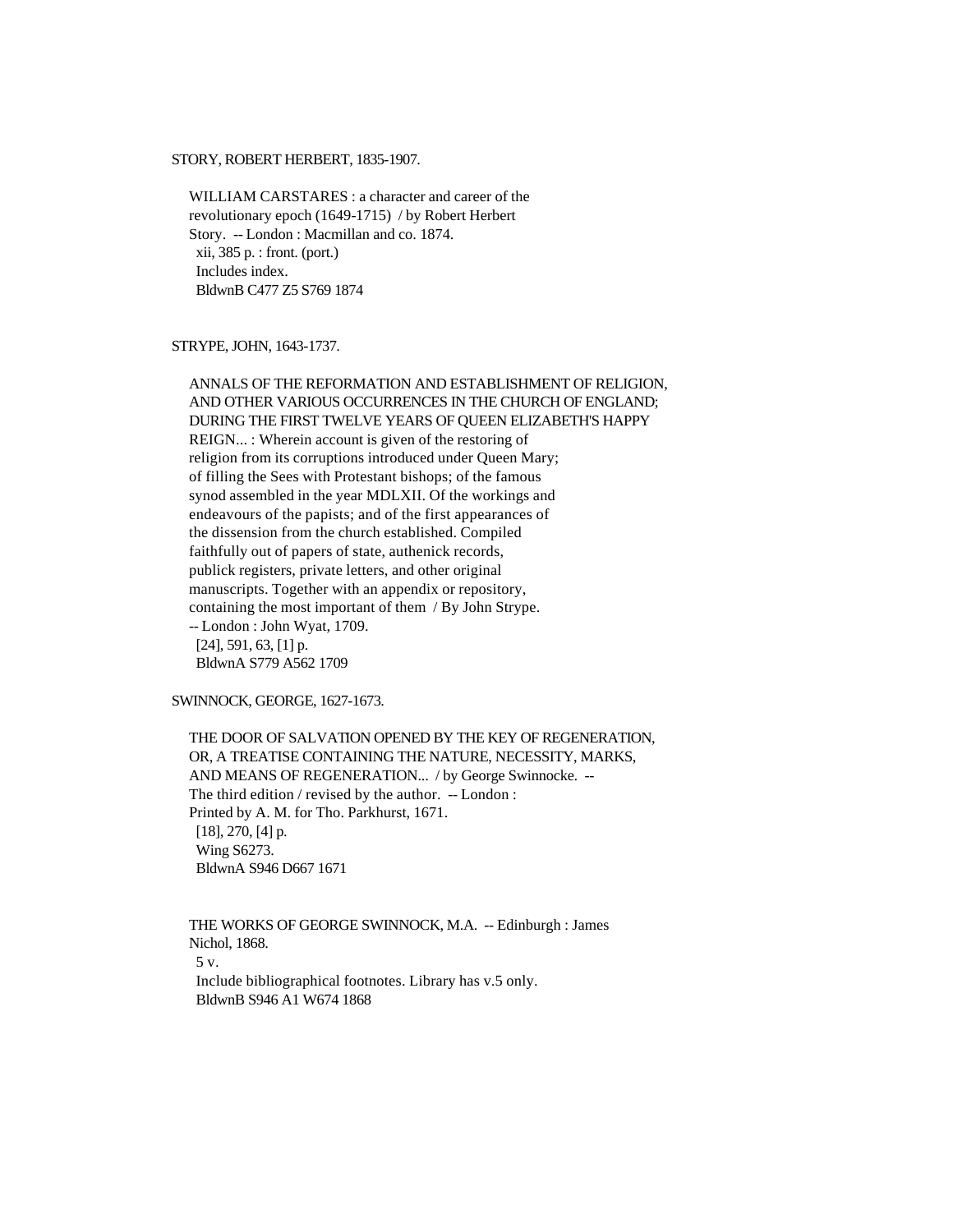### TAYLOR, JEREMY, BP. OF DOWN & CONNOR, 1613-1667.

 THE WORTHY COMMUNICANT : a discourse of the nature effects and blessings consequent to the worthy receiving of the Lord's supper / by Jeremy Taylor. -- London : W. Pickering, 1853. xii, 408 p. BldwnB T394 W677 1853

# TAYLOR, THOMAS, 1576-1633.

 A COMMENTARIE VPON THE EPISTLE OF SAINT PAUL WRITTEN TO TITVS / Preached in Cambridge by Thomas Taylor, and now published for the further vse of the Church of God. -- [Cambridge] : Printed by C. Legge, 1612. [12], 751 (i.e. 749), [14] p. 2 fold. tables. S.T.C. 23825. Errors in paging; no. 221-222 omitted. BldwnA T384 C65tit 1612

 THE PAROBLE OF THE SOWER AND OF THE SEED... : To which is added, A mappe of Rome, in fiue Sermons, on the fifth of November / by Thomas Taylor. -- 2d ed. -- London : Thomas Purfoot for John Bartlet, 1623?. 354, 8, 94 p. 20 cm. Added t.p. engraved. Missing primary title page. STC 23841. BldwnA T384 P37lk 1623

# TAYLOR, THOMAS, 1618-1682.

 TRUTH'S INNOCENCY AND SIMPLICITY SHINING : Through the conversion, Gospel ministry, labours, epistles of love, testimonies and warnings to professors and profane, ... / Thomas Taylor. -- London : Printed and sold by T. Sowle, 1697. [32], 351 p. Wing T591. Bound with the author's Ignorance and error reproved, London, 1697. Wing T577 ; and the author's, Richard Baxter's book, entituled, The cure of church divisions, London, 1697. Wing T580. BldwnA T384 T787 1697

# THOMSON, ANDREW 1814-1901.

 HISTORICAL SKETCH OF THE ORIGIN OF THE SECESSION CHURCH / by Andrew Thomson ; and The history of rise of the Relief Church / by Gavin Struthers. -- Edinburgh : A. Fullarton, 1858. viii, 333 p. : front. Spine title: History of the Secession and Relief Churches.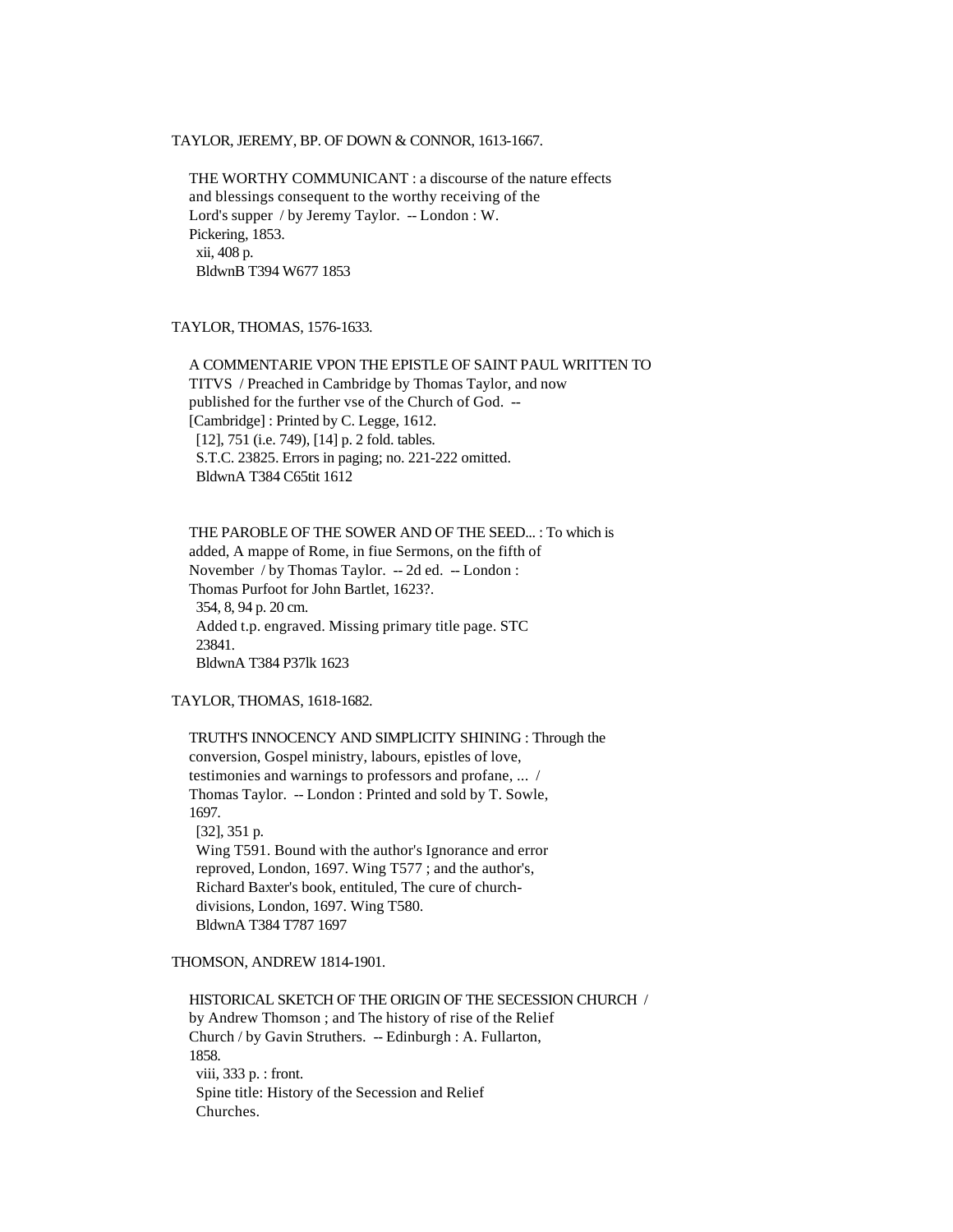BldwnB T465 H577 1858

# TOULMIN, JOSHUA, 1740-1815.

 AN HISTORICAL VIEW OF THE STATE OF THE PROTESTANT DISSENTERS IN ENGLAND : and of the progress of free enquiry and religious liberty, from the Revolution to the accession of Queen Anne / by Joshua Toulmin. -- Bath : Printed by R. Cruttwell, and sold by Longman, Hurst, Rees, Orme and Browne, 1814. xxxvi, 592 p. Running title: History of the Protestant dissenters. BldwnB T684 H577 1814

TRAILL, ROBERT, 1642-1716.

 THE WORKS OF THE LATE REVEREND ROBERT TRAILL, MINISTER OF THE GOSPEL IN LONDON (RECOMMENDED BY THE LATE REV. JAMES HERVEY) -- New ed. -- Edinburgh : Printed for J. Ogle, 1810. 4 v. bound in two. BldwnB T724 A1 W674 1810

TUCKNEY, ANTHONY, 1599-1670.

 THE BALME OF GILEAD, FOR THE WOUNDS OF ENGLAND : applyed in a sermon preached at Westminster, before the Honourable House of Commons, at the late solemne fast, August 30. 1643. Published by order of that House / By Anthony Tucknew. -- London : Printed by R. Bishop for S. Gellibrand, 1643. [4], 43 p. Wing T3210. BldwnA T824 B34je 1643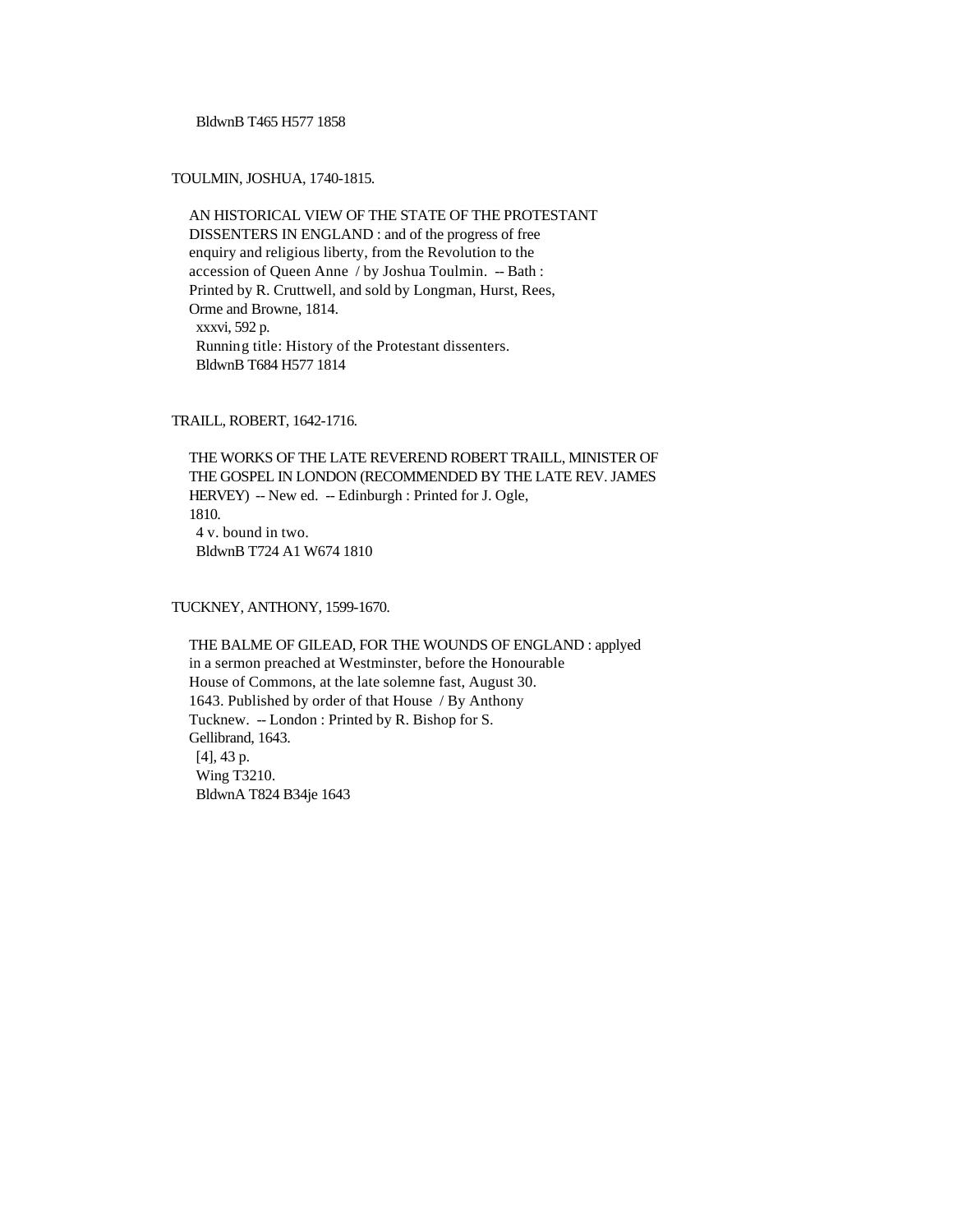TWISSE, WILLIAM, 1578?-1646.

 THE RICHES OF GODS LOVE UNTO THE VESSELLS OF MERCY, CONSISTENT WITH HIS ABSOLUTE HATRED OR REPROBATION OF THE VESSELLS OF WRATH, OR, AN ANSWER UNTO A BOOK ENTITULED, GODS LOVE UNTO MANKIND, MANIFESTED BY DISPROVING HIS ABSOLUTE DECREE FOR THEIR DAMNATION. IN TWO BOOKES. THE FIRST BEING A REFUTATION OF THE SAID BOOKE, AS IT WAS PRESENTED IN MANUSCRIPT BY MR HORD UNTO SIR NATH. RICH. THE SECOND BEING AN EXAMINATION OF CERTAIN PASSAGES INSERTED INTO M. HORDS DISCOURSE, (FORMERLY ANSWERED) BY AN AUTHOR THAT CONCEALES HIS NAME, BUT WAS SUPPOSED TO BE MR MASON ... BY ... WILLIAM TWISSE ... WHEREUNTO ARE ANNEXED TWO TRACTATES OF THE SAME AUTHOR IN ANSWER UNTO D.H. THE ONE CONCERNING GODS DECREES DEFINITE OR INDEFINITE, THE OTHER ABOUT THE OBJECT OF PREDESTINATION. TOGETHER WITH A VINDICATION OF D. TWISSE FROM THE EXCEPTIONS OF MR JOHN GOODWIN IN HIS REDEMPTION REDEEMED. BY HENRY JEANES -- Oxford : Printed by L.L. and H.H., for T. Robinson, 1653. 2 v. in 1. Books 1 and 2, the 2 parts of book 1, and "A vindication of Dr. Twisse ..." have each special t.p. Wing T3423, variant. Errors in paging. BldwnA T847 R523 1653

URSINUS, ZACHARIAS, 1534-1583.

 THE SUMME OF CHRISTIAN RELIGION / delivered by Zacharias Vrsinus, first by way of catechisme ... ; translated into English, by Henry Parry. -- London : Printed by Robert Young, 1633. [19], 655, [19] p. STC 24539.7. BldwnA U774 S955 1633

USSHER, JAMES, 1581-1656.

 A BODY OF DIVINITY, OR, THE SVMME AND SVBSTANCE OF CHRISTIAN RELIGION : catechistically propounded and explained by way of question and answer : methodically and familiarly handled. Whereunto is adjoyned a tract intituled Immanuel, or, The mystery of the incarnation of the Son of God / by James Usher. -- 3rd, corr., and much amended. -- London : Printed by M.F. for Tho. Downes and Geo. Badger, 1648. [10], 451, [11], 24 p. "To the Christian reader signed: John Downame." "Immanuel, or, The mystery of the incarnation of the Son of God" has special t.p. Includes bibliographical references and index. Wing U153A, U182.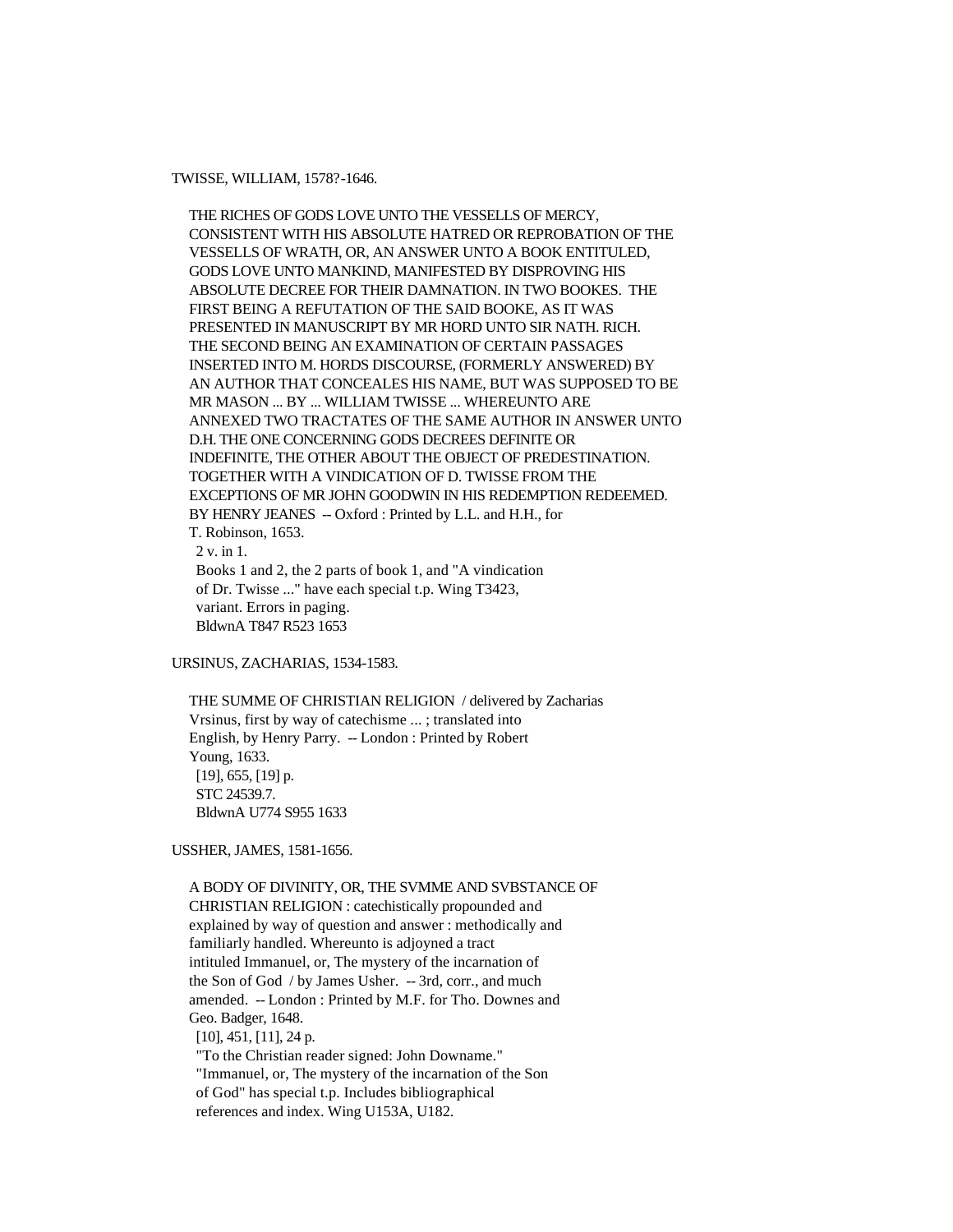BldwnA U873 B629 1648

 IMMANUEL, OR, THE MYSTERY OF THE INCARNATION OF THE SON OF GOD / unfolded by James Usher. -- London : James Nisbet, 1862. 38 p. "Reprinted from the editions of 1649 and 1677". Title page is torn. BldwnA U873 I552 1862

 SERMONS / By... James Usher. -- London : Religious Tract Society, 1831. 396 p. ; 15 cm. BldwnA U883 S475 1831

WALKER, JAMES.

 THE THEOLOGY AND THEOLOGIANS OF SCOTLAND : chiefly of the seventeenth and eighteenth centuries : being one of the "Cunningham lectures" / by James Walker. -- 2nd ed., rev. -- Edinburgh : T. & T. Clark, 1888. xiv, 203 p. -- (Cunningham lectures. ) Includes index. BldwnB W344 T436 1888

WALKER, PATRICK, 1666?-1745?

 SIX SAINTS OF THE COVENANT; PEDEN: SEMPLE: WELWOOD: CAMERON: CARGILL: SMITH / by Patrick Walker. -- London : Hodder and Stoughton, 1901. 2 v. BldwnB W342 S59 1901

WARREN, EDM.

 THE JEWS SABBATH ANTIQUATED, AND THE LORDS DAY INSTITUTED BY DIVINE AUTHORITY, OR, THE CHANGE OF THE SABBATH FROM THE LAST TO THE FIRST DAY OF THE WEEK, ASSERTED AND MAINTAINED BY SCRIPTURE ARGUMENTS, AND TESTIMONIES OF THE BEST ANTIQUITY; WITH A REFUTATION OF SUNDRY OBJECTIONS RAISED AGAINST IT. THE SUM OF ALL COMPRIZED IN SEVEN POSITIONS. / By Edm. Warren. -- London : Printed by David Maxwel for W. Weekly, 1659. 1 v. Wing W955. Bound with George Walker's The doctrine of the holy weekly sabbath: wherein id discovered the true ground, and the time of the first institution; the nature of the law biding man to keepe and sanctify it... , London : G.M. for Iohn Bartlet, 1641. Wing W357. BldwnA W377 J487 1659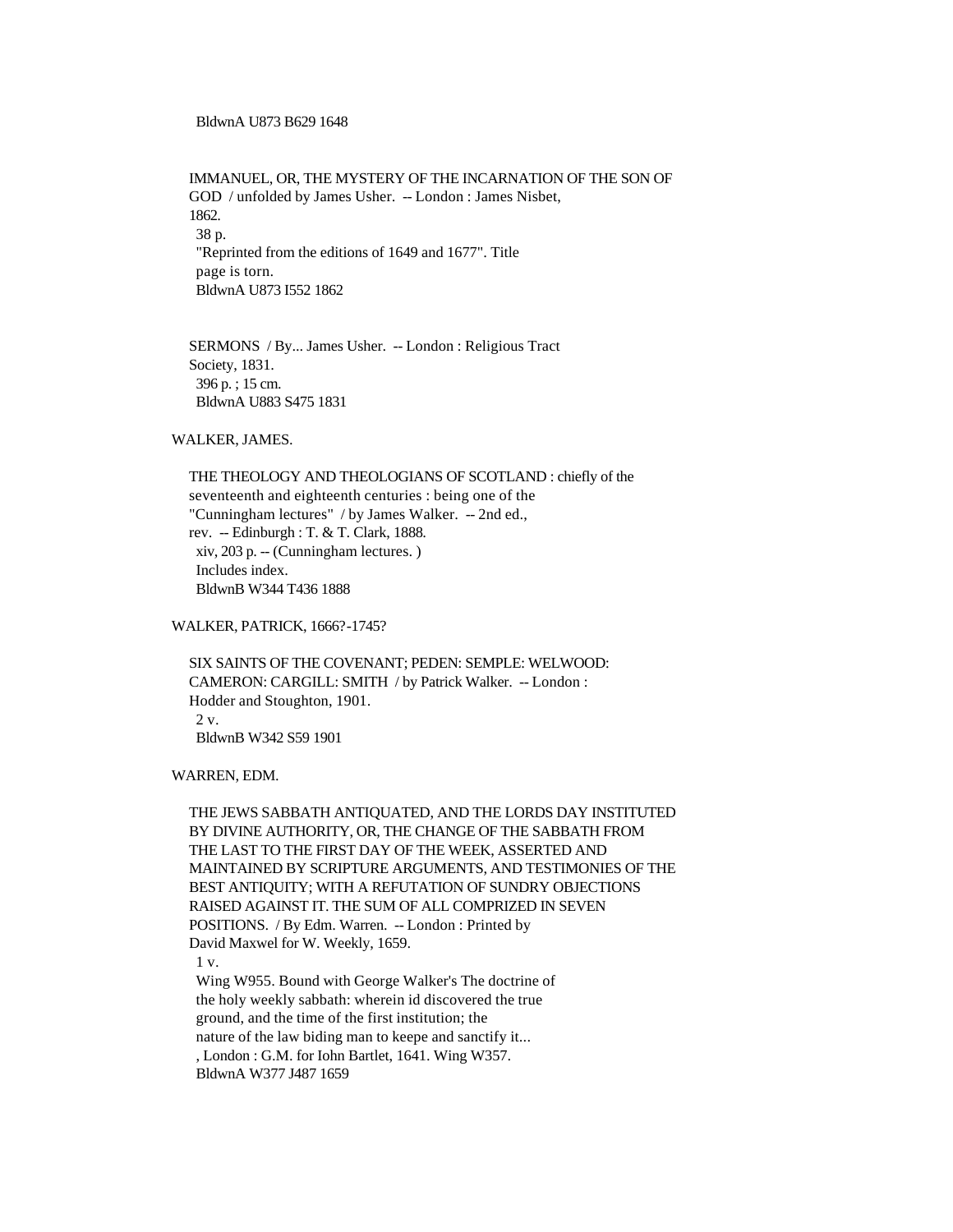WATSON, JEAN L.

 THE PASTOR OF ETTRICK : Thomas Boston / by Jean L. Watson. -- Edinburgh : James Gemmell, 1883. vi, 153 p. Cover title: The life & times of Thomas Boston, pastor of Ettrick. BldwnB W377 P377 1883

WATSON, THOMAS, CA.1620-1686.

 THE BEATITUDES, OR, A DISCOURSE UPON PART OF CHRISTS FAMOUS SERMON ON THE MOUNT. WHEREUNTO IS ADDED, CHRISTS VARIOUS FULNESSE, THE PRECIOUSNESSE OF THE SOUL, THE SOULS MALADY AND CURE, THE BEAUTY OF GRACE, THE SPIRITUAL WATCH, THE HEAVENLY RACE, THE SACRED ANCHOR, THE TREES OF RIGHTEOUSNESSE, THE PERFUME OF LOVE, THE GOOD PRACTITIONER / By Thomas Watson. -- London : R. Smith, 1660.  $[12]$ , 655,  $[7]$  p. Wing W1107. Includes index. BldwnA W377 B42go 1660

 A DIVINE CORDIAL, OR, THE TRANSCENDENT PRIVILEDGE OF THOSE THAT LOVE GOD, AND ARE SAVINGLY CALLED / Published by Thomas Watson. -- London : Printed for Thomas Parkhurst, 1663. [12], 255 p. ; 15 cm. Wing W1121. BldwnA W377 D584 1663

WELLS, JOHN.

 THE PRACTICAL SABBATARIAN, OR, SABBATH HOLINESS CROWNED WITH SUPERLATIVE HAPPINESS / By John Wells. -- London : [s.n.] 1668. [18], 787, [4] p. Wing W1293. Includes index. BldwnA W444 P722 1668

WESLEY, JOHN, 1703-1791.

 THE DOCTRINE OF ORIGINAL SIN : according to scripture, reason, and experience / By John Wesley. -- Bristol : E. Farley, 1757. vii, [1], 9-522, [2] p. (8vo) Spine title: Wesley on original sin. BldwnA W474 D627 1757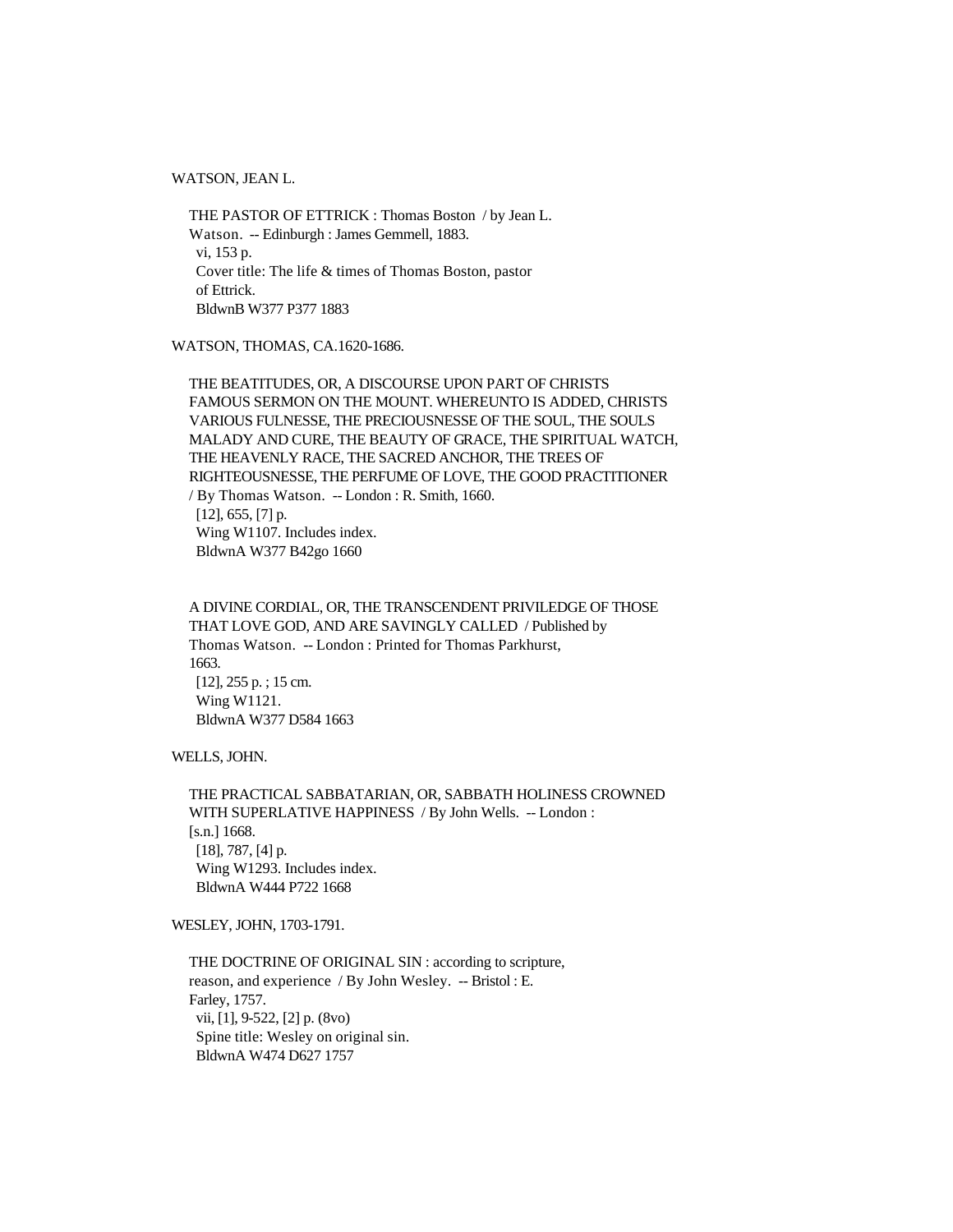### WESTMINSTER ASSEMBLY (1643-1652) WESTMINSTER CONFESSION.

 THE CONFESSION OF FAITH : together with the larger and lesser catechismes / composed by the reverend Assembly of Divines, sitting at Westminster, presented to both Houses of Parliament ; Again published with the Scriptures at large, and the emphasis of the Scriptures in a different character ; to which is annexed two sheets of Church-Government with the Scriptures at large (The second edition) -- London : Printed by E.M. for the Company of Stationers, 1658.

 [24], 4, [8], 302 [i.e. 362], [12] p. References: BM, v.65, p.2961; Wing C5768, Wing C1439, Wing E1953. Pages 255-359 and 360-362 misnumbered 105-209 and 300-302. "The humble advice of the Assembly of Divines ... concerning a larger catechism ... The second edition". (p. 109-302 (i.e. 109-362)) and "An ordinance of the Lords and Commons assembled in Parliament for the calling of an assembly of learned and Godly divines ...", dated 1643 ( following p. 302) have special t. p. BldwnA W477 C663 1658

# WHYTE, ALEXANDER, 1837-1921.

 THOMAS SHEPARD, PILGRIM FATHER AND FOUNDER OF HARVARD : his spiritual experience and experimental preaching / by Alexander Whyte. -- Edinburgh : O. Anderson and Ferrier, 1909. 252 p. BldwnB S536 Z5 W497 1909

WILCOX, THOMAS, 1549?-1608.

 A VERY GODLY AND LEARNED EXPOSITION, UPON THE WHOLE BOOKE OF PSALMES... -- London : Pr. by Thomas Orwin for Thomas Man, 1591. 600 p. STC 25626. BldwnA W542 V47ps 1591

WITSIUS, HERMAN, 1636-1708.

 CONCILIATORY, OR IRENICAL ANIMADVERSIONS : on the controversies agitated in Britain, under the unhappy names of Antinomians and Neonomians / By Herman Witsius ; Faithfully translated from the Latin, and followed with notes by Thomas Bell. -- Glasgow : Printed by W. Lang for M. Ogle, 1807. 344 p. BldwnA W577 C662 1807